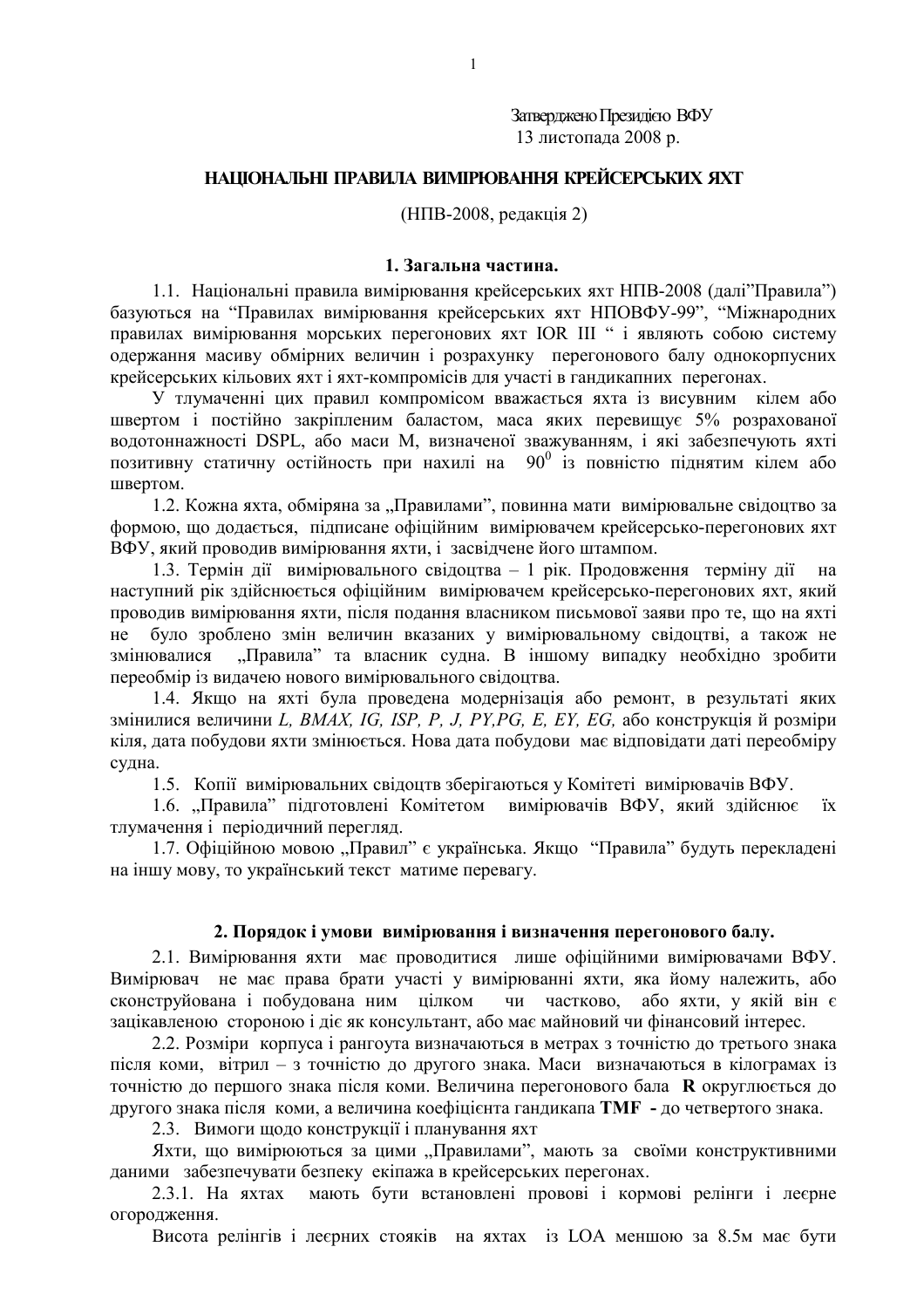450мм, а також має бути встановлений на цій висоті леєр із сталевого троса діаметром принаймні Змм.

Висота релінгів і леєрних стояків на яхтах із LOA 8.5м і більше має бути 610мм, а також мають бути встановлені два ряди леєрів із сталевого троса діаметром принаймні  $4<sub>MM</sub>$ 

2.3.2. Узловж облавка віл штевня до перерезу на траверзі шогли, крім місць, де встановлені підстави релінгів і леєрних стояків, має бути встановлено фальшборт висотою принаймні 25мм. Фальшборт може бути продовжений до корми судна.

2.3.3. Кокпіти мають бути самовідливними при будь-якому куті крену яхти. Якщо кокпіт відкритий у корму, то мають бути встановлені леєри, які огороджують кокпіт із корми.

2.3.4. Висота в каюті від пайол до підволока рубки на довжині один метр має бути:

- для яхт із LOA до 8.5м принаймні 7% LOA плюс 0.76м;
- для яхт із LOA 8.5м і більше принаймні 1.7м.

2.3.5 Постійно встановлених спальних місць на яхтах із LOA до 6.0м має бути не менше двох, а на інших - не менше чотирьох.

Довжина спального місця має бути не меншою за 1.9м, ширина - не меншою за 0.55м принаймні на половині довжини, (до ніг допускається звуження до 0.35м, на здвоєних спальних місцях у форпіку - до 0.45м).

Лля яхт із LOA до 6м. довжина спального місця може бути 1.85м. Лопускаються здвоєні спальні місця, комбіновані із столом, який знімається. Така комбінація зараховується як два спальних місця тільки в тому випадку, коли сумарна ширина в середині спального місця складає принаймні 1.0м.

Камбузна плита має бути влаштована таким чином, щоб гарантувалося  $2.3.6.$ безпечне приготування їжі в штормових умовах.

Яхта має бути обладнана скринькою для газового балона, в якій  $2.3.7.$ забезпечується злив газу за облавок у випадку його витоку.

 $2.3.8.$ На яхтах із LOA 8.5м і більше має бути встановлено стаціонарний стіл, призначений для приймання їжі.

Яхти із LOA 8.5м і більше мають бути обладнані штурманським столом,  $2.3.9.$ прилатним лля роботи з мапами.

2.3.10. На яхтах із LOA 8.5м і більше має бути встановлено цистерну для питної води місткістю мінімум 45 літрів. На яхтах із LOA менше за 8.5м. допускається використання декількох переносних ємностей.

Яхти зі стаціонарними двигунами повинні мати паливні цистерни з 2 3 1 1 загальною місткістю, що забезпечує роботу двигуна впродовж не менше восьми годин.

2.3.12. На кожній яхті має бути стаціонарний смок для видалення води з трюму, встановлений таким чином, щоб працювати з ним можна було знаходячись у кокпіті, при цьому всі кришки кокпітів і вхідних люків мають бути закриті.

2.3.13. Кожну яхту має бути обладнано стаціонарними навігаційними вогнями, що відповідають вимогам "Особливих правил ISAF щодо перегонів крейсерських яхт", і акумулятором мінімальною ємністю 45 ампер-годин.

2.3.14. Якщо яхта не відповідає п.п. 2.3.1, 2.3.3. і 2.3.13, то вимірювання яхти не проводиться.

У разі порушення буль-якого з інших пілпунктів штраф за вілхилення віл вимог щодо конструкції і планування NRP має бути збільшено на 1.5% (NRP=0.015). Якшо порушено декілька підпунктів, то величина штрафу визначається як сума порушень.

У графі «Примітки» протоколу вимірювання має бути зазначено, за порушення яких підпунктів пункту 2.3 призначено штрафи.

Вимоги щодо конструкції, облаштування та спорядження яхт та їх відповідності категоріям перегонів указані в "Особливих правилах ISAF щодо перегонів крейсерських яхт" та "Посібнику щодо проведення перегонів крейсерських яхт та інших перегонів на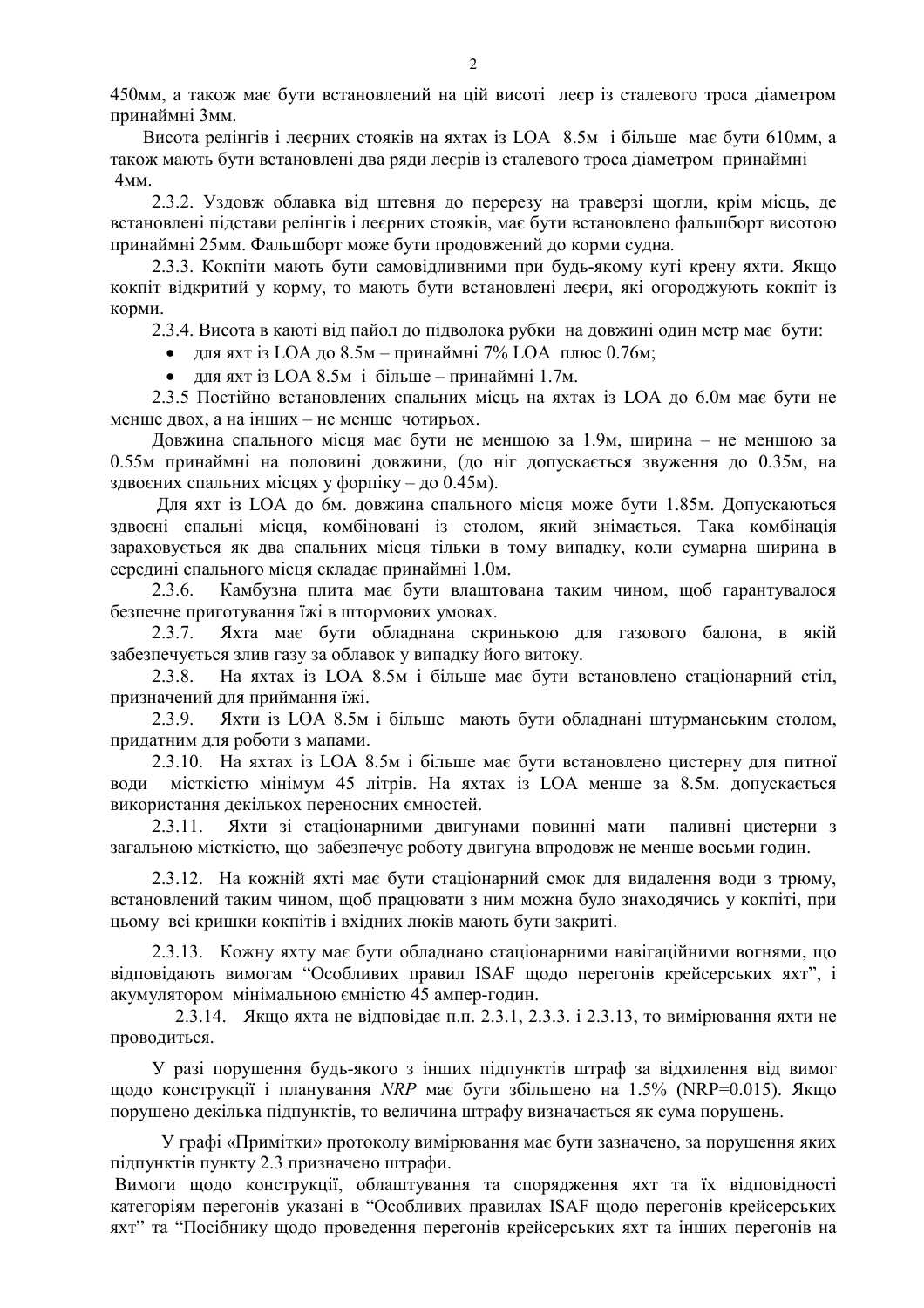2.4. Вимірювання яхти проводиться на березі і на плаву.

2.5. Перегоновий бал розраховується за формулою:

$$
R = (\frac{0,25 \times L \times \sqrt{SC}}{\sqrt{0,74 \times L \times (BWL + 2 \times CMDI)}} + 0,22 \times RF \times \sqrt{SC} + 0,25 \times L + DC) \times EPF \times (1 + NRP) \times
$$

 $\times CGF \times CBF$ 

де  $L$  – обмірна довжина;

 $BWL$  – ширина по ватерлінії;

СМDI - центральна середня занурена глибина трюму;

 $RF$  – коефіцієнт, що враховує тип вітрильного наряддя;

SC - обмірна площа вітрильності;

 $EPF$  – коефінієнт лвигуна і гвинта:

NRP - штраф за відхилення від вимог щодо конструкції і планування яхт;

CGF - коефіцієнт центра ваги;

DC - поправка на углибку.

СВЕ - коефішієнт шверта.

### 3. Вимірювання вітрил.

3.1. Класифікація вітрильного наряддя.

Відповідно до дійсних правил вітрильне наряддя яхти має бути віднесене до одного з наступних типів:

Для однощоглових яхт:

1.Шлюп - грот і стаксель.

2. Тендер – грот і два бардіжальних передніх вітрила.

Для двощоглових яхт:

1. Йол або кеч - вітрильне наряддя, за якого висота задньої щогли (бізань-щогли) не є більшою за висоту передньої грот-щогли і розташування якої шодо головки балера стерна є різним (йол має щоглу позаду головки балера стерна, а кеч  $-$  попереду).

2. Класична шхуна (шхуна з фоком) - вітрильне наряддя, за якого висота задньої щогли (грот-щогли) є більшою за висоту передньої фок- щогли і між щоглами розташовано тільки фок-вітрило.

3. Стаксельна шхуна - шхуна, на якій між щоглами (гротщоглою і фок-щоглою) розташовані будь-які інші вітрила.

4. Стаксельні кечі - кечі або йоли, на яких між щоглами розташовані вітрила, які не є ні гротом, ні бізань- стакселем (апселем). Стаксельні кечі вимірюються так само, як і стаксельні шхуни, незалежно від висоти їх щогл.

3.2. Загальна розрахована площа вітрил RSAT для кожного типу вітрильного наряддя визначається за наведеними нижче формулами:

3.2.1. Для шлюпа або тендера:

$$
RSAT = RSAF + RSAM,
$$

де  $RSAM -$  розрахована площа грота:

 $RSAF$  - розраховані площі стакселів.

3.2.2. Для йола або кеча:

$$
RSAT = RSAF + RSAM + \frac{YSAC^2}{RSAM + YSAC}
$$

де RSAM - розрахована площа грота;

RSAF - розраховані площі передніх стакселів;

YSAC - розраховані площі бізані і бізань-стакселів (апселів).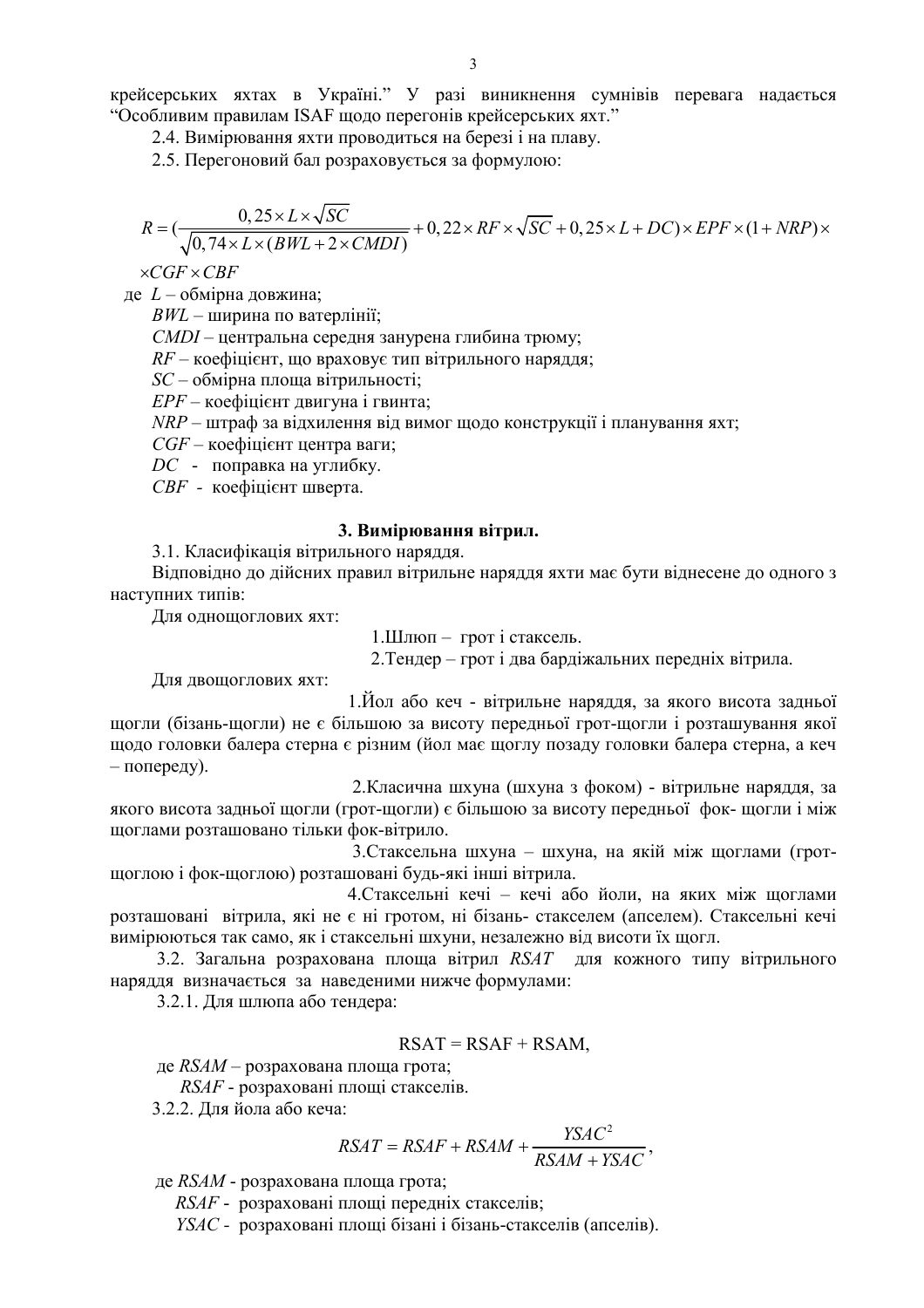3.2.3. Для класичної шхуни (шхуни з фоком):

$$
RSAT = RSAF + RSAM + \frac{RSAG^2}{RSAM + RSAG},
$$

де RSAM - розрахована площа грота;

RSAF - розрахована площа передніх вітрил;

RSAG - розрахована площа фока.

3.2.4 Лля стаксельної шхуни і стаксельного кеча (йола):

$$
RSAT = RSAF + RSAM + \frac{RSAB^2}{RSAM + RSAB}
$$

де RSAM - розрахована площа грота;

RSAF - розрахована площа передніх вітрил;

RSAB - розрахована площа між щоглами.

3.2.5. Для бермудського наряддя площа грота RSAM (бізані RSAY, фока RSAG) розраховується за формулою:

$$
RSAM = \frac{PC}{8} \times (EC + 2MGL + 2MGM + 1, 5MGU + MGT + 0, 5HB),
$$

де PC, PYC, PGC - скоригована щодо штрафів довжина передньої шкаторини відповідно грота, бізані, фока.

ЕС, ЕУС, ЕGC - скоригована щодо штрафів довжина нижньої шкаторини відповідно грота, бізані, фока.

Скоригована довжина передньої шкаторини відповідно грота, бізані, фока, розраховується за формулами:

 $PC = P + PBD + PBL + PHB$ 

 $PYC = PY + PBDY + PBLY + PHBY$ 

PGC=PG+PBDG+PBLG+PHBG.

де *P*, *PY*, *PG* – довжина передньої шкаторини відповідно грота, бізані, фока виміряна як відстань уздовж задньої кромки щогли між нижньою кромкою верхньої обмірної марки та верхньою кромкою нижньої обмірної марки нанесених на щоглі.

Нижня кромка верхньої обмірної марки має відмічати найвищий рівень на якому може знаходитись фаловий кут грота.

Верхня кромка нижньої обмірної марки має відмічати найнижче положення галсового кута грота, за яке приймається продовження верха гіка коли він знаходиться в крайньому нижньому положенні.

PBD, PBDY, PBDG- штраф за висоту гіка розраховується за формулою:

$$
PBD = BD - 0.05 \,^*E
$$

де BD - максимальна висота гіка відповідно грота, бізані, фока, що включає будь-яку конструкцію, яка використовується для надання жорсткості гіку.

Якщо BD перевищує 0.05\*Е, то надлишок має бути доданий до P при обчисленні PC.

PBL, PBLY, PBLG - штраф за розташування верхньої лати відповідно грота, бізані, фока.

Якщо осьова лінія верхнього латкарману перетинає задню шкаторину грота вище обмірної точки MGT, то подвоєна відстань BLP між осьовою лінією і обмірною точкою МСТ має бути додана до Р при розрахунку РС.

У тому випадку, якщо верхня лата розташована нижче, або проходить через обмірну точку MGT - BLP дорівнює нулю.

РНВ, РНВҮ, РНВС - штраф за перевищення розмірів головної дощечки відповідно грота, бізані, фока розраховується за формулою:

$$
PHB = HB - 0.152, \text{ a6c}
$$
  

$$
PHB = HB - 0.04 \cdot E
$$

де НВ - максимальний розмір, виміряний у найширшій частині головної дощечки грота від передньої шкаторини, або її продовження якщо необхідно, до крайньої задньої точки задньої шкаторини (див. рис. 5).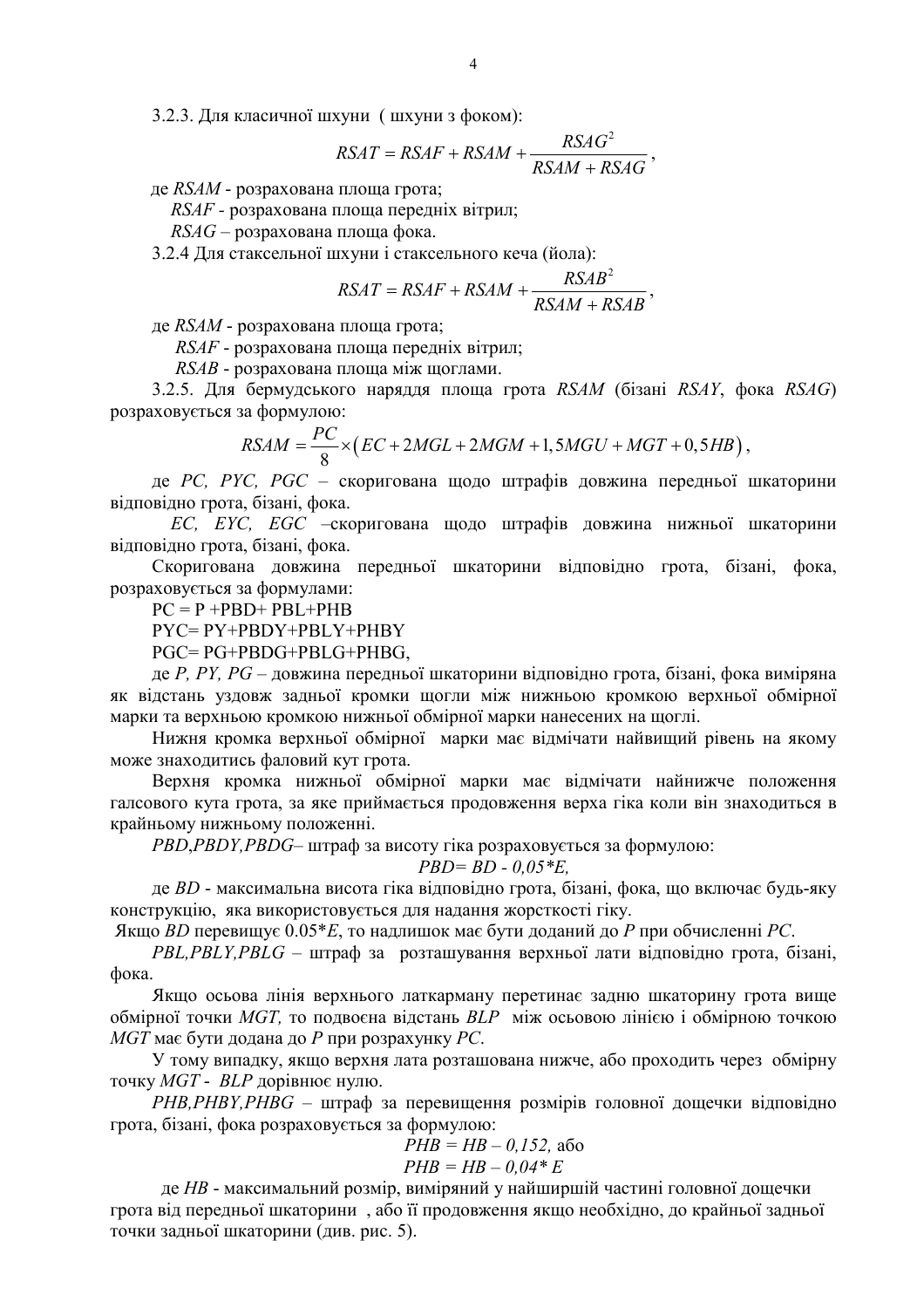Якщо величина *НВ* перевищує більшу з величин: 0.04*Е* або 0.152 м, то надлишок треба помножити на  $P/E$  і додати до  $P$  при обчисленні РС.

E, EY, EG - довжина нижньої шкаторини відповідно грота, бізані, фока, виміряна вздовж гіка від задньої кромки щогли до внутрішньої кромки обмірної марки на гіку. Приклади вимірювання Е наведені на рисунку 4.

Поперечні розміри грота (фока, бізані) - MGT, MGU, MGM і MGL вимірюються як найкоротші відстані від точок, розташованих на 7/8,3/4,1/2 і 1/4 довжини задньої шкаторини від шкотового кута, до передньої шкаторини.

величини поперечних розмірів грота мають не перевищувати Максимальні величин розрахованих за формулами:

 $MGT = 0.22*E$  $MGU = 0.38*E$  $MGM = 0.65*E$  $MGL = 0.90*E$ 

У разі, якщо виміряні розміри MGT, MGU, MGM і MGL перевищують розраховані, тоді надлишок довжини необхідно додати до Е при розрахунку ЕС.

Наведені вище правила штрафів по гроту застосовуються також до бермудських бізаней і фоків шхун.

Грот, бізань і фок, встановлені на рангоуті, своїми розмірами мають не перевищувати межі обмірних марок. Якщо обмірні марки відсутні, тоді довжина Р вимірюється як відстань від верхньої кромки гіка, коли гік знаходиться в найнижчому положенні, до верхньої точки шківа фала грота (бізані, фока), а довжина Е вимірюється як відстань від задньої кромки грот (бізань, фок) - щогли до крайньої точки нока гіка.

3.2.6 Лля гафельного нарядля площа грота  $RSAM$ . (бізані  $RSAY$ , фока  $RSAG$ ) складається із площі гафельного вітрила і площі топселя, та розраховується за формулою:

$$
RSAM = 0, 5 \times (P + RB) \times E + 0, 5 \times F \times V,
$$

де Р - довжина передньої шкаторини грота, бізані, фока;

 $E$  - довжина нижньої шкаторини грота, бізані, фока;

RB - довжина задньої шкаторини грота, бізані, фока;

 $F$  - ловжина передньої шкаторини топселя:

 $V$  – найменша довжина від задньої кромки щогли до точки кріплення топселя біля його верхнього кінця.

3.3. Передні вітрила.

У цих "Правилах" термін «переднє» вітрило застосовується до стакселя, спінакера, або асиметричниго спінакера.

Стаксель - трикутне вітрило, яке відповідає таким вимогам:

1. Відстань між серединою задньої шкаторини і найближчою точкою на передній шкаторині не перевищує 50% LPG.

2. Відстань, виміряна по поверхні вітрила, між серединами передньої і нижньої шкаторин не перевищує 55% довжини передньої шкаторини.

3. Довжина передньої шкаторини не перевищує величини, яка визначається за формулою:

$$
MAXJL = \sqrt{IG^2 + J^2}
$$

Симетричний спінакер - трикутне вітрило, яке відповідає наступним вимогам:

- 1. Передня та задня шкаторини мають однакову довжину.
- 2. Симетричне за формою, матеріалом та розкроєм відносно лінії, що з'єднує фаловий кут із серединою нижньої шкаторини.
- 3. Відстань між серединами передньої та задньої шкаторин дорівнює чи перевищує 75% довжини нижньої шкаторини.

Будь який спінакер, який не можна визнати симетричним, має вважатися асиметричним.

Асиметричний спінакер – трикутне вітрило, яке вілповілає таким вимогам:

1. Передня шкаторина довша за задню шкаторину.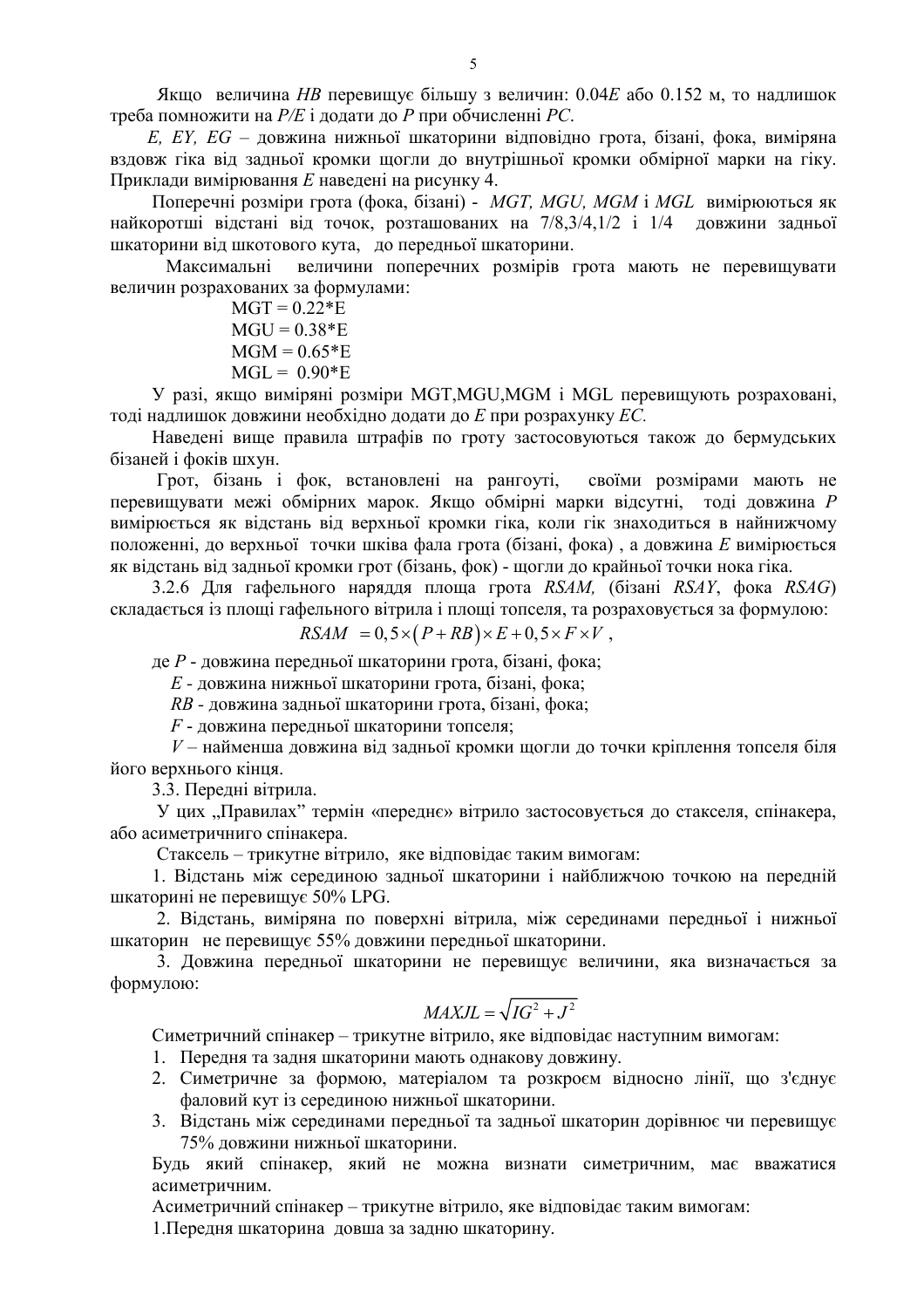2. Відстань між серединами передньої і задньої шкаторин більша 75% довжини нижньої шкаторини.

3. Відстань між серединами передньої і задньої шкаторин дорівнює, або більша за 55% і менше за 75% довжини нижньої шкаторини - спінакер типу "Код 0" (генакер).

Розраховані площі передніх вітрил визначаються за формулами:

3.3.1. Лля симетричного спінакера:

$$
SPIN = 0.63 \times (SLC \times SMWC - \frac{SL \times (SMW - SF)}{4}),
$$

де SL - виміряна довжина бокової шкаторина спінакера, величина якої є найбільшою для комплекту спінакерів, що вимірюються і яка має бути не більшою за величину розраховану за формулою:

$$
MAXSL = \sqrt{ISP^2 + J^2}
$$

1. Якщо виміряна довжина бокової шкаторини переревищує розраховану величину, надлишок додаєтьться до SL при розрахунку SLC.

*SLC* – скоригована довжина бокової шкаторини;

SF - довжина нижньої шкаторини, виміряна між галсовим та шкотовим кутами спінакера, величина якої є найбільшою для комплекту спінакерів, що вимірюються;

SMW - виміряна ширина між рівновіддаленими від фалового кута точками на бокових шкаторинах спінакера, величина якої є найбільшою для комплекту спінакерів, що вимірюються;

*SMWC* – скоригована найбільша ширина спінакера;

SPL - довжина спінакер-гіка виміряна між діаметральною площиною яхти та зовнішнім кінцем спінакер-гіка, коли прикріплений до щогли і встановлений перпендикулярно діаметральній площині яхти спінакер-гік знаходиться  $\overline{B}$ горизонтальному положенні;

J - основа переднього трикутника - горизонтальна відстань виміряна від найнижчої точки передньої кромки щогли над палубою, або дахом рубки, до точки перетину осі самого переднього штагу, на якому піднімаються стакселі, (або осі лік-тросу самого переднього стакселя, якщо стаксель ставиться на лесрі, без штага) з рівнем палуби або бушприта, якщо він застосовується. Якщо щогла має можливість переміщуватися по палубі, то  $J$  вимірюється тоді, коли щогла знаходиться в самому задньому її положенні відносно форштевня яхти.

2. Якщо SPL>J, то подвоєний надлишок довжини додається до SMW.

IG - висота стакселя, це вертикальна відстань від нижньої кромки стаксель-фала, витягнутого горизонтально попереду щогли, до рівня палуби на траверзі передньої кромки шогли.

висота спінакер-фала, це відстань від нижньої кромки спінакер-фала,  $ISP$ витягнутого горизонтально попереду щогли, до рівня палуби на траверзі передньої кромки шогли.

За рівень палуби приймається лінія, яка з'єднує точки лівого та правого облавків і які лежать в площині виміру.

3. Якщо ISP – IG > 0,300м, то надлишок довжини додається до SL.

При вимірюванні спінакер має бути складений навпіл, уздовж бокових шкаторин, сумішених між собою.

3.3.2. Для асиметричного спінакера:

$$
SPAN = 0.65 \times LPSC \times \frac{SLUC + SLE}{2}
$$

де  $SLU$  – довжина передньої шкаторини асиметричного спінакера виміряна між галсовим та фаловим кутами, величина якої є найбільшою для комплекту асиметричних спінакерів, що вимірюються:

1. Якщо ISP – IG > 0.300м, то надлишок довжини додається до SLU.

 $SLUC$  – скоригована довжина передньої шкаторини асиметричного спінакера;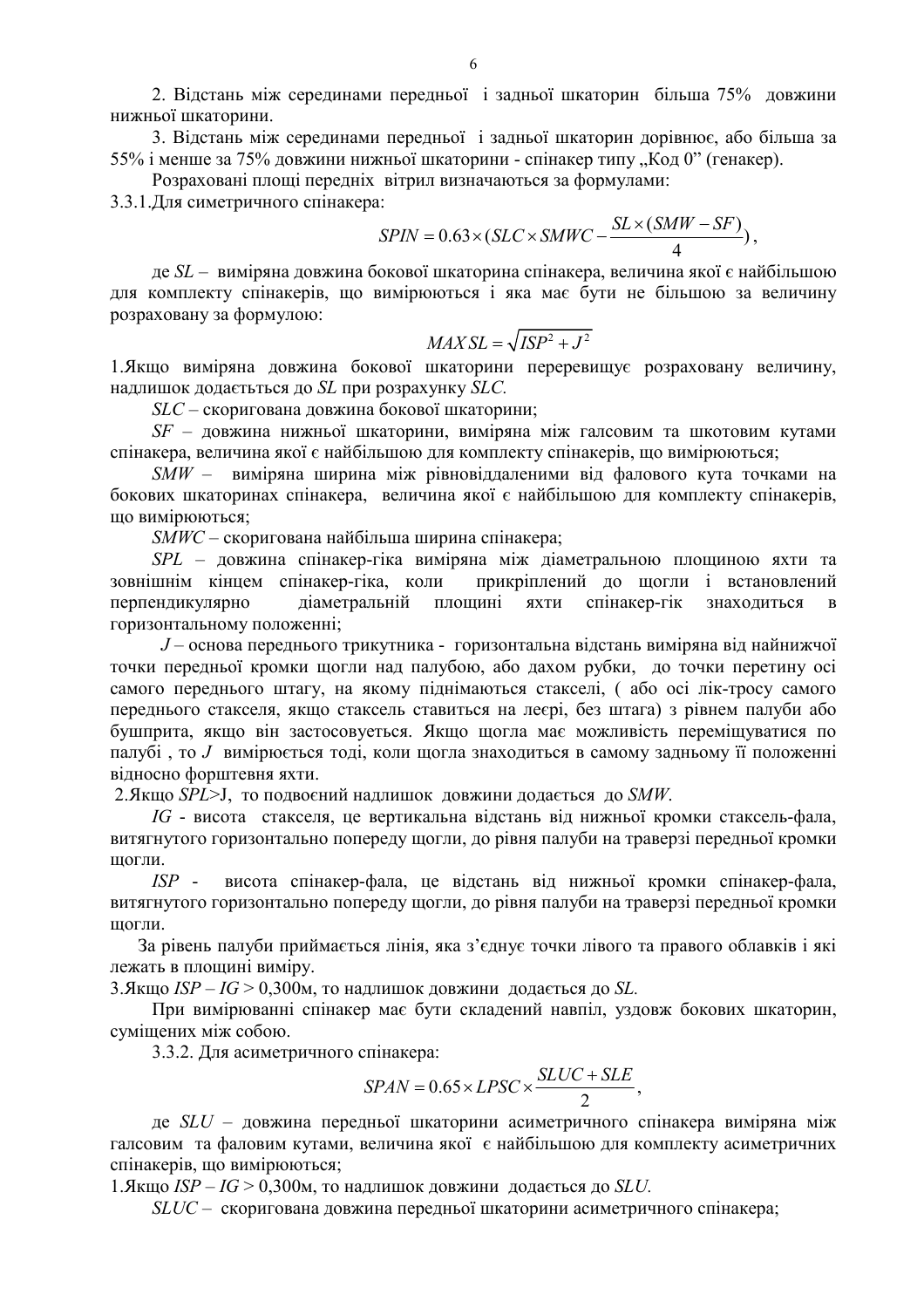$SLE$  – довжина задньої шкаторини асиметричного спінакера виміряна між шкотовим та фаловим кутами, величина якої є найбільшою для комплекту асиметричних спінакерів, що вимірюються;

LPS - довжина перпендикуляра, опущеного із шкотового кута на передню шкаторину асиметричного спінакера, величина якої є найбільшою для комплекту асиметричних спінакерів, що вимірюються;

2. Якщо SBL>1.5J, то подвоєний надлишок довжини додається до LPS.

LPSC - скоригована довжина перпендикуляра асиметричного спінакера;

 $SBL$  – вілстань по горизонталі віл перелньої кромки шогли у її найнижчій точці нал палубою, чи дахом рубки, до самої передньої точки у якій на рівні палуби закріплюється галсовий кут асиметричного спінакера, або до самої передньої точки на ноку всякого з максимально висунутих бушпритів.

3.3.3. Для стакселя:

 $RSAF = 0.1125 \times JL \times (1.445 \times LPC + 2 \times JGL + 2 \times JGM + 1.5 \times JGU + JGT)$ 

де JGT, JGU, JGM і JGL поперечні розміри стакселя, які вимірюються як найкоротші відстані від точок, розташованих на 7/8, 3/4, 1/2 і 1/4 довжини задньої шкаторини від шкотового кута, до передньої шкаторини;

 $JL$  - найбільша довжина передньої шкаторини стакселя з комплекту стакселів, що вимірюються;

 $LP$  – розрахована довжина перпендикуляра стакселя визначається за формулою:

$$
LP = LPG + FSP
$$

де LPG - довжина перпендикуляра опущеного зі шкотового кута на передню шкаторину стакселя, величина якої є найбільшою для комплекту стакселів, що вимірюються;

FSP - подвоєна максимальна ширина обтічника передньої шкаторини стакселя, виміряна під прямим кутом до його повздовжньої осі;

 $LPC$  - скоригована довжина перпендикуляра стакселя.

1. Якщо LPG> 1.5J, то подвоєний надлишок довжини додається до LP.

2. Якщо довжина перпендикуляра стакселя LP не перевершує 1.1\*J, то такий стаксель може мати не більше ніж чотири лати, розташованих приблизно рівномірно між фаловим кутом та шкотовим кутом. На стакселях, у яких LP більше  $1.1*$ J - лати заборонено.

3.3.4. Для типу вітрильного наряддя "бермудський тендер" RSAF розраховується за формулою:

$$
RSAF = RSAF1 + RSAF2,
$$

де RSAF1 - розрахована площа переднього стакселя

RSAF 2 - розрахована площа внутрішнього стакселя.

Площі стакселів розраховуються за формуло п.3.3.3.

графі "Передні вітрила" величини обміру В протоколі вимірювання яхти в переднього стакселя вказуються в першій колонці, а величини обміру внутрішнього стакселя - в третій колонці.

3.4. Розраховані площі бізані і бізань-стакселя *YSAC* (для йола чи кеча).

3.4.1. Розрахована площа бізані  $RSAY$  визначається як зазначено у п.3.2.5

3.4.2. Розрахована площа бізань-стакселя RSAK визначається за формулою:

$$
RSAK = YSD \times (YSF + YSMG) \times 0.10 \frac{EB}{E}
$$

ле *EB* - вілстань по горизонталі виміряна віл залньої кромки грот-шогли до передньої кромки бізань-щогли;

YSF - найбільша довжина нижньої шкаторини бізань-стакселя;

YSD - найкоротша відстань виміряна по поверхні бізань-стакселя від його фалового кута до нижньої шкаторини;

 $YSMG$  – відстань виміряна по поверхні бізань-стакселя між серединами передньої та задньої шкаторин.

YSAC має дорівнювати більшій з величин RSAY або RSAK.

3.5. Розрахована плоша вітрил, поставлених між шоглами RSAB (для шхуни або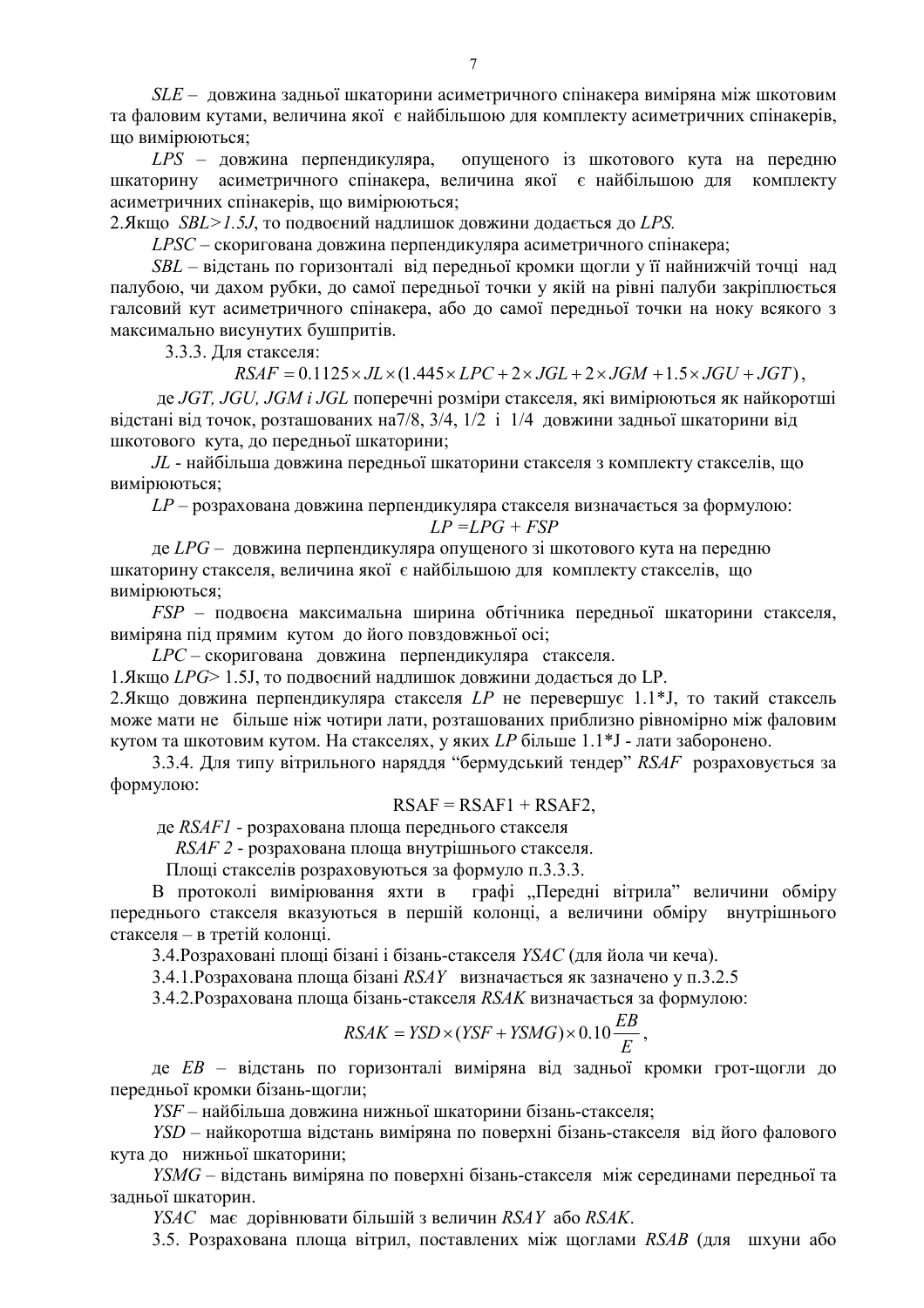стаксельного кеча) визначається за формулою:

$$
RSAB = 0.35 \times EBC \times (PSF + IS)
$$

де ЕВС - скоригована відстань між щоглами, що обчислюється за формулою:

$$
EBC = EB + 0, 5 \times OF
$$
,

де OF - горизонтальна відстань максимального перекриття у корму передньої кромки грот-щогли шкотовим кутом будь-якого вітрила, поставленого між щоглами. Це перекриття має вимірюватися так, ніби вітрило було натягнуте паралельно діаметральній плошині яхти:

 $PSF$  – відстань, виміряна вздовж задньої кромки фок-щогли від самої верхньої з нижченаведених точок:

- верхньої кромки самого верхнього шківа на цій щоглі, або центра отвору самого верхнього обушка

- стропки для блока фала або центра отвору самого верхнього обушка

Нижньою обмірною точкою є найнижче положення біля фок-щогли нижньої шкаторини будь-якого вітрила поставленного між щоглами

 $IS$  – висота вітрильності на грот-щоглі – відстань, виміряна уздовж передньої кромки грот-щогли. Верхньою обмірною точкою є верхня з нижченаведених точок, які використовуються для підняття вітрил попереду грот-щогли:

- верхня обмірна кромка самого верхнього шківа на цій щоглі;

- центр отвору самого верхнього обушка або стропки для блока фала.

Нижньою обмірною точкою є найнижче положення біля грот-щогли нижньої шкаторини будь-якого вітрила.

3.6. Обмірна площа вітрильності  $SC \in$  більшою з величин RSAT, SPIN або SPAN.

3.7. Коефіцієнт RF, що враховує тип вітрильного наряддя, визначається за наступною таблинею:

| Таблиця       |                 |      |               |  |  |
|---------------|-----------------|------|---------------|--|--|
| Гип наряддя   | Однощоглове     |      | Двощоглове    |  |  |
|               | Шлюп або тендер | йол  | кеч або шхуна |  |  |
| Коефіцієнт RF | .00.            | 0.95 | 0.90          |  |  |

#### 4. Вимірювання яхти на березі.

4.1 Для вимірювання на березі яхта має бути встановлена в доступному і вільному від перешкод місці так, аби її площина ватерлінії була горизонтальною і відповідала такому положенню, коли яхта знаходиться на воді в обмірному стані (див. п.5.1).

Яхта має бути надійно зафіксованою і опиратися на кіль. Шверт, якщо він фіксується піл час перегонів, має бути закріплений у самому нижньому положенні і вимірюватися як постійний кіль.

Якщо вказані вище умови не дотримані - вимірювання яхти не проводиться.

Відповідальність за підготовку яхти до вимірювання несе власник яхти, або його представник.

4.2. Вимірювання довжин.

Розміри по довжині визначаються як горизонтальні відстані між вертикальними перерізами, які є перпендикулярними до діаметральної площини яхти і проходять через вказані нижче точки.

Найбільша довжина яхти LOA є довжиною корпуса, за виключенням рангоута або виступаючих частин, закріпленних на корпусі, таких як бушприти, вистріли, виносні майданчики, і т. ін., яка вимірюється між:

- самою передньою точкою форштевня, незалежно від того, виступає він над рівнем  $\bullet$ палуби, чи ні, або фальшборта яхти, якщо він продовжується вище форштевня;
- крайньою точкою корми, що лежить на корпусі або фальшборті, незалежно від  $\bullet$ того, знаходиться вона вище, чи нижче від рівня палуби. Гумові бархоути, або ширстреки, що розташовуються на кормі мають бути включені до розміру.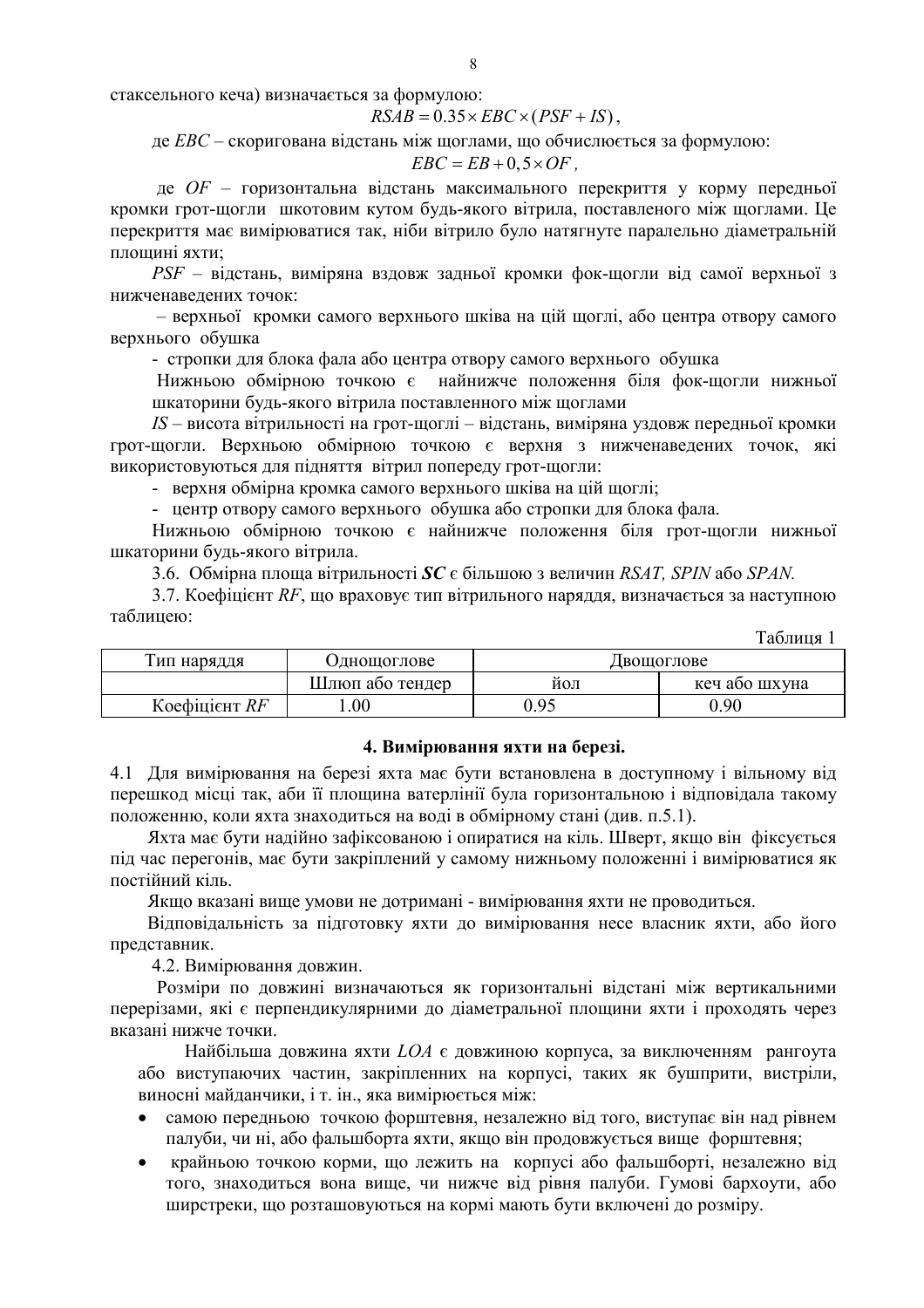Якщо стерно або буксирний пристрій виступають за цю точку, то вони не включаються до розміру.

Приклади вимірювання LOA показані на рис. 2.

Обмірна довжина L (див. рис. 1) є довжиною корпусу, виміряною між точками на форштевні та кормі, які розташовані на рівні 0.02\*LOA над фактичною ватерлінією і визначається за формулою:

$$
L = LOA - FGO - AGO,
$$

де  $FGO$  – довжина провового піддашшя виміряна в діаметральній площині яхти;

 $AGO$  – довжина кормового піддашшя виміряна в діаметральній площині яхти.

У тому випадку, коли яхта має увігнуте кормове піддашшя  $AGO$  розраховується за формулою:

$$
AGO = \frac{OHAT \times (HA - 0.02 \times LOA)}{HA}
$$

де НА -висота кормового піддашшя;

ОНАТ - довжина кормового піддашшя.

Якщо висота кормового піддашшя  $HA \leq 0.02LOA$ , тоді  $AGO = 0$ .

4.3. Лінія облавка являє собою лінію, проведену через точки облавка. Приклади різних точок облавка наведені на рис. 3.

Зміни в рівнях палуби можуть призвести до того, що лінія облавка буде являти собою ступінчасту лінію чи лінію з подвійним вигином. У такому випадку, при вимірюваннях розмірів до лінії облавка, може бути необхідним встановлення розрахункової лінії облавка, як це показано на рис. 2.

4.4. Переріз максимальної ширини ВМАХ встановлюється шляхом декількох вимірів у тому місці, де ширина яхти, за винятком будь-яких привальних брусів, бархоутів чи інших сторонніх місцевих предметів, є найбільшою.

Довжина SBMAX є горизонтальною відстанню між переднім кінцем LOA і перерізом  $RMAX$ 

В перерізі ВМАХ визначається ширина по ватерлінії ВИЛ (див. рис. 4), яка розраховується за формулою:

# $BWL = BMAX - \Delta_1 - \Delta_2$

4.5. Переріз максимальної углибки встановлюється у тому місці, де величина повної виміряної углибки DMT є найбільшою. Углибка DMT виміряється як висота по вертикалі від лінії облавка до горизонтальної площини, яка проходить через найнижчу точку на килі, корпусі, скезі, стерні або шверті, коли він знаходиться в найнижчому положенні - з огляду на те, що є глибшим.

Довжина SDM є горизонтальною відстанню між переднім кінцем LOA і перерізом максимальної углибки.

4.6. Переріз гвинта встановлюється у місці проходження вертикальної площини через центр гвинта. За центр гвинта приймається точка перетину осі вала з плошиною обертання лопатей гвинта.

Довжина SPD є горизонтальною відстанню між переднім кінцем LOA і перерізом гвинта

4.7. На корпусі яхти встановлюються два перерізи глибин трюму:

- переріз передньої глибини на відстані, яка дорівнює одній четвертій LOA від  $\bullet$ передньої точки LOA;
- переріз середньої глибини на відстані, яка дорівнює половині LOA від  $\bullet$ передньої точки LOA.

Величина передньої глибини трюму FD вимірюється як відстань по вертикалі від лінії облавка до точок на зовнішній поверхні корпуса яхти, які знаходяться на відстані 0.1\*ВМАХ від діаметральної площини.

У перетині середньої глибини вимірюються такі трюмні величини: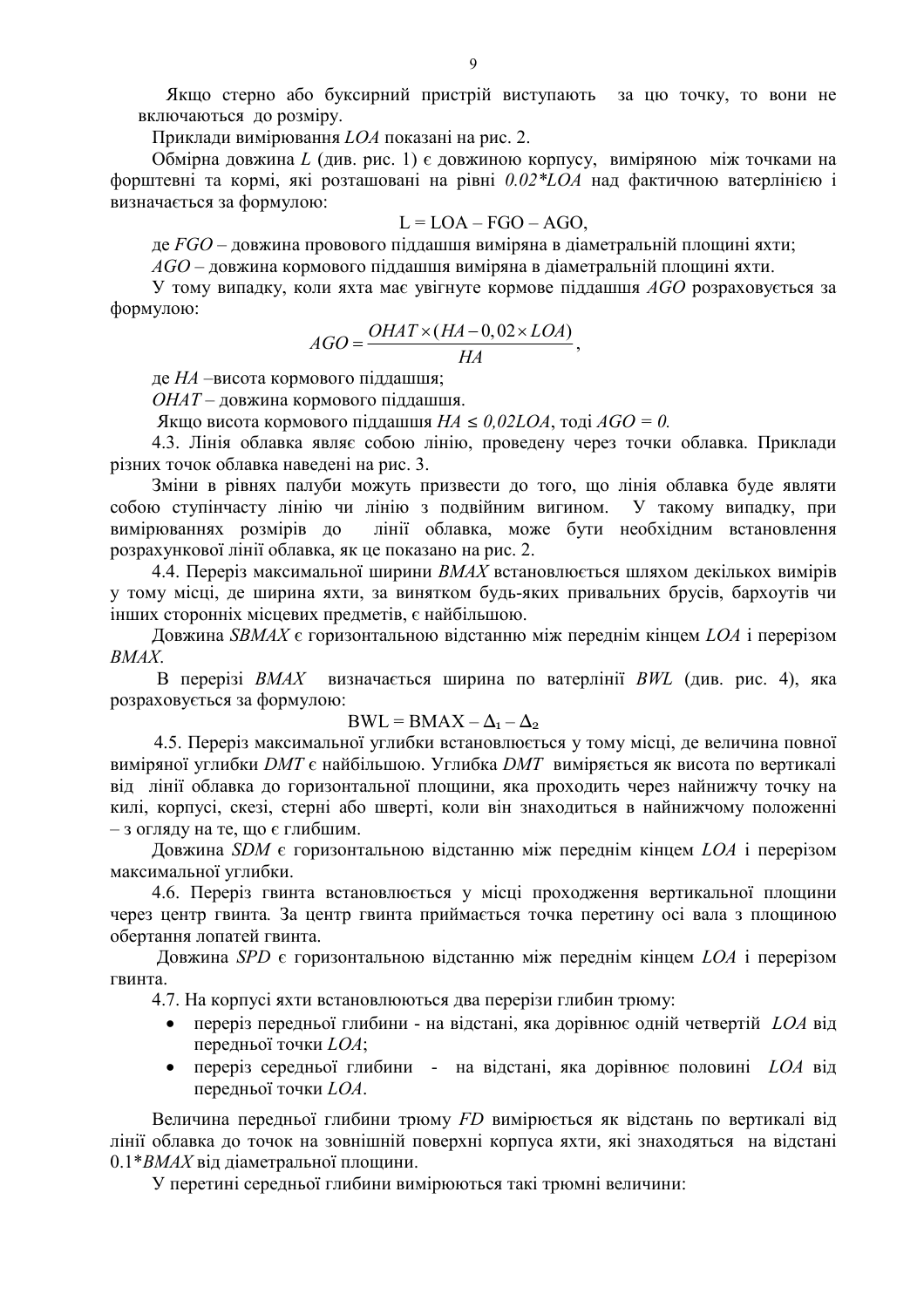- *OMD* відстань по вертикалі від рівня лінії облавка до точок на зовнішній поверхні корпуса яхти, які знаходяться на відстані трьох восьмих ВМАХ від ліаметральної плошини.
- .  $IOMD$  як і  $OMD$ , але до точок, які знаходяться на відстані п'ятьох шістнадцятих ВМАХ від діаметральної площини
- $MD$  як і  $OMD$ , але до точок, які знаходяться на відстані однієї четвертої ВМАХ від діаметральної площини.
- IMD як і  $OMD$ , але до точок, які знаходяться на відстані трьох шістнадцятих ВМАХ від діаметральної площини.
- *CMD* як і *OMD*, але до точок, які знаходяться на відстані однієї восьмої ВМАХ від діаметральної площини.
- ICMD як і ОМД, але до точок, які знаходяться на відстані однієї шістнадцятої ВМАХ від діаметральної площини.

В перерізах глибин виміри розмірів глибин трюму мають бути проведені на обох облавках яхти для визначення середньої величини.

4.8. Визначення поправки на товщину кіля ТКМАХ.

Якщо товщина кіля збільшується в поперечному вертикальному перерізі із збільшенням глибини, то тоді вимірюється товщина кіля ТКМАХ. Приклади вимірювання ТКМАХ навелені на рис. 7.

У такому випадку, при розрахунку величини виміряної углибки ДМ половина максимальної товщини кіля ТКМАХ має бути додана до ДМТ.

4.9. Визначення поправки на углибку шверта ДМС.

Для яхт із висувним швертом або підйомним кілем, які не фіксуються під час перегонів, визначається поправка на углибку  $DMC$ , яка розраховується за формулою:

$$
DMC = 2.5 * TKSW,
$$

де TKSW - максимальна товщина шверта.

4.10. Висоти надводного облавка.

Висота надводного облавка визначається, як вертикальна відстань між точками на лінієї облавка, чи розрахунковій лінії облавка, де вона використовується, і площиною ватерлінії. Висоти надводного облавка мають бути виміряні у перерізах, перелічених нижче:

• висота надводного облавка FFD  $\epsilon$  його висотою у перерізі передньої глибини

- висота надводного облавка  $FMD \in$ його висотою у перерізі середньої глибини
- висота надводного облавка  $FDM \epsilon$  його висотою у перерізі максимальної углибки
- висота надводного облавка  $FPD$  є його висотою у перерізі гвинта

Висоти надводного облавка, виміряні на березі, записуються з індексом  $S - FFDS$ . **FMDS. FDMS. FPDS.** 

4.11. Повна глибина занурення гвинта РДТ.

РОТ - вимірюється у перерізі гвинта, як вертикальна відстань від лінії облавка до горизонтальної площини, яка проходить через центра гвинта.

4.12. Коефіцієнт двигуна і гвинта ЕРЕ.

ЕРГ визначається за наступною формулою:

$$
EPF = 1 - (EMF + DF)
$$

де ЕМҒ-коефіцієнт моменту двигуна;

*DF* - коефіцієнт опору гвинта.

У будь якаму випадку *EPF* не може бути меншим за 0.960.

Для підвісного двигуна ЕРҒ має бути не більшим за 0.998.

Коефіцієнт ЕРҒ для підвісного двигуна, може бути застосованим лише тоді, коли підвісний двигун, з яким яхта бере участь у перегонах, завжди є готовим до використання і його гвинт знаходиться у воді під час вітрилення.

Якщо підвісний двигун знаходиться під час перегонів у піднятому стані і його гвинт не знаходиться у воді, коефіцієнт опору гвинта DF дорівнює нулю. У такому випадку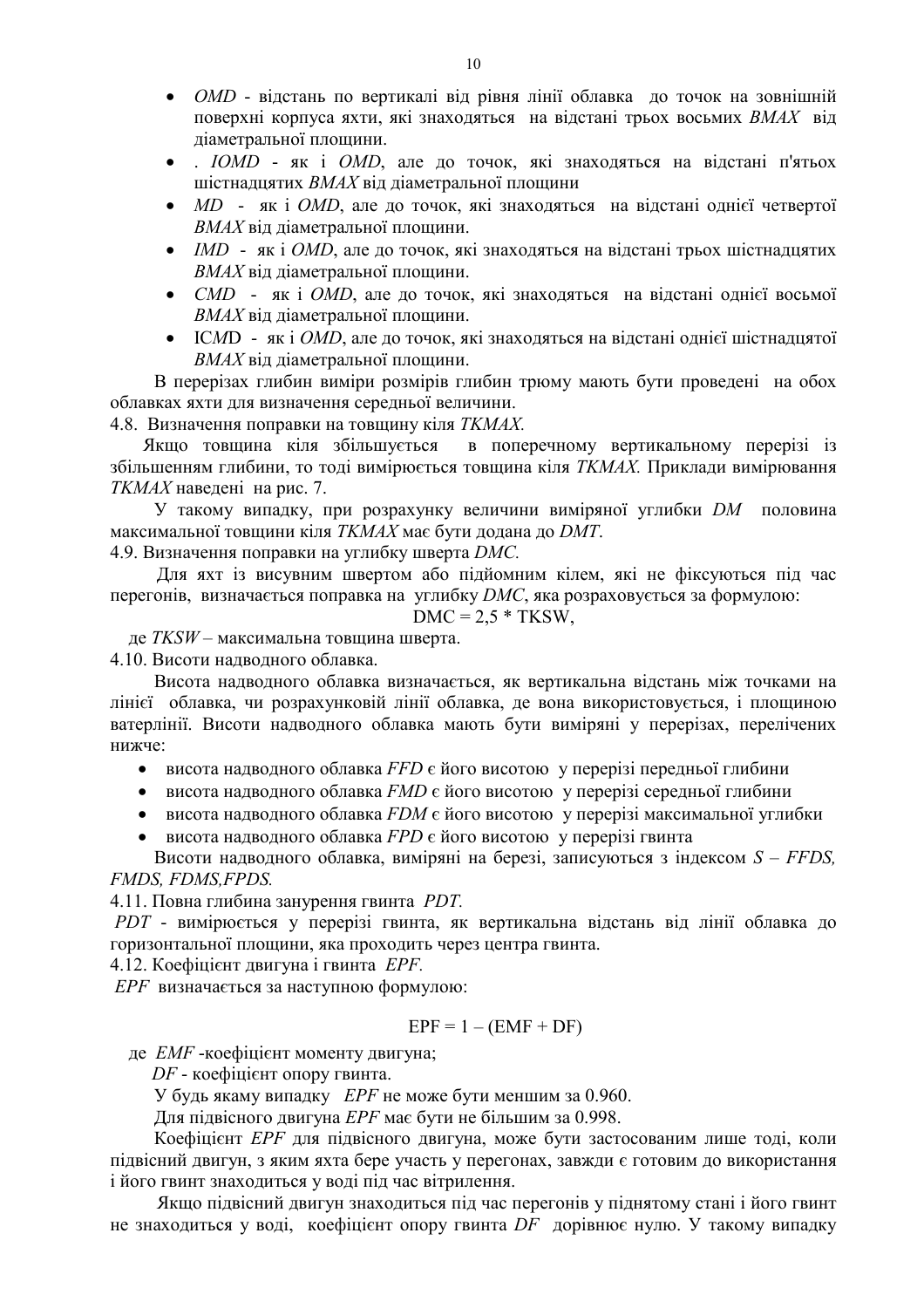враховується тільки коефіцієнт моменту двигуна ЕМЕ.

Коефіцієнт моменту двигуна ЕМҒ визначається за формулою:

$$
EMF = \frac{0.006243 \times EM}{L^2 \times BWL \times D}
$$

де  $D$  – розрахована глибина трюма;

 $L$  – обмірна довжина;

 $BWL$  – ширина по ватерлінії;

ЕМ - момент двигуна, який визначається за формулою:

$$
EM = EW \cdot \textit{EWD}
$$

де  $EW$  - маса двигуна, без маси бака для пального, в кілограмах.

 $EWD$  - координата двигуна, яка є горизонтальною відстанню між центром блока циліндрів двигуна і серединою  $LOA$ .

Коефіцієнт опору гвинта DF визначається за формулою:

$$
DF = 1.25 \times PF \times \sqrt{\frac{PD}{0.146 \times L + 0.61}} \times \frac{PRD}{L}
$$

де  $PRD -$ діаметр гвинта;

PD - глибина гвинта, вертикальна відстань від центра гвинта до площини ватерлінії:  $PD = PDT - FPDS$ 

| $PF$ – коефіцієнт гвинта в залежності від типу установки (див. рис 11) і типу гвинта |  |              |
|--------------------------------------------------------------------------------------|--|--------------|
| визначається з таблиці:                                                              |  |              |
|                                                                                      |  | $Ta6$ пина 2 |

|                     |            |           | $1000111111 =$ |  |
|---------------------|------------|-----------|----------------|--|
| Тип установки       | Тип гвинта |           |                |  |
|                     | складений  | флюгерний | жорсткий       |  |
| великому вирізі     | 0,95       | 0,95      | 1,05           |  |
| малому вирізі       | 0,475      | 0,475     | 0,525          |  |
| Поза вирізом:       |            |           |                |  |
| з виступаючим валом | 0,90       | 0,95      | 2,05           |  |
| у кронштейні        | 0,90       | 0,95      | 2,05           |  |
| будь-який інший     | 0,40       | 0,45      | 1,05           |  |

Великим вирізом вважається такий, вертикальний розмір якого є більшим за  $1.15*PRD.$ 

## 5. Вимірювання яхти на плаву.

5.1. Стан яхти під час процесу вимірювання, коли яхта знаходиться на плаву (обмірний стан), має відповідати наступним вимогам:

- Весь стоячий і біжучий такелаж і все обладнання, що його стосується, мають бути закріплені на своїх штатних місцях.
- У разі наявності пристрою для натягування ахтерштага, щогла має бути максимально нахилена в бік корми, бакштаги заведені.
- Шкоти, браси, а також будь-який біжучий такелаж, що не несеться постійно на рангоуті, та інше знімне палубне устаткування мають бути покладені на підлогу каюти за передньою щоглою в бік корми.
- Грот, бізань, фок мають бути згорнуті на своїх гіках, при цьому гіки мають бути розташованими горизонтально і закріпленими в нижньому положенні.
- Спінакер-гіки мають знаходитися на місцях їх звичайного збереження.
- Вітрила, не більше одного стакселя, одного спінакера і одного асиметричного спінакера, мають знаходитися під палубою на підлозі каюти за передньою щоглою в бік корми.
- Усі матраци та диванні подушки мають знаходитися на своїх штатних місцях.
- Усе навігаційне і камбузне устаткування має знаходитися на своїх штатних місцях.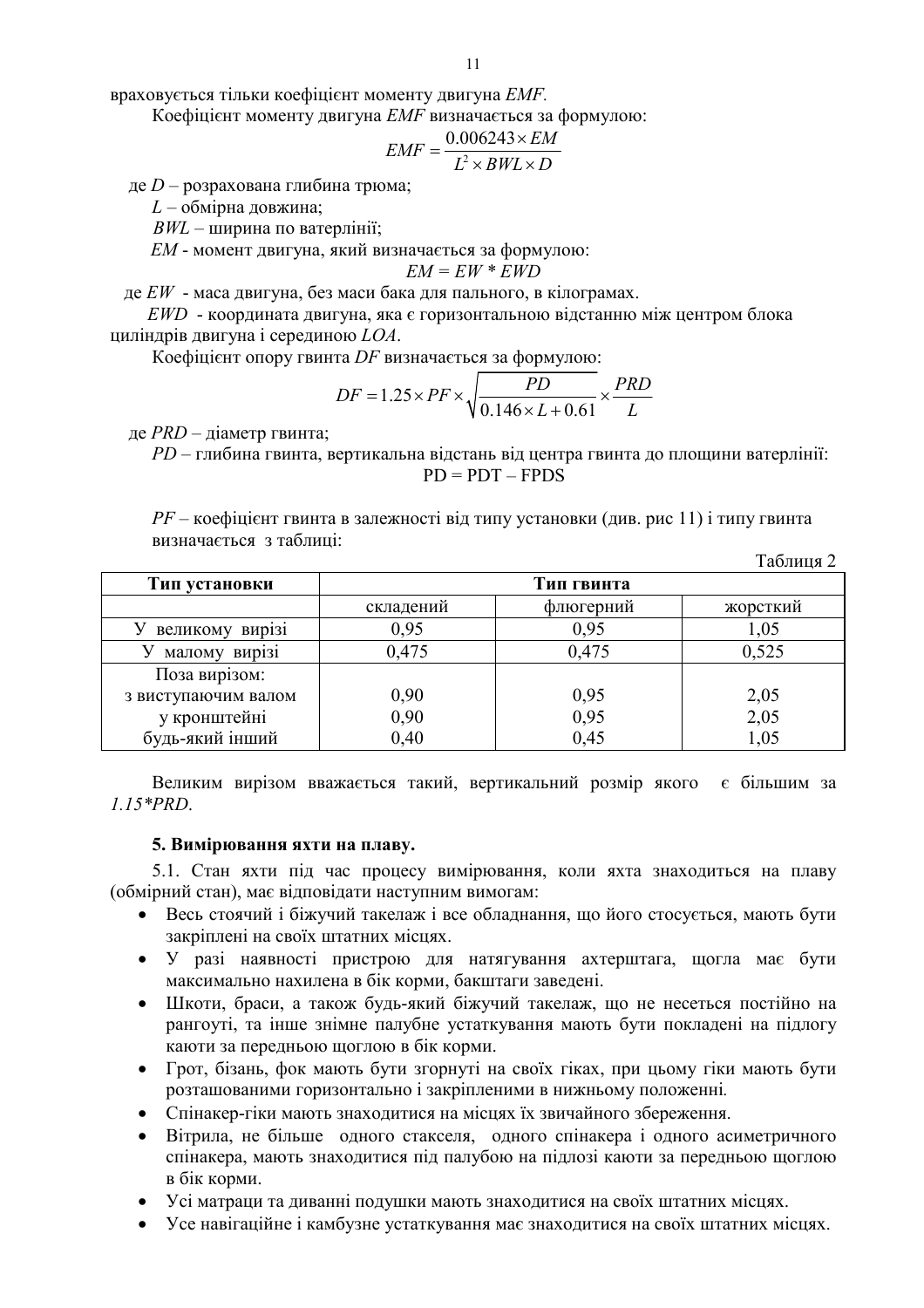- У разі, коли яхта вимірюється з підвісним двигуном, двигун має знаходитись на облавку і бути розташованим у місці, де він знаходиться під час перегонів. Бак для пального має бути на своєму штатному місці і містити принаймні 10 літрів пального.
- Під час вимірювання на облавку має не бути одягу, спальних речей, продуктів харчування, припасів, посуду та будь якого іншого устаткування, не передбаченого вимогами "Особливих правил ISAF щодо перегонів крейсерських яхт."
- Якір, якірні канати і ланцюги, мають бути закріпленими і знаходитися на своїх штатних міснях.
- Акумуляторні батареї, баласт та інше важке устаткування, не встановлене у постійний спосіб, мають бути закріпленими і знаходитися на своїх штатних місцях. Місця розташування і маси баласту, якорів, ланшогів, акумуляторних батарей, газових балонів і цистерн мають бути зазначені у вимірювальному свідоцтві.
- Цистерни для води і пального, які розташовано перед передньою щоглою, мають  $\bullet$ бути порожніми, а у кормовій частині - наповненими.
- Піл час вимірювання на яхті не має бути людей.
- Трюми та інші місця, де може збиратися вода, мають бути сухими.

5.2. Коли яхта знаходиться на плаву, визначаються висоти облавка:

обмірна висота надводного облавка FFDM, що є висотою надводного облавка у перерізі передньої глибини;

обмірна висота надводного облавка *FMDM*, що є висотою надводного облавка у перерізі середньої глибини трюму.

5.3. На плаву проводиться також кренування яхти.

Кренування проводиться для визначення спрямляючого момента яхти і має виконуватися за відсутності вітру та хвиль.

Яхта має знаходитися в обмірному стані, як це визначено в 5.1.

У разі, коли на яхті встановлено шверт будь-якої форми, або висувний кіль, або будьрухлива виступаюча частина, яка має можливість переміщуватися у яка інша вертикальному напрямку, кренування має виконуватися з повністю піднятими швертом, кілем, чи такою рухливою виступаючою частиною. Аби така яхта могла вимірюватися як яхта з постійним кілем, на ній має бути встановлений пристрій для фіксації висувного кіля (шверта) в найнижчому положенні під час перегонів, з можливістю його опломбування.

Кренування яхти має проводиться в наступному порядку:

1. Манометр відповідної конструкції має бути розташовано перпендикулярно діаметральній площині яхти так, аби вимірювач, який знаходиться поза яхтою, міг бачити відхилення показчика манометра відносно шкали. Показчиком манометра є поверхня рідині у вимірювальному циліндрі. Схему манометра для кренування наведено на рис. 9.

2. Дві однакові жердини мають бути одночасно встановлені на лівому і правому облавках у перерізі максимальної ширини ВМАХ перпендикулярно діаметральній площині і висунуті за облавок так, шоб забезпечити на кожному з них плече для вантажів, які нахиляють яхту. Жердини мають бути розташовані по можливості горизонтально і, разом з тим, забезпечувати проміжок для запобігання дотику води вантажем. Довжина жердин має бути не меншою за довжину основи переднього трикутника Ј. Коли спінакер-гік (гіки) не використовується для кренування, він (вони) не повинен знаходитися на облавку яхти.

3. Після того як жердини встановлені, фіксується початковий рівень манометра.

4. На правому облавку підвішується такий вантаж, який має забезпечити відхилення показчика манометра на величину PD4/2 від початкового рівня. При цьому фіксується нульовий рівень манометра.

5. Вантаж переноситься на лівий облавок і змінюється таким чином, аби забезпечити відхилення показчика манометра на величину РД4 від нульового рівня.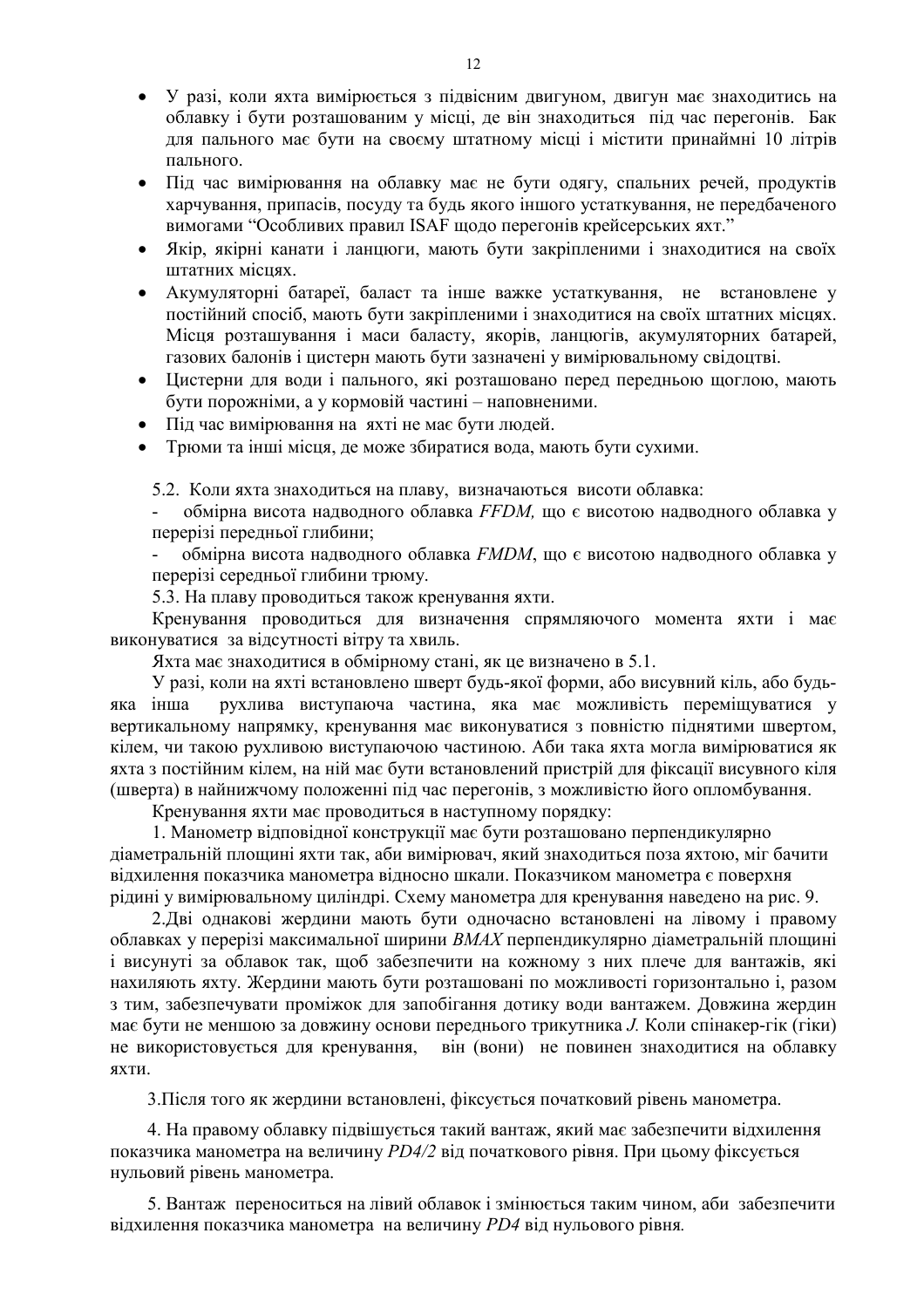6. Процедура кренування проводиться повторно, починаючи з лівого облавка, при цьому необхідно забезпечити відхилення показчика манометра на таку ж саму величину РД4, як і на правому облавку.

У "Протоколі вимірювання" вказуються усереднена величина вантажа  $W4$ .

Рекомендується до складу вантажа включити ємність для води, змінючи кількість якої, можна забезпечити більшу точність вимірювання.

5.3.1. Вимірювання при кренуванні.

Площа показчика манометра GSA.

GSA є площею перерізу вимірювального циліндра манометра у квадратних міліметрах. Плоша поверхні рідини резервуара манометра RSA.

RSA є площею перерізу резервуара манометра у квадратних міліметрах.

Виміряне плече манометра РLM.

 $PLM$  є розмір між віссю резервуара і віссю вимірювального циліндра.

Виміряне плече манометра не може мати розмір менший за 1500.0 мм, а відношення діаметру резервуара D до діаметру вимірювального цілиндра d має бути більше десяти.

Величини PLM, GSA і RSA мають не змінюватися під час кренування.

Плече монометра PL.

PL обчислюється за формулою:

$$
PL = \frac{PLM}{1 + \frac{GSA}{RSA}}
$$

Плече вантажа WD.

WD є горизонтальною відстанню від точки кріплення вантажа на правому облавку до точки кріплення вантажа на лівому облавку. Розмір плеча вантажа не може бути меншим за величину, яка визначається за формулою:

$$
WD = BMAX + 2*J
$$

Вантаж має кріпитися так, аби плече вантажа було симетричним відносно діаметральної площини яхти.

Відхилення манометра РД4.

 $PD4$  є відхиленням показчика манометра від нульового рівня, визначеного в п.5.3, після переміщення вантажа.

Допустима величина відхилення показчика манометра від нульового рівня розраховується за формулою:

$$
PD4 = 0.105*PL \pm 0.01PL
$$

Маса вантажа W4.

 $W4$  є загальною масою вантажа, підвішеного на облавку, яка забезпечує відхилення манометра на величину РД4.

Глибина занурення центра маси шверта СВДА.

СВДА є відстанню по вертикалі, на яку переміщується центр маси шверта або висувного кіля. Якшо швертів (килів) більше одного, то ця величина для додаткових швертів записується як СВДВ.

5.3.2. Формули.

Спрамляючий момент RM.

RM визначається за формулою:

$$
RM = \frac{0.0175 \times W4 \times WD \times PL}{0.0175 \times AU}
$$

$$
PD4
$$

Скоригований спрамляючий момент RMC.

*RMC* визначається таким чином:

1. Для кільових яхт: RMC = RM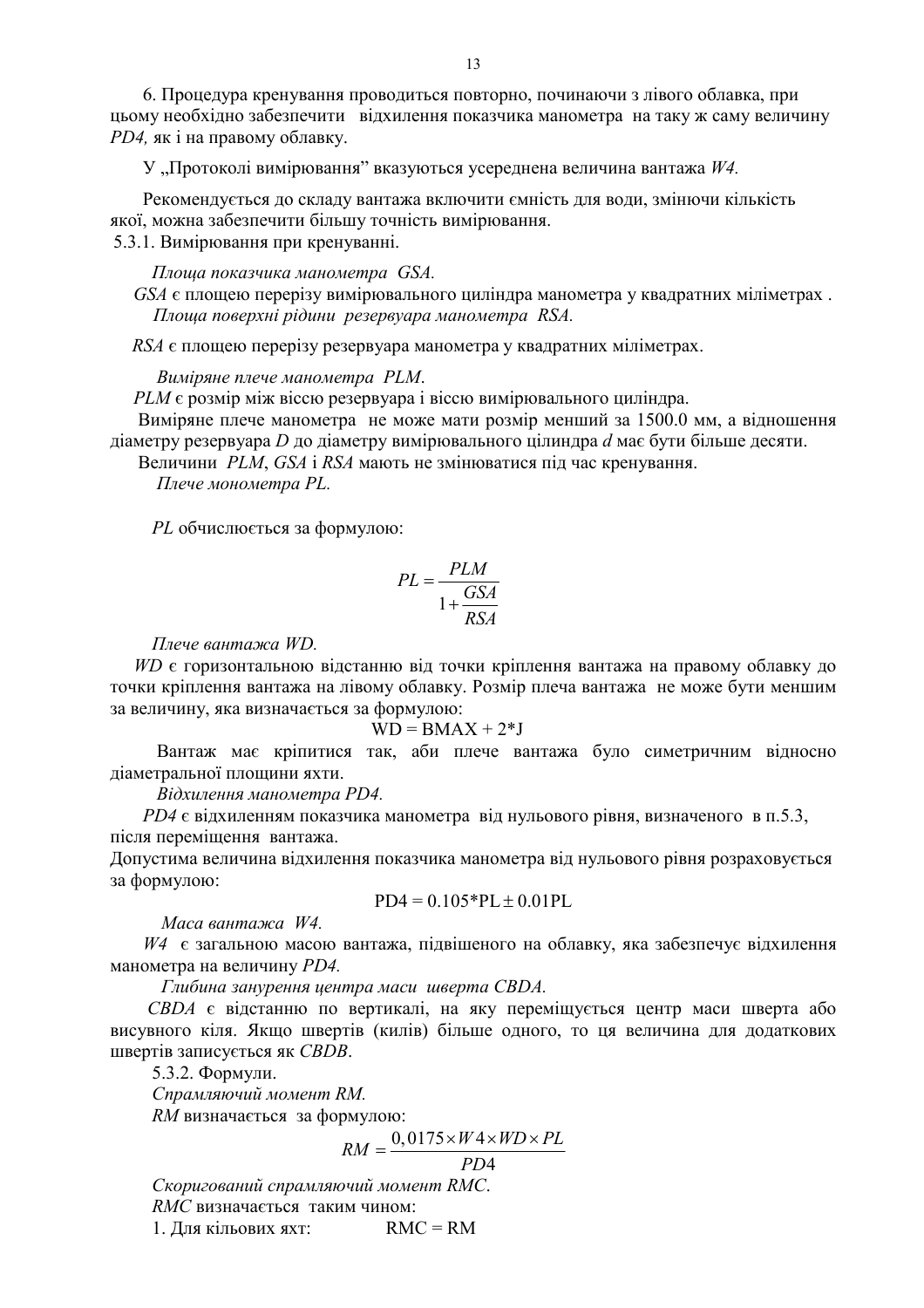2. Для яхт із швертом або висувним кілем, який не фіксується під час перегонів:

 $RMC = RM + 0.0175 * (WCBA * CBDA + WCBB * CBDB)$ ,

де  $WCBA$  – маса шверта або висувного кіля. Якщо швертів більше одного, то маси додаткових швертів (килів) записуються як WCBB.

Коефіиієнт чутливості ТR.

TR визначається за формулою:

$$
TR = \frac{15,53746 \times L \times BWL^3}{RMC} ,
$$

 $TR$  не може бути менше 5.15.

Коефіцієнт центра ваги CGF.

СGF має дорівнювати більшій з величин СGFB чи СGFM.

Якщо TR не менше 35.0, тоді коефіцієнти CGFB і CGFM визначаються за формулами:

$$
CGFB = 0.0064*TR + 0.7440 \text{ i } CGFM = 0.9680
$$

Якщо *ТR* менше 35.0, і дата побудови яхти не раніше 1995 р., тоді:

 $CGFB = 2.2 / (TR - 5.1) + 0.00075*L + 0.8693$  i  $CGFM = 0.9680$ 

Якщо *ТR* менше за 35.0, і дата побудови яхти раніше 1995 р., тоді:

СGFB має дорівнювати більшій з величин:

 $2.2 / (TR - 5.1) + 0.00075*L + 0.8693$ , abo

 $1.1/$  (TR  $-5.1$ ) + 0.000377\*L + 0.91865,

a  $CGFM = 0.000377 \times L + 0.9588$ 

# 6. Визначення глибин трюму.

6.1. Формули для визначення занурених глибин трюма. Занурені глибини трюма у перерізах FD і MD позначаються як: *FDI* - передня занурена глибина;

ICMDI - внутрішня центральна середня занурена глибина;

СМDI - центральна середня занурена глибина;

IMDI - внутрішня середня занурена глибина;

MDI - середня занурена глибина;

**IOMDI** - внутрішня зовнішня середня занурена глибина;

**OMDI** - зовнішня середня занурена глибина.

Занурені глибини трюма розраховуються за формулами:

 $FDI = FD - FFDM$  $ICMDI = ICMD - FMDM$  $CMDI = CMD - FMDM$  $IMDI = IMD - FMDM$  $MDI = MD - FMDM$  $IOMDI = IOMD - FMDM$  $OMDI = OMD - FMDM$ 

6.2. Формула для МDIA.

6.2.1.Якщо ICMD, IMD і IOMD не були виміряні, узагальнена середня занурена глибина МDIA обчислюється за формулою:

$$
MDIA = 0.125 \times (3 \times CMDI + 2 \times MDI - 5 \times OMDI) + \frac{OMDI}{BMAX} \times \frac{BWL + 0.75 \times BMAX}{2}
$$

6.2.2. Якщо ICMD, IMD і IOMD виміряні, узагальнена середня занурена глибина МОІА обчислюється за формулою:

 $MDIA = 0.0625 \times (3 \times ICMDI + 2 \times (CMDI + IMDI + MDI + IOMDI) - 11 \times OMDI) +$  $\frac{OMDI}{BMAX} \times \frac{BWL + 0.75 \times BMAX}{2}$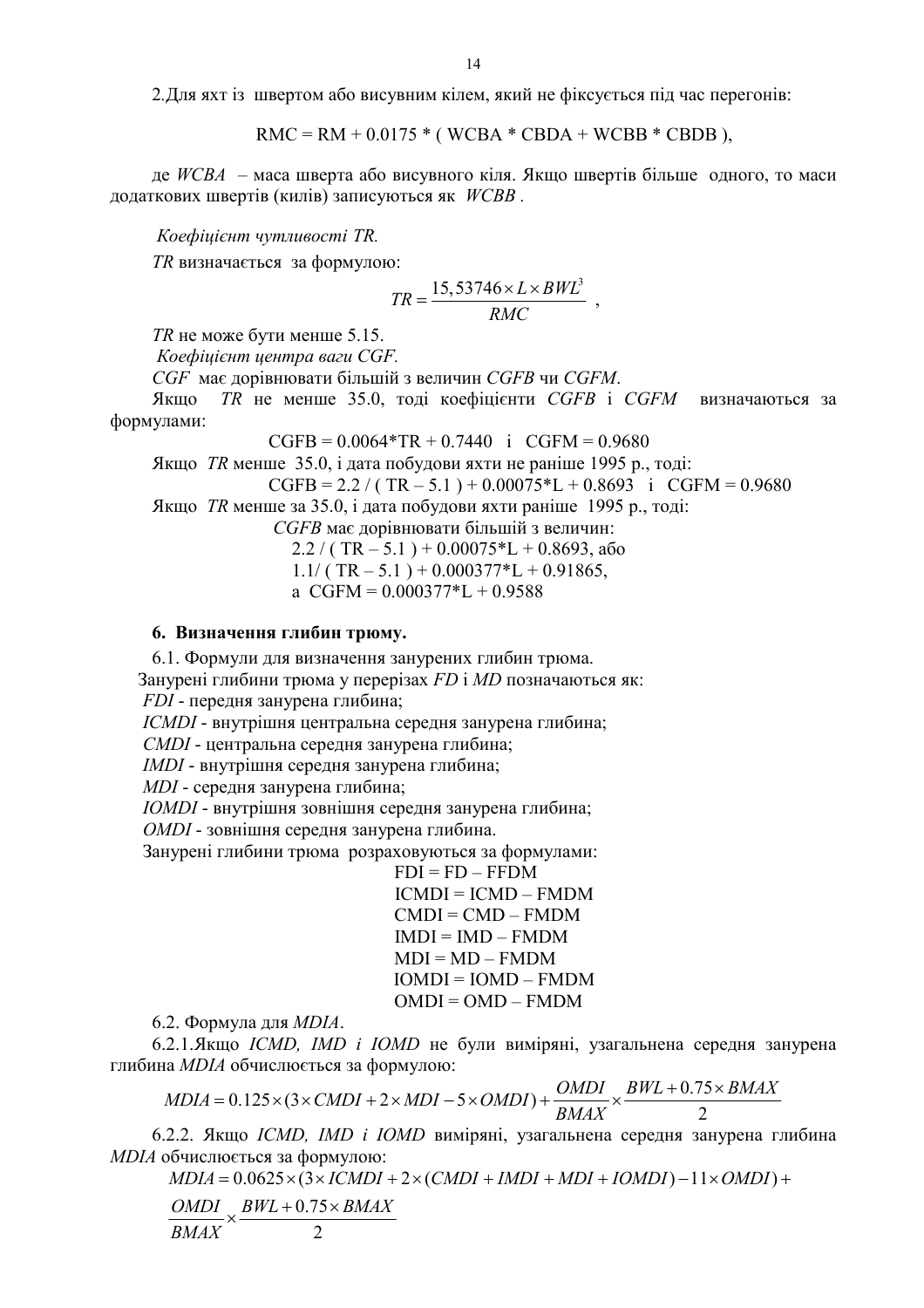У цій формулі величина ICMDI не може бути більшою за величину  $2*$ CMDI – IMDI.

6.3. Розрахована глибина трюму D визначається за формулою:

D=  $1.3*MDIA + 0.9*FDI + (L + 3.048)/30$ 

6.4. Водотоннажність DSPL являє собою масу води, яку яхта витісняє, знаходячись на плаву, і розраховується за формулою:

 $DSPL = 530*L*BWL*MDIA$ 

Більш точне значення водотоннажності можно визначити за допомогою зважування яхти в обмірному стані (див. п.5.1), при наявності спеціального динамометра, який може забезпечити похибку не більше 2%. В такому випадку маса яхти М вказується у протоколі обміру в кілограмах і використовується у подальших розрахунках замість DSPL.

Поправка на углибку DC для яхт з постійним кілем розраховується за  $6.5$ формулою:

# $DC=0.07*L*(DM/DB-1),$

де DB - базова углибка, яка розраховується за формулою:

#### DB= $0.135 \times L + 0.61$

DM - виміряна углибка, яка розраховується за формулою:

## DM=DMT-FDMS+TKMAX/2

6.6. Для яхт із висувним швертом або підйомним кілем, які не мають пристрою для фіксації цих рухливих частин в нижньому положені під час перегонів, визначається коефіцієнт шверта СВҒ за формулою:

$$
CBF = 0.95 + \frac{L}{80 \times (DM - DMC + CMD)}
$$

СВГ не може бути менше 1.0. Для яхт із постійним кілем СВF = 1.0. 7. Опінка остійності яхт

7.1. Вітрильна Федерація України прагне до того, щоб усі яхти, які вимірюються за національними правилами, мали достатню остійність від перевертання.

7.2. Контрольні перевірки.

Контрольна величина SV, яка характеризує запас остійності обміряної яхти при нахилі її на  $90^{\circ}$ , розраховується за формулою:

$$
SV = K3 \times (\frac{0.03 \times L \times BWL^3 \times K - 54RM}{DSPL} + 0.6 \times CMDI - 0.54 \times CMD) + 0.25,
$$

де константи К і КЗ вілповілно дорівнюють: K=1025.8 і K3=3.281.

Значення величини SV вказується у вимірювальному свідоцтві.

7.3. Вимірювальне свідоцтво.

1. Вимірювальне свідоцтво може бути видано, коли величина  $SV$  дорівнює 0.0 або від'ємна. Якщо для будь-якої яхти величина  $SV$  додатня, то вимірювальне свідоцтво може бути виданим лише після того, як:

а) яхта цього типу витримала практичну перевірку остійності відповідно до вимог правила пункту 7.4.

в) яхта буде модифікована так, що при повторному вимірюванні, пройде перевірку остійності.

с) комітет вимірювачів ВФУ пересвідчиться у тому, що розрахунки підтверджують

достатню остійність яхти, у якої величина водотонажності DSPL(M) >7938 кг.

Якщо величина SV є більшою, за -0.25, то видане вимірювальне свідоцтво має містити запис:

«ПОПЕРЕДЖЕННЯ: ВІДПОВІДНО ДО ЗНАЧЕННЯ SV ЯХТА НЕ МОЖЕ БУТИ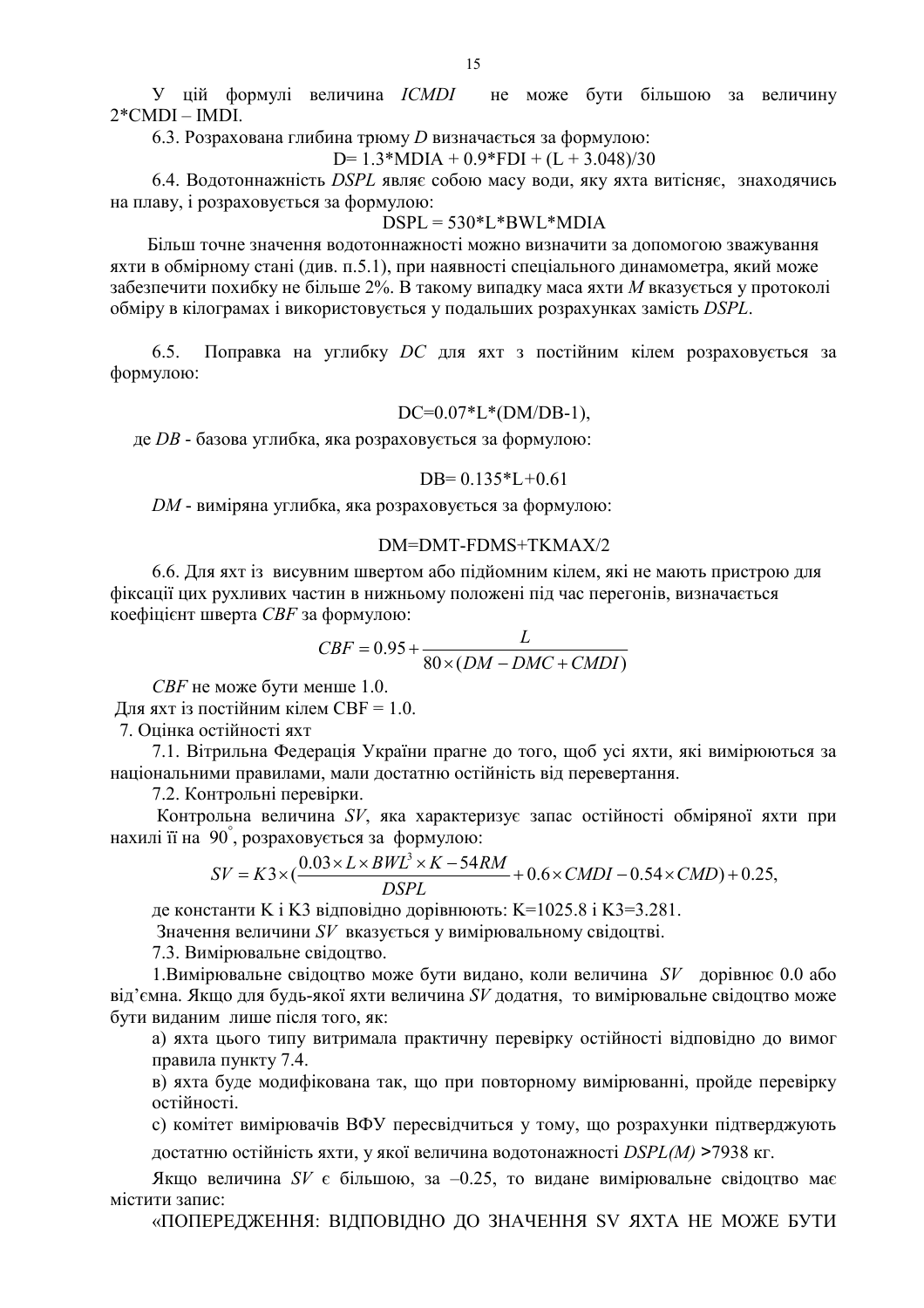ДОПУЩЕНА ДО УЧАСТІ У ПЕРЕГОНАХ КАТЕГОРІЙ 0, 1, 2, 3 і 4 ISAF».

Зазначений запис не робиться, якщо до яхти було застосовано підпункти 7.3а) або 7.3 с).

7.4. Практична перевірка остійності.

Яхта має бути приведена до обмірного стану, як це визначено у 5.1.

Рівень має бути закріплений на щоглі яхти вертикально у діаметральній площині. Яхта має бути нахилена до такого положення, коли її діаметральна площина постане горизонтальною (нахил на 90°). Відтак, до щогли на висоті ISP кріпиться вантаж. Якщо яхта утримує цей вантаж без подальшого нахилу, то вона пройшла випробування. Якщо вантаж з масою W збільшує нахил за 90°, то яхта випробування не пройшла.

Маса вантажу W (в кілограмах) розраховується за наступною формулою:

$$
W = 1.6 \times \frac{K3^{2} \times L \times BMAX^{2} + (P - 0.5 \times D) \times (5 \times K3 \times P - 110) + 35 \times R}{K2 \times (ISP + 0.67 \times D)}
$$

Значення коефіцієнтів: К2=2.205, К3=3.281.

Якщо яхта з додатньою величиною SV проходить таке практичне випробування, то у вимірювальному свідоцтві в розділі "Попередження" робиться запис:

"Яхта пройшла практичну перевірку остійності".

7.5. Слід наголосити на тому, що результати разрахунків за наведеними формулами не гарантують повної безпеки, оскільки вони не враховують конструктивних палуби та її конструкції, без яких загальний розрахунок особливостей профілю остійності неможливий.

# 8. Рекомендації щодо вимірювання

8.1. Якщо в даних "Правилах" відсутні спеціальні вказівки стосовно методів вимірювання будь-якої величини, то слід користуватися посібником ISAF "Правила щодо спорядження для вітрильництва" (EQUIPMENT RULES OF SAILING).

8.2. Устаткування, необхідне для вимірювання, включає: рулетки, пристрої для зважування (ваги), повіси, рівень, шланговий рівень, відра для демпфірування коливань повісів, рейки довжиною, що перевищує ширину яхти, тонкі рейки невеликої довжини, дошки, лінійки, вантажі масою 5 - 35 кг, манометр для кренування, кишеньковий калькулятор.

8.3. Усі вітрила, які застосовуються під час перегонів, мають бути виміряні й проштамповані. Вимірювач має проштампувати вітрила офіційним штампом, присвоєним йому ВФУ, проставити на них розміри, а також підписати і вказати дату вимірювання.

Мають бути зазначені наступні розміри:

для гротів - HB, MGT, MGU, MGM, MGL;

лля стакселів - JL, LPG:

для спінакерів - SL, SMW SF;

для асиметричних спінакерів - SLU, LPS, SLE.

Постановкою штампа вимірювач засвідчує, що розміри вітрила відповідають розмірам, які вказані у вимірювальниму свідоцтві.

8.4. За результатами вимірювання корпусу обмірні перерізи, встановлені "Правилами", мають бути позначені на облавках обмірними марками. Марка має являти собою рівнобічний трикутник із сторонами по 10 мм, спрямований вершиною до лінії облавка. Колір трикутника - контрастний кольору облавка.

8.5. На рангоуті яхти мають бути нанесені обмірні марки у вигляді полоси контрастного кольору завширшки 25 мм, що обмежують розміри передньої (P) і нижньої (E) шкаторин грота (бізані, фока), а також висоту розташування фала спінакера або асиметричного спінакера (ISP). На палубі (на рубці) яхти - марка самого заднього положення щогли (по передній кромці щогли), яка визначає розмір переднього трикутника  $(J).$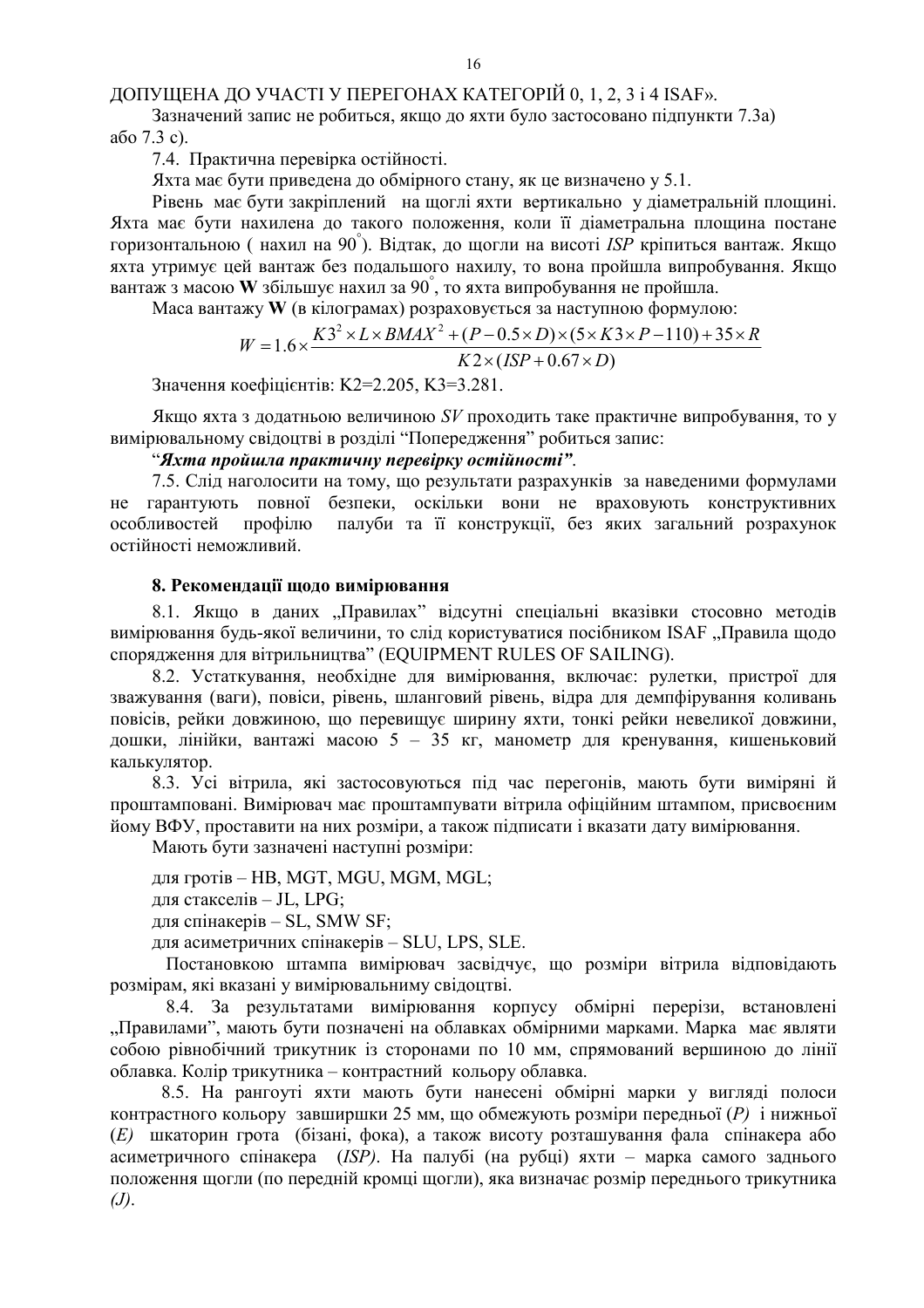# 9. Загальні обмеження

9.1. Під час перегонів яхта має бути укомплектована й обладнана тою матеріальною частиною, яка знаходилася на облавку при вимірюванні.

Яхти, виміряні із спінакером, можуть замість спінакера нести обміряний стаксель, піднятий без кріплення до штага з галсовим чи шкотовим кутом біля нока спінакер-гіка.

Спінакер не можна нести без спінакер-гіка. Галсовий кут піднятого спінакера має знаходитися безпосередньо біля нока спінакер-гіка, при цьому одночасно можна використовувати лише один спінакер-гік (за винятком моменту повороту фордевінд), який має бути прикріпленим до передньої щогли і бути разташованим на стороні, протилежній гіку грота. Спінакер-гік можна мати на яхті, яка вимірювалася без спінакера.

9.2. За винятком яхт із балом  $R = 13.7$ м і більше, які не мають обмежень щодо кількості вітрил, вітрила, що знаходяться на яхті в перегонах, обмежуються таким чином:

- ОЛИН ГРОТ

- ОДИН ШТОРМОВИЙ ГРОТ

- один штормовий стаксель (площею не більше 0.05\*IG\*\*2 і з довжиною передньої шкаторини, що не перевищує 0.65 IG)

- один стаксель для важкої погоди з міцної тканини, що відповідає призначенню з площею не більшою, ніж 0.135\*IG\*\*2.

На додаток до перерахованих вище вітрил, яхти можуть мати передні вітрила з LPG більшим за 1.1\*J у кількості, що не перевищує зазначеного в таблиці:

Таблиця 3  $\bf R$ Кількість вітрил Асим. спінакерів не Стакселів не більше Метри Спінакерів не більше більше  $4.88 - 6.99$  $\overline{2}$ 3 3  $\overline{3}$  $7.00 - 10.04$  $\overline{3}$  $\overline{4}$  $10.05 - 12.17$  $\overline{5}$  $\overline{4}$  $\overline{3}$  $12.18 - 13.70$ 5  $\overline{A}$ 6

9.3. Яхти з топовим наряддям можуть мати, додатково, один стаксель із LPG більшим за 1.1\*Ј. Яхта класифікується як така, що має топове наряддя, коли верхня обмірна точка ISP знаходиться на рівні верхньої обмірної точки P, або вище.

9.4. Двощоглові яхти на додаток до переліченого можуть мати:

Йоли і кечі, виміряні за RSAY: одну бізань і чотири бізань-стакселі.

Шхуни, виміряні за RSAB: один фок і три інших вітрила для постановки між шоглами.

Шхуни, обміряні по RSAG: один фок.

### 10. Вілповілальність власника.

10.1. Для того аби вимірювальне свідоцтво набуло чинності власник яхти (чи його представник – капітан яхти) має його підписати. Цим підписом він засвідчує, що розуміє свою вілповілальність у вілповілності до "Правил".

10.2. Відповідальність власника чітко поділяється на три категорії:

- Відповідальність до і під час обміру яхти.
- Загальна відповідальність після обміру яхти.
- Особлива відповідальність під час перегонів.

10.2.1. Відповідальність до і під час обміру яхти.

Власника несе вілповілальність за домовленність із вимірювачем ВФУ про проведення обміру яхти.

Власник має підготувати яхту до обміру відповідно до вимог "Правил" і рекомендацій вимірювача. Якщо на яхті побудованій на верфі проводились зміни розмірів корпуса, вітрил або рангоута, власник забов'язаний проінформувати вимірювача про це до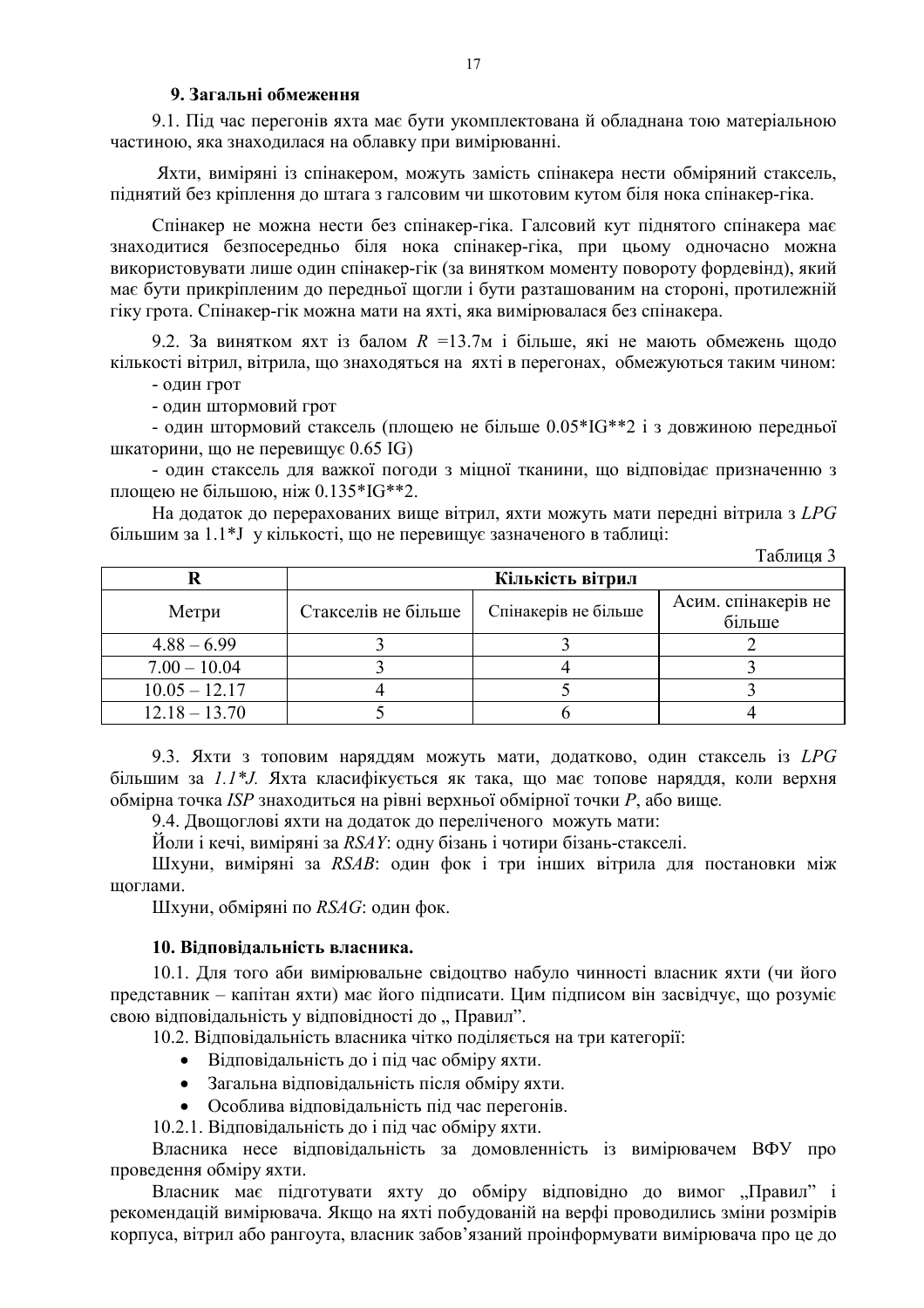початку обміру.

10.3.2. Загальна відповідальність після обміру яхти.

Власник зобов'язаний повідомити вимірювача про будь-які зміни розмірів корпуса, вітрил, рангоута або облаштування, які можуть привести до зміни даних вимірювального свідоцтва.

10.3.3. Особлива вілповілальність піл час перегонів пов'язана з лотриманням таких обмежень:

1. Мають застосовуватися тільки ті вітрила, з якими яхта вимірювалась. Відповідальність за наявність штампів на вітрилах несе власник.

2. Головний і допоміжні двигуни, механічні смоки можуть використовуватися тільки для зарядки акумуляторів, видалення трюмної води і вибирання якорів, проте ж за всіх таких випадків гвинт має не обертатися.

3. Якщо яхта має підйомний кіль або будь-які інші рухливі виступаючі частини, які при вимірюванні були зафіксованими на своїх місцях, - вони на весь час перегонів мають бути зафіксованими на тих самих місцях.

4. Стан і розташування цистерн мають відповідати даним, указаним у вимірювальному свідоцтві.

5. Забороняється переміщення баласту із свого штатного місця.

Розроблено за дорученням Комітету вимірювачів ВФУ

Уклалач

Л.Ф.Коваленко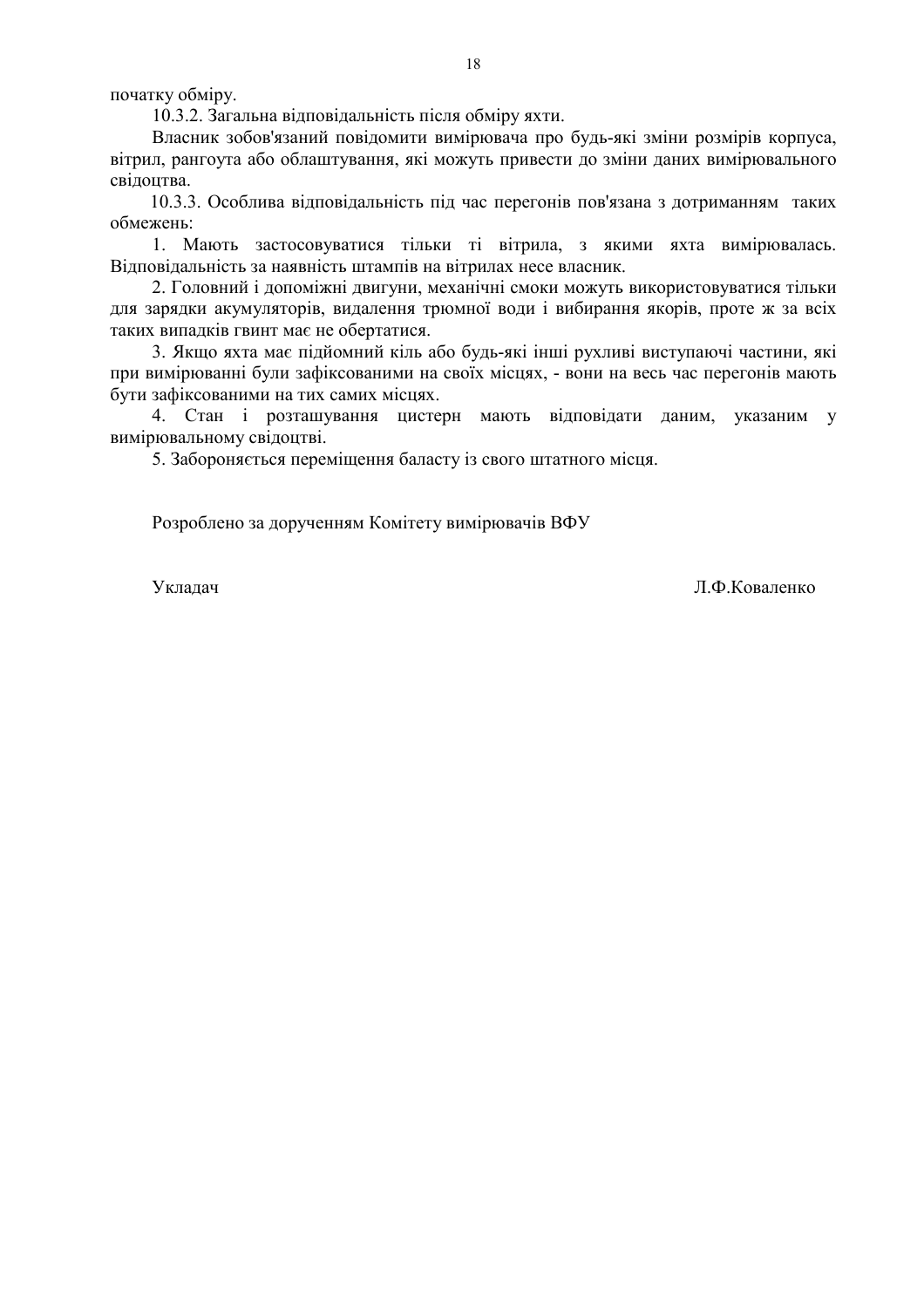# АЛФАВІТНИЙ ПОКАЗЧИК ПОЗНАЧЕНЬ.

| Позначення                | Пункт правил     | Назва                                                  |
|---------------------------|------------------|--------------------------------------------------------|
| AGO                       | 4.2              | Довжина кормового піддашшя                             |
| <b>BD, BDY</b>            | 3.2.5            | Максимальна висота гіка грота та бізані                |
| <b>BLP</b>                | 3.2.5            | Відстань від точки MGT до осьової лінії верхньої лати  |
| <b>BMAX</b>               | 4.4              | Максимальна ширина яхти                                |
| <b>BWL</b>                | 4.4              | Ширина яхти по ватерлінії                              |
| <b>CBDA</b>               | 5.3.1            | Глибина занурення центра ваги шверта                   |
| <b>CBDB</b>               | 5.3.1            | Глибина занурення центра ваги додаткових швертів       |
| <b>CBF</b>                | 6.6              | Коефіцієнт шверта                                      |
| CGF                       | 5.3.2            | Коефіцієнт центра ваги                                 |
| <b>CMD</b>                | 4.7              | Трюмна величина                                        |
| <b>CMDI</b>               | 6.1              | Центральна середня занурена глибина трюма              |
| D                         | 6.3              | Розрахована глибина трюма                              |
| $DB$                      | 6.5              | Базова углибка                                         |
| DC                        | $\overline{6.5}$ | Поправка на углибку                                    |
| DF                        | 4.12             | Коефіцієнт опору гвинта                                |
| <b>DM</b>                 | 6.5              | Виміряна углибка                                       |
| <b>DMC</b>                | 4.9              | Поправка на углибку шверта                             |
| <b>DMT</b>                | 4.5              | Повна виміряна углибка                                 |
| <b>DSPL</b>               | 6.4              | Розрахункова водотоннажність яхти                      |
| E                         | 3.2.5            | Довжина нижньої шкаторини грота                        |
| EB                        | 3.4.2            | Відстань між щоглами                                   |
| EG                        | 3.2.5            | Довжина нижньої шкаторини фока                         |
| EY                        | 3.2.5            | Довжина нижьої шкаторини бізані                        |
| EM                        | 4.12             | Момент двигуна                                         |
| <b>EMF</b>                | 4.12             | Коефіцієнт двигуна                                     |
| <b>EPF</b>                | 4.12             | Коефіцієнт двигуна і гвинта                            |
| EW                        | 4.12             | Маса двигуна                                           |
| <b>EWD</b>                | 4.12             | Кордината двигуна                                      |
| $\boldsymbol{\mathrm{F}}$ | 3.2.6            | Довжина передньої шкаторини топселя                    |
| <b>FD</b>                 | 4.7              | Передня глибина трюма                                  |
| <b>FDM</b>                | 4.10             | Висота надводного облавку в перетині максимальної      |
|                           |                  | углибки                                                |
| <b>FDI</b>                | 6.1              | Передня занурена глибина                               |
| <b>FFD</b>                | 4.10             | Висота надводного облавку в перетині передньої глибини |
| <b>FGO</b>                | 4.2              | Довжина носового піддашшя                              |
| <b>FMD</b>                | 4.10             | Висота надводного облавку в перетині середньої глибини |
| <b>FPD</b>                | 4.10             | Висота надводного облавку в перетині гвинта            |
| <b>FSP</b>                | 3.3.3            | Подвоєна ширина обтічника стакселя                     |
| HA                        | 4.2              | Висота кормового піддашшя                              |
| HB                        | 3.2.5            | Ширина фалової дощечки грота                           |
| <b>GSA</b>                | 5.3.1            |                                                        |
| <b>ICMD</b>               | 4.7              | Площа показчика манометра                              |
|                           |                  | Трюмна величина                                        |
| <b>ICMDI</b>              | 6.1              | Внутрішня центральна занурена глибина                  |
| <b>IOMD</b>               | 4.7              | Трюмна величина                                        |
| <b>IOMDI</b>              | 6.1              | Внутрішня зовнішня середня занурена глибина            |
| <b>IMD</b>                | 4.7              | Трюмна величина                                        |
| <b>IMDI</b>               | 6.1              | Внутрішня середня занурена глибина                     |
| IG                        | 3.3.1            | Висота стакселя                                        |
| <b>IS</b>                 | 3.5              | Висота вітрильності                                    |
| <b>ISP</b>                | 3.3.1            | Висота спінакер-фала                                   |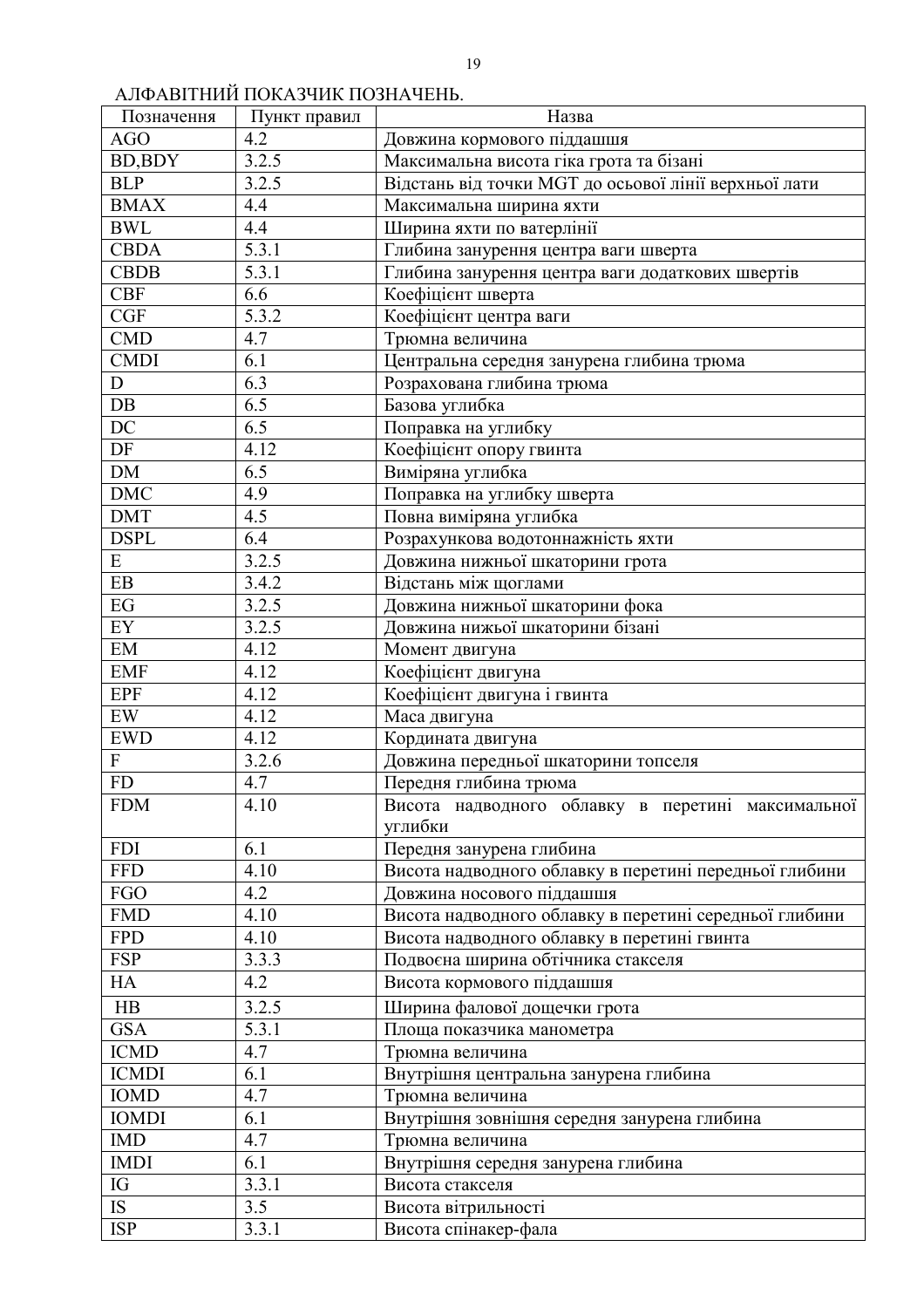| $\bf J$                | 3.3.1  | Основа переднього трикутника                         |
|------------------------|--------|------------------------------------------------------|
| $\overline{\text{JL}}$ | 3.3.3  | Довжина передньої шкаторини стакселя                 |
| <b>JGL</b>             | 3.3.3  | Ширина стакселя на 1/4 довжини зад.шкаторини         |
| <b>JGM</b>             | 3.3.3  | Ширина стакселя на 1/2 довжини зад.шкаторини         |
| <b>JGT</b>             | 3.3.3  | Ширина стакселя на 7/8 довжини зад.шкаторини         |
| $\rm JGU$              | 3.3.3  | Ширина стакселя на 3/4 довжини зад.шкаторини         |
| $\overline{L}$         | 4.2    | Обмірна довжина яхти                                 |
| <b>LOA</b>             | 4.2    | Найбільша довжина яхти                               |
| LP                     | 3.3.3  | Розрахована довжина перпендикуляра стакселя          |
| <b>LPC</b>             | 3.3.3  | Скоригована довжина перпендикуляра стакселя          |
| <b>LPG</b>             | 3.3.3  | Найбільша довжина перпендикуляра стакселя            |
| <b>LPS</b>             | 3.3.2  | Довжина перпендикуляра асиметричного спінакера       |
| MD                     | 4.7    | Трюмна величина                                      |
| <b>MDI</b>             | 6.1    | Середня занурена глибина                             |
| <b>MDIA</b>            | 6.2    | Узагальнена середня занурена глибина                 |
| <b>MGL</b>             | 3.2.5  | Ширина грота на 1/4 довжини задньої шкаторини        |
| <b>MGM</b>             | 3.2.5  | Ширина грота на 1/2 довжини задньої шкаторини        |
| <b>MGT</b>             | 3.2.5  | Ширина грота 7/8 довжини задньої шкаторини           |
| <b>MGU</b>             | 3.2.5  | Ширина грота на 3/4 довжини задньої шкаторини        |
| <b>NRP</b>             | 2.3.14 |                                                      |
|                        |        | Штраф за відхилення від вимог щодо конструкції і     |
|                        |        | планування                                           |
| <b>OF</b>              | 3.5    | Довжина перекриття                                   |
| <b>OMD</b>             | 4.7    | Трюмна величина                                      |
| <b>OMDI</b>            | 6.1    | Зовнішня занурена глибина трюма                      |
| <b>OHAT</b>            | 4.2    | Довжина кормового піддашшя                           |
| ${\bf P}$              | 3.2.5  | Довжина передньої шкаторини грота                    |
| <b>PBD</b>             | 3.2.5  | Штраф за висоту гіка                                 |
| PBL                    | 3.2.5  | Штраф за розташування верхньої лати на гроті         |
| <b>PD</b>              | 4.12   | Глибина гвинта                                       |
| PD <sub>4</sub>        | 5.3.1  | Відхилення показчика манометра                       |
| <b>PDT</b>             | 4.11   | Повна глибина занурення гвинта                       |
| PF                     | 4.12   | Коефіцієнт гвинта                                    |
| PG                     | 3.2.5  | Довжина передньої шкаторини фока                     |
| PHB                    | 3.2.5  | Штраф за перевищення розмірів головної дощечки грота |
| PL                     | 5.3.1  | Розрахункове плече манометра                         |
| <b>PLM</b>             | 5.3.1  | Виміряне плече манометра                             |
| <b>PRD</b>             | 4.12   | Діаметр гвинта                                       |
| <b>PSF</b>             | 3.5    | Відстань вздовж задньої кромки фок-щогли             |
| PY                     | 3.2.5  | Довжина передньої шкаторини бізані                   |
| $\mathbf{R}$           | 2.5    | Перегоновий бал                                      |
| RB                     | 3.2.6  | Довжина задньої шкаторини грота, бізані, фока        |
| RF                     | 3.7    | Коефіцієнт вітрильного наряддя                       |
| <b>RM</b>              | 5.3.2  | Спрямляючий момент                                   |
| <b>RMC</b>             | 5.3.2  | Скоригований спрямляючий момент                      |
| <b>RSA</b>             | 5.3.1  | Площа перерізу резервуара манометра                  |
| <b>RSAB</b>            | 3.5    | Розрахована площа вітрил між щоглами                 |
| <b>RSAF</b>            | 3.3.3  | Розрахована площа стакселя                           |
| <b>RSAG</b>            | 3.2.5  | Розрахована площа фока                               |
|                        |        |                                                      |
| <b>RSAK</b>            | 3.4.2  | Розрахована площа бізань-стакселя                    |
| <b>RSAM</b>            | 3.2.5  | Розрахована площа бермудського грота                 |
| <b>RSAT</b>            | 3.2    | Загальна розрахована площа вітрил                    |
| <b>RSAY</b>            | 3.2.5  | Розрахована площа бізані                             |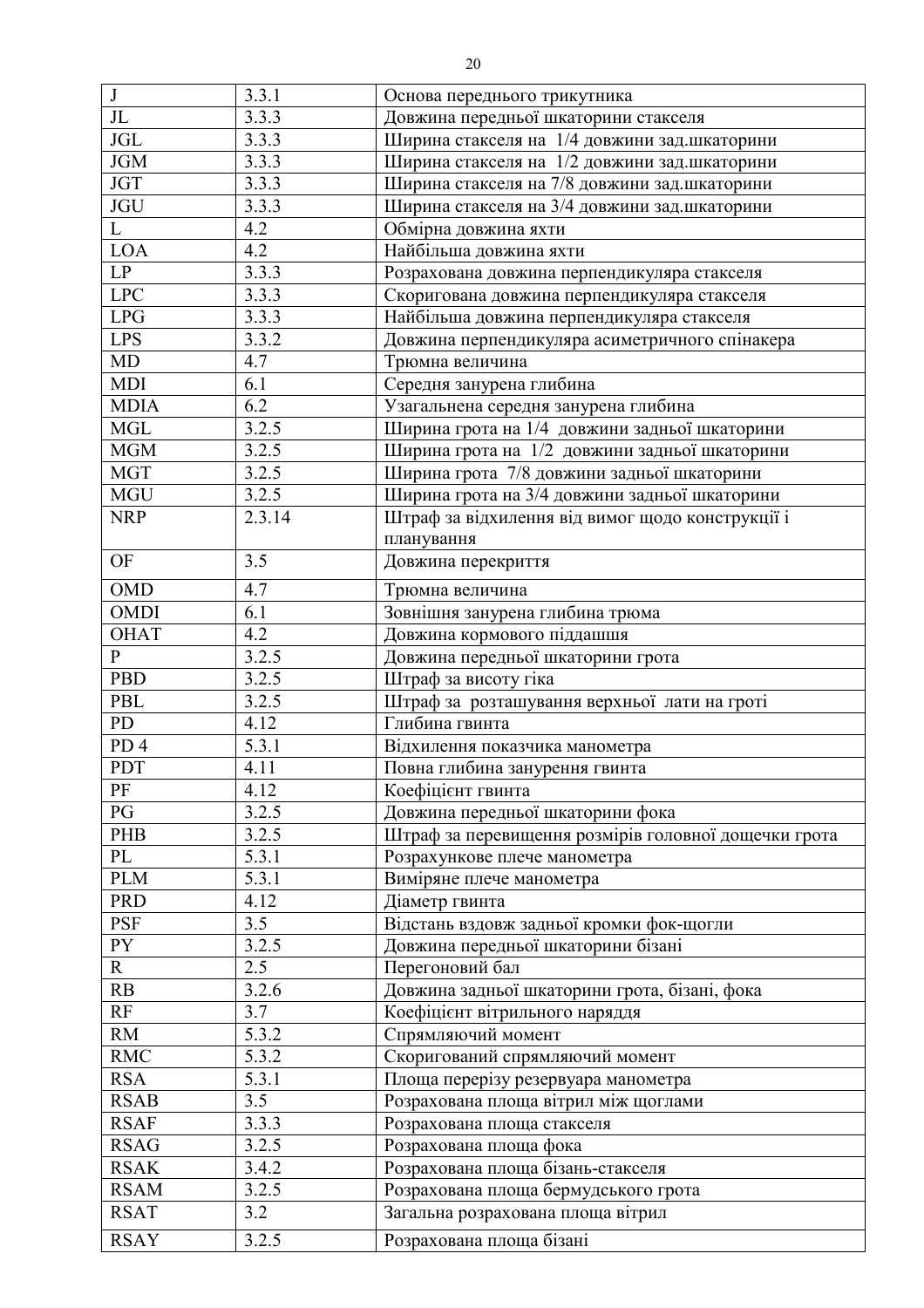| <b>SBL</b>     | 3.3.2 | Відстань від передньої кромки щогли до точки кріплення   |
|----------------|-------|----------------------------------------------------------|
|                |       | галсового кута асиметричного спінакера                   |
| <b>SBMAX</b>   | 4.4   | Відстань між переднім кінцем LOA і перетином ВМАХ        |
| <b>SDM</b>     | 4.5   | Відстань між переднім кінцем LOA і перетином DMT         |
| <b>SC</b>      | 3.6   | Обмірна площа вітрильності                               |
| SF             | 3.3.1 | Довжина нижньої шкаторини спінакера                      |
| <b>SL</b>      | 3.3.1 | Довжина бокової шкаторини спінакера                      |
| <b>SLE</b>     | 3.3.2 | Довжина задньої шкаторини асиметричного спінакера        |
| <b>SLU</b>     | 3.3.2 | Довжина передньої шкаторини асиметричного спінакера      |
| <b>SMW</b>     | 3.3.1 | Найбільша ширина спінакера                               |
| <b>SPD</b>     | 4.6   | Довжина від переднього кінця LOA до перетину гвинта      |
| <b>SPL</b>     | 3.3.1 | Довжина спінакер-гіка                                    |
| <b>SPAN</b>    | 3.3.2 | Розрахована площа асиметричного спінакера                |
| <b>SPIN</b>    | 3.3.1 | Розрахована площа спінакера                              |
| SV             | 7.2   | Контрольна величина остійності                           |
| <b>TKMAX</b>   | 4.8   | Максимальна товщина кіля                                 |
| <b>TKSW</b>    | 4.9   | Максимальна товщина шверта                               |
| <b>TR</b>      | 5.3.2 | Коефіцієнт чутливості                                    |
| $\overline{V}$ | 3.2.6 | Довжина від задньої кромки щогли до точки кріплення      |
|                |       | топселя                                                  |
| W              | 7.4   | Маса контрольного вантажа                                |
| W 4            | 5.3.1 | Маса вантажа для кренування                              |
| <b>WCBA</b>    | 5.3.2 | Маса шверта                                              |
| <b>WCBB</b>    | 5.3.2 | Маса додаткових рухливих частин                          |
| <b>WD</b>      | 5.3.1 | Плече вантажа                                            |
| <b>YSAC</b>    | 3.4   | Розрахована площа бізань-стакселя                        |
| <b>YSD</b>     | 3.4.2 | Відстань від фалового кута біз.-стакселя до ниж. шкатор. |
| <b>YSF</b>     | 3.4.2 | Довжина нижньої шкаторини бізань-стакселя                |
| <b>YSMG</b>    | 3.4.2 | Відстань між серединами передньої і задньої шкаторин     |
|                |       | бізань-стакселя                                          |

В формулах використовуються такі позначення:

- $\ast$ множення
- ділення  $\sqrt{2}$
- $+$ додавання
- віднімання  $\omega$
- \*\* піднесення до ступеню

Наприклад:  $2^{**}2 = 4(2 \text{ в квадраті})$ 

 $16**0,5=4$  (квадратний корень з 16)

 $27**$ (1/3) = 3 (кубічний корень з 27)

 $A \ge B$  означає: А не менше за В

 $A > B$  означає: А більше за В

A < B означає: А менше за В

 $A \le B$  означає: А не більше за В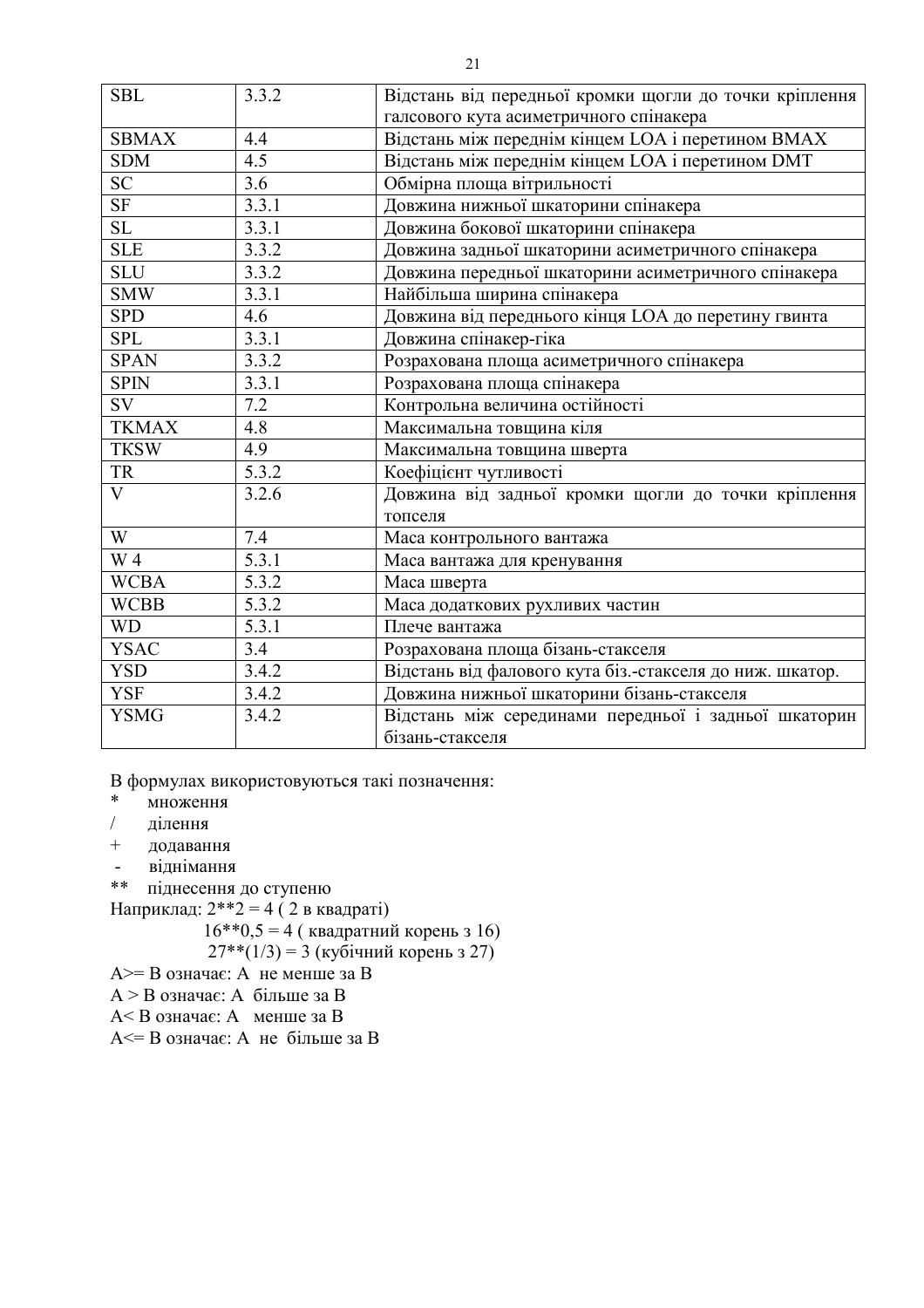# Вітрильна Федерація України

Протокол вимірювання крейсерської яхти за НПВ-2008

Вітрильне число

 $T$ ип і зав.  $N_2$ Рік побудови

Конструктор Будівник Вітр. наряддя

Тип установки

Кіль Двигун

Гвинт

Ресстраційний номер

У роздруковку № Назва яхти

Власник

Адреса власника

Дата кренування

| Корпус                  |                        |                                            |                           |                 |                    |
|-------------------------|------------------------|--------------------------------------------|---------------------------|-----------------|--------------------|
| <b>LOA</b>              | <b>BMAX</b>            | <b>FFDS</b>                                | FFDM*                     | W4              | PD4                |
| FGO*                    | <b>BWL</b>             | <b>FMDS</b>                                | FMDM*                     | <b>WD</b>       | <b>PLM</b>         |
| $AGO*$                  | <b>OHAT</b>            | <b>FDMS</b>                                |                           | <b>GSA</b>      |                    |
| FD                      | HA                     | <b>FPDS</b>                                |                           | <b>RSA</b>      |                    |
| <b>ICMD</b>             |                        |                                            |                           |                 |                    |
| $\overline{\text{CMD}}$ |                        | $\overline{DMT^*}$                         |                           |                 | <b>SBMAX</b>       |
| <b>IMD</b>              | <b>PDT</b>             | TKMAX*                                     | $M^*$                     |                 | $SDM*$             |
| MD                      | EW                     |                                            | TKSW*                     |                 | <b>SPD</b>         |
| <b>IOMD</b>             | <b>EWD</b>             | <b>CBDA</b>                                | <b>WCBA</b>               |                 |                    |
| <b>OMD</b>              | <b>PRD</b>             | <b>CBDB</b>                                | <b>WCBB</b>               |                 | <b>NRP</b>         |
| Передні вітрила         |                        | Грот                                       | Бізань/Фок                |                 |                    |
| $\mathbf{J}$            | $\overline{\text{SL}}$ |                                            | $\overline{P}$            | $\overline{PY}$ | EB                 |
| $J_{\rm L}$             | $\overline{\text{SF}}$ | $JL2*$                                     | $\overline{E}$            | $\overline{EY}$ | <b>YSD</b>         |
| <b>LPG</b>              | <b>SMW</b>             | $LP\overline{G2*}$                         | HB                        | <b>HBY</b>      | <b>YSF</b>         |
| <b>FSP</b>              | <b>SPL</b>             | $FSP2*$                                    | $MGT*$                    | MGTY*           | <b>YSMG</b>        |
| JGT*                    | SBL*                   | JGT2*                                      | <b>MGU</b>                | <b>MGUY</b>     | <b>PSF</b>         |
| $JGU*$                  | <b>SLU</b>             | $JGU2*$                                    | <b>MGM</b>                | <b>MGMY</b>     | <b>IS</b>          |
| JGM*                    | <b>LPS</b>             | $JGM2*$                                    | $\overline{\text{MGL}^*}$ | $MGLY*$         | OF                 |
| $JGL^*$                 | <b>SLE</b>             | $JGL2*$                                    | BLP*                      | BLPY*           | <b>RB</b>          |
|                         | IG                     |                                            | $BD^*$                    | BDY*            | $\overline{F}$     |
|                         | <b>ISP</b>             |                                            |                           |                 | $\overline{\rm V}$ |
|                         |                        | Додаткові дані (маса/ відстань від штевня) |                           |                 |                    |
| Баласт                  |                        | Цистерни                                   |                           | Бак для пальн.  |                    |
| Акумулятор              |                        | ДЛЯ                                        |                           | Якір 1          |                    |
| Газ. балон              |                        | води                                       |                           | Якір 2          |                    |

### ПРИМІТКИ:

3 даними протоколу згоден

Власник

Вимірювач Штамп вимірювача

Дата вимірювання

\*- вказуються для яхт, які мають вимірювальне свідоцтво за НПВФУ-99, за умови відсутності змін інших обмірних величин.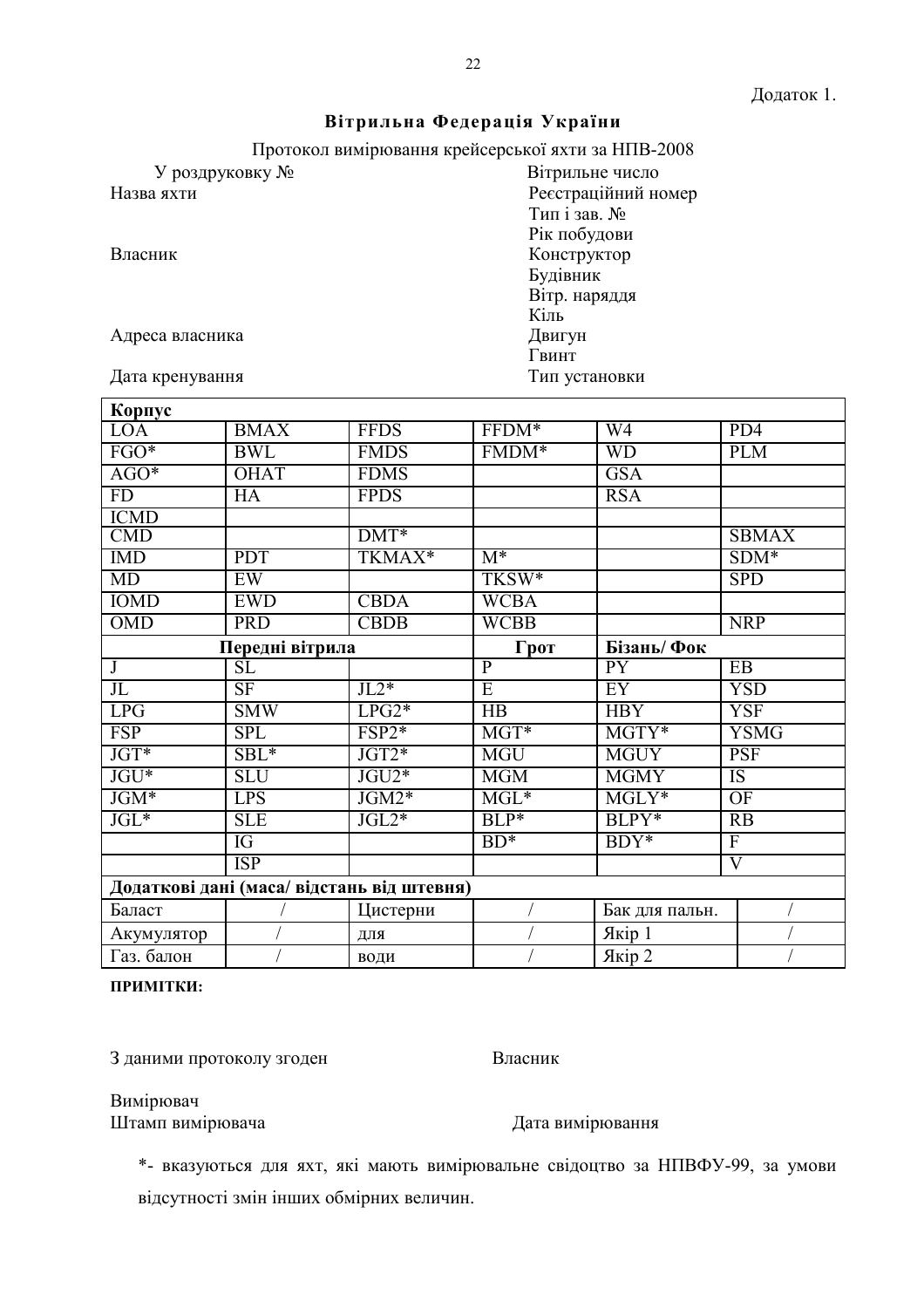# $B$ ітрильна Федерація України

# **Вимірювальне свідоцтво крейсерської яхти за НПВ-2008**

|                            | Вітрильне число                      |
|----------------------------|--------------------------------------|
| Назва яхти                 | Реєстраційний номер                  |
| Перегоновий бал            | Типізав. №                           |
|                            | Рік побудови                         |
| $R=$<br>M                  | Конструктор                          |
|                            | Будівник                             |
| Я забов'язуюсь виконувати  | Вітр. наряддя                        |
| вимоги покладені на<br>BC1 | Кіль                                 |
| мене правилами.            | Двигун                               |
|                            | Гвинт                                |
| Підпис (прізвище)          | Тип установки                        |
|                            |                                      |
|                            | Видане Вітрильною Федерацією України |
|                            | м. Київ, вул. Еспланадна 42          |
| Печатка                    |                                      |
|                            | Термін дії                           |
| Власник                    |                                      |
|                            | Підпис (прізвище)                    |
|                            |                                      |
|                            | Печатка                              |
| Дата кренування            |                                      |
|                            |                                      |

| Корпус                  |                         |                  |                 |                 |                 |
|-------------------------|-------------------------|------------------|-----------------|-----------------|-----------------|
| <b>LOA</b>              | <b>BMAX</b>             | <b>FFDS</b>      | <b>FFDM</b>     | W <sub>4</sub>  | PD4             |
| <b>FGO</b>              | <b>BWL</b>              | <b>FMDS</b>      | <b>FMDM</b>     | <b>WD</b>       | <b>PLM</b>      |
| AGO                     | <b>OHAT</b>             | <b>FDMS</b>      |                 | <b>GSA</b>      | PL              |
| FD                      | HA                      | <b>FPDS</b>      |                 | <b>RSA</b>      |                 |
| <b>ICMD</b>             |                         |                  |                 |                 |                 |
| <b>CMD</b>              | <b>PDT</b>              | <b>DMT</b>       |                 |                 |                 |
| <b>IMD</b>              | EW                      | <b>TKMAX</b>     | $\overline{M}$  |                 | <b>SBMAX</b>    |
| <b>MD</b>               | <b>EWD</b>              | <b>DMC</b>       | <b>TKSW</b>     |                 | <b>SDM</b>      |
| <b>IOMD</b>             | <b>PRD</b>              | <b>CBDA</b>      | <b>WCBA</b>     |                 | <b>SPD</b>      |
| <b>OMD</b>              | $\overline{PD}$         | <b>CBDB</b>      | <b>WCBB</b>     |                 | <b>NRP</b>      |
|                         |                         |                  |                 |                 |                 |
| Передні вітрила         |                         |                  | Грот            | Бізань/Фок      |                 |
| $\overline{\mathbf{J}}$ | $\overline{\text{SL}}$  |                  | $\overline{P}$  | $\overline{PY}$ | EB              |
| $J_{\rm L}$             | SF                      | JL2              | $\overline{E}$  | EY              | <b>YSD</b>      |
| <b>LPG</b>              | <b>SMW</b>              | LPG2             | $\overline{HB}$ | <b>HBY</b>      | <b>YSF</b>      |
| <b>FSP</b>              | $\overline{\text{SPL}}$ | FSP <sub>2</sub> | <b>MGT</b>      | <b>MGTY</b>     | <b>YSMG</b>     |
| <b>JGT</b>              | <b>SBL</b>              | JGT2             | <b>MGU</b>      | <b>MGUY</b>     | <b>PSF</b>      |
| <b>JGU</b>              | <b>SLU</b>              | JGU2             | <b>MGM</b>      | <b>MGMY</b>     | <b>IS</b>       |
| <b>JGM</b>              | <b>LPS</b>              | JGM2             | <b>MGL</b>      | <b>MGLY</b>     | $\overline{OF}$ |
| <b>JGL</b>              | <b>SLE</b>              | JGL2             | <b>BLP</b>      | <b>BLPY</b>     | $\overline{RB}$ |
|                         | IG                      |                  | BD              | <b>BDY</b>      | $\overline{F}$  |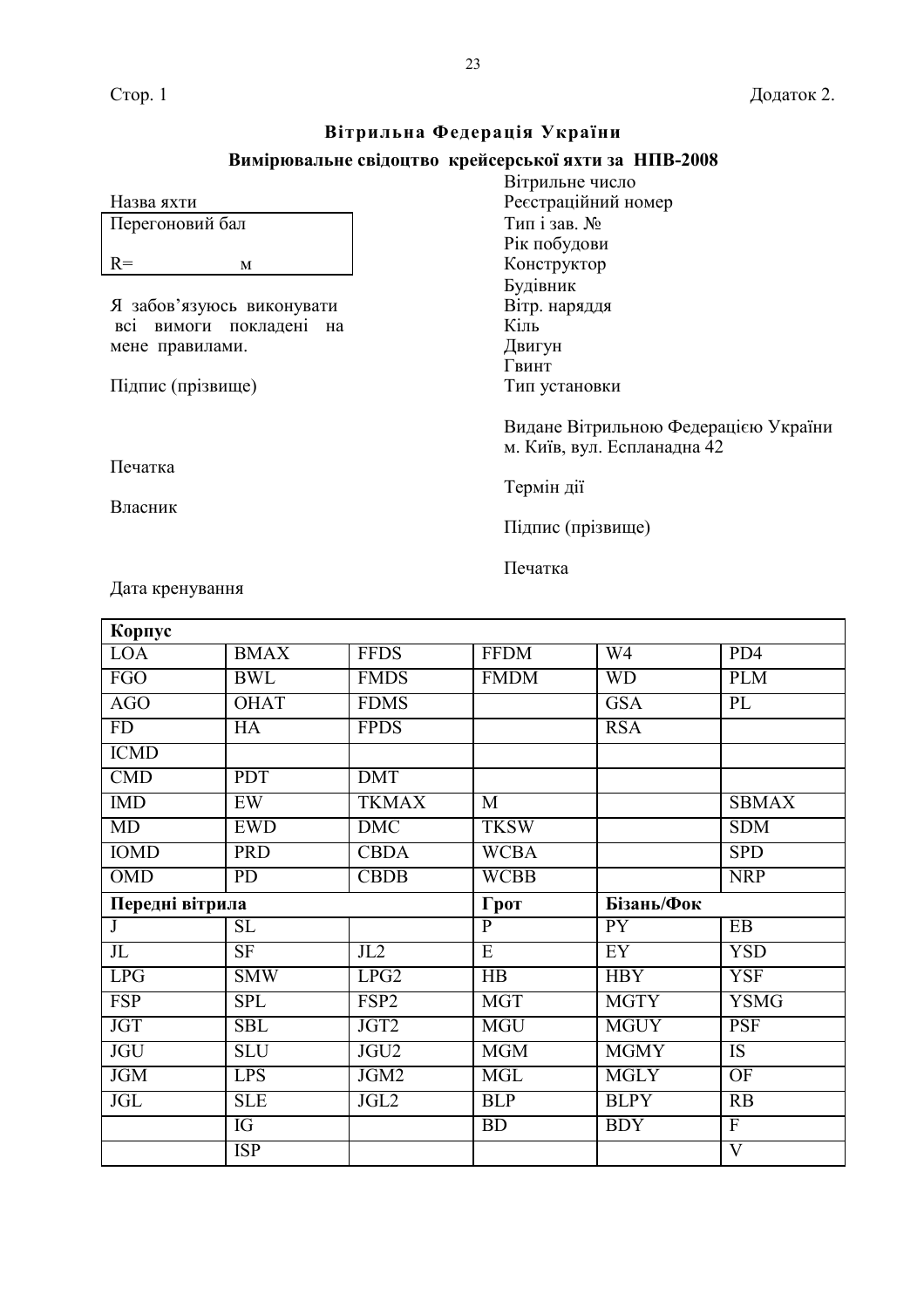# Стор. 2

| РАЗРАХУНКОВІ ЗНАЧЕННЯ                   |             |             |            |             |             |
|-----------------------------------------|-------------|-------------|------------|-------------|-------------|
|                                         | <b>LPC</b>  | <b>PHB</b>  | <b>RM</b>  | <b>RSAT</b> | <b>RSAF</b> |
|                                         | <b>SLC</b>  | <b>PBL</b>  | <b>RMC</b> | <b>SPIN</b> | <b>RSAM</b> |
| <b>CMDI</b>                             | <b>SMWC</b> | <b>PBD</b>  | <b>TR</b>  | <b>SPAN</b> | <b>YSAC</b> |
| DC                                      | <b>LPSC</b> | <b>PHBY</b> | CGF        | <b>EPF</b>  | <b>RSAG</b> |
| PC                                      | <b>SLUC</b> | <b>PBLY</b> | W          | <b>DSPL</b> | <b>RSAB</b> |
| EC                                      |             | <b>PBDY</b> | SV         | <b>CBF</b>  | <b>SC</b>   |
| Перегоновий бал та коефіцієнт гандикапу |             |             |            |             |             |
|                                         | R           |             | <b>TMF</b> |             |             |
|                                         |             |             |            |             |             |

Попередження<br>1. Наведене вище значення SV не придатне для перегонів категорій 0, 1, 2, 3, 4<br>2. Яхта пройшла практичну перевірку остійності.

| Додаткові дані (маса/ відстань від штевня) |  |          |  |          |     |  |
|--------------------------------------------|--|----------|--|----------|-----|--|
| Баласт                                     |  | Цистерни |  | Бак      | лля |  |
|                                            |  |          |  | пального |     |  |
| Акумулятор                                 |  | ЛЛЯ      |  | Якір 1   |     |  |
| Газов. балон                               |  | води     |  | Якір 2   |     |  |

Вимірювач

Штамп

Вимірювальне свідоцтво подовжено:

До

До

До

До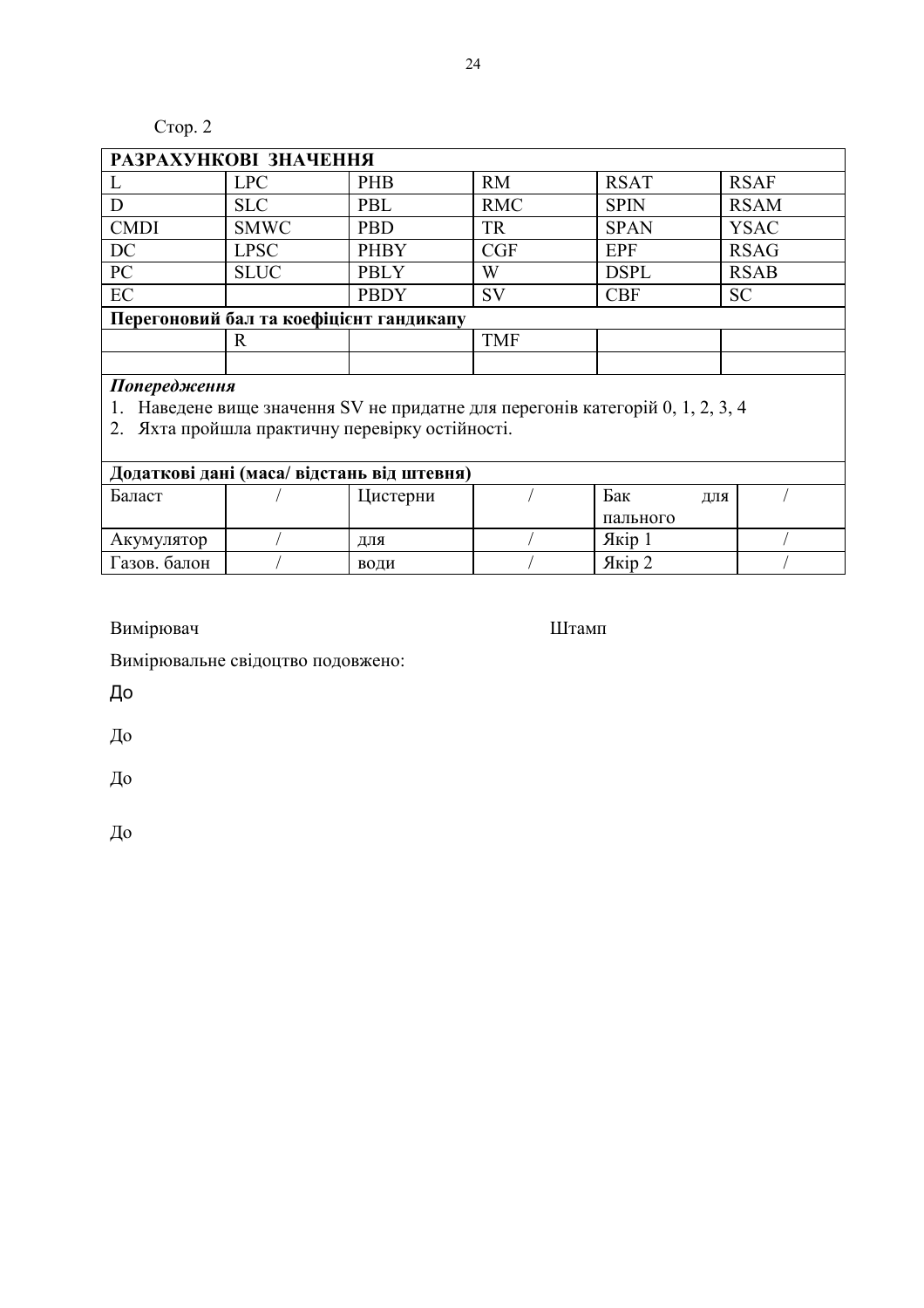Система гандикапу стосовно "Правил НПВ-2008".

При проведенні перегонів крейсерських яхт обмірених за "Правилами НПВ-2008" рекомендується застосовувати систему гандикапу "Час по часу" (Time on time system), яка є однією з багатьох міжнародних гандикапних систем.

Відповідно до цієї системи часовий корегуючий коефіцієнт (Time multiplication factor - TMF) визначається за такими формулами:

1. Якщо перегоновий бал  $R_{\phi}$  < 22.90 фута:

$$
TMF = \frac{0.4039}{\frac{1}{\sqrt{R}_{\phi}} + 0.2337}
$$

2. Якщо перегоновий бал  $22.90 = < R_{\phi} = < 30.50$  футів:

$$
TMF = \frac{0.2424}{\frac{1}{\sqrt{R}_{\phi}} + 0.0567}
$$

3. Якщо перегоновий бал  $R_{\phi}$  > 30.50 футів:

$$
TMF = \frac{0.2885}{\frac{1}{\sqrt{R}} + 0.1019}
$$

де  $R_\Phi$  - перегоновий бал в футах, який розраховується за формулою:

$$
R_{\phi} = \frac{R_{\mu}}{0,3048} \,,
$$

де перегоновий бал  $R_M$  береться з вимірювального свідоцтва.

Виправлений час СТ провітрилення дистанції перегонів яхтою розраховується за формулою:

$$
CT = ET * TMF * AF,
$$

де ЕТ - дійсний час провітрилення дистанції перегонів яхтою ( в розрахунках використовується в годинах та частках годин (див. Додаток 5) ТМF - часовий корегуючий коефіцієнт

 $AF$  – ретроспективна поправка (див. Додаток 4)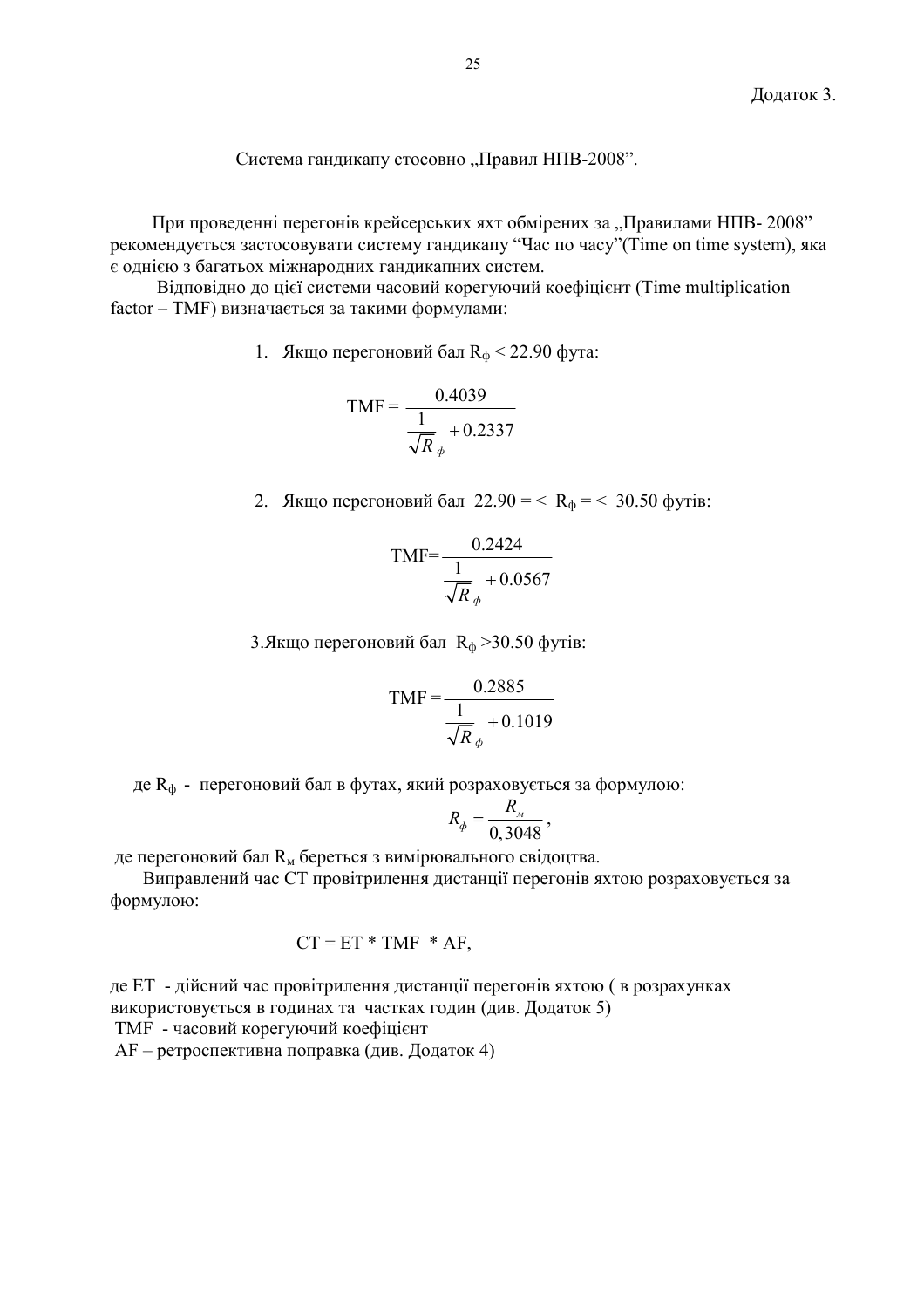# РЕТРОСПЕКТИВНА ПОПРАВКА АҒ

Ретроспективну поправку рекомендується застосовувати для перегонів крейсерських яхт, роки побудови яких є різними. У даному випадку значення виправленого часу проходження яхтою дистанції знаходиться множенням цієї поправки на ТМГ і на дійсний час проходження дистанції ЕТ (див. Додаток 3).

Ретроспективна поправка АF для яхти в залежності від року побудови визначається за формулами:

1. Якщо рік побудови яхти менший або рівний 1972р.:

$$
AF = 0.983 - \frac{(0.0013 \times (72 - AGE)) \times AGE}{72}.
$$

2. Якщо роки побудови яхти 1973-1995 р. (включно):

$$
AF = 1 - \frac{(0,0015 \times (95 - AGE)) \times AGE}{95}.
$$

3. Якщо рік побудови більший за 1995 р.:

$$
AF = 1 - \frac{(0.0015 \times (95 - AGE)) \times (AGE + 100)}{YEAR + 100}.
$$

В наведених вище формулах позначено:

YEAR - рік проведення перегонів мінус 1900:

$$
YEAR = \text{Pik} - 1900
$$

Наприклад, якщо рік проведення перегонів 2010, то YEAR=110.

AGE - рік побудови яхти, вказаний у вимірювальному свідоцтві, мінус 1900:

$$
AGE = \text{Pik} - 1900
$$

Наприклад, якщо рік побудови яхти 2007, то AGE =107.

Значення АF, розраховані по наведеним вище формулам, можуть братися з табл.1.

| ш |  |
|---|--|
|   |  |

| <b>YEAR</b> | 110                             |                       |                                |              |        |                |        |        |        |        |        |        |        |        |
|-------------|---------------------------------|-----------------------|--------------------------------|--------------|--------|----------------|--------|--------|--------|--------|--------|--------|--------|--------|
| AGE         | $\overline{\phantom{a}}$<br>. . | $\overline{ }$<br>ر , | $\overline{\phantom{a}}$<br>′4 | $- -$<br>ر ، | 76     | --<br>$\prime$ | 78     | 79     | 80     | 81     | 82     | 83     | 84     | 85     |
| AF          | 0,9737                          | 0,9746                | 0,9755                         | 0,9763       | 0,9772 | 0,9781         | 0,9791 | 0,9800 | 0,9811 | 0,9821 | 0,9832 | 0,9843 | 0,9854 | 0,9866 |

| AGE | 86     | 87     | 88     | 89     | 90     | q      | --     | 93   | 94     |  |
|-----|--------|--------|--------|--------|--------|--------|--------|------|--------|--|
| AF  | 0.9878 | 0.9890 | 0.9903 | 0.9916 | 0,9929 | 0.9943 | 0.9956 | qq7' | 0.9985 |  |

| AGE | 96     | 97     | 98     | 99     | 100    | 101    | 102<br>___ | 103    | 104<br>$\sim$ | 105    | 106    | 107    | 108    | 109    |
|-----|--------|--------|--------|--------|--------|--------|------------|--------|---------------|--------|--------|--------|--------|--------|
| AF  | 1,0014 | 1,0028 | 1,0042 | 1,0057 | 1,0071 | 1,0086 | 1,0101     | 1,0116 | 1.0131        | 1,0146 | 1,0162 | 1,0177 | 1.0193 | 1,0209 |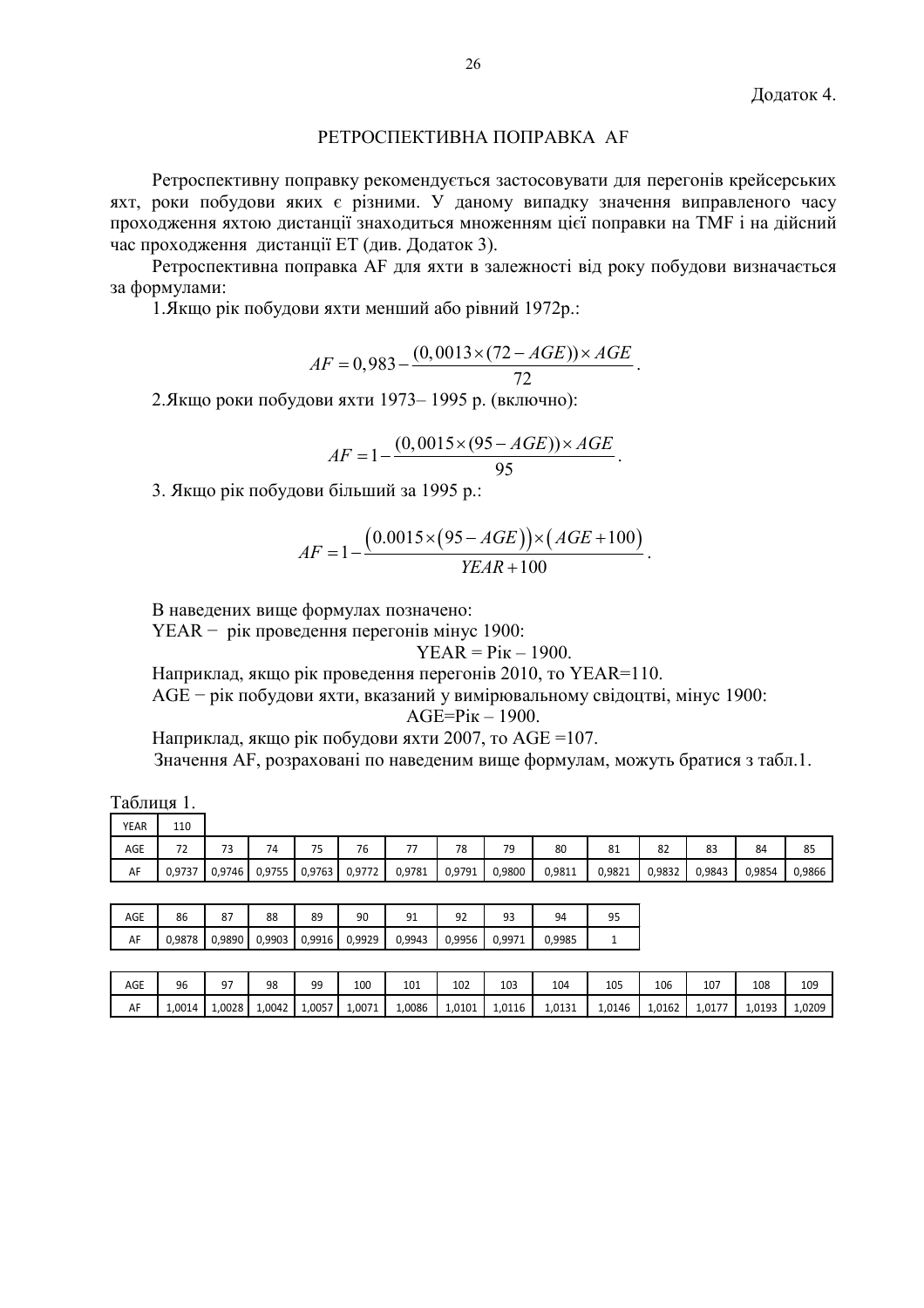|               |                          |                                                  | Додаток 5                |
|---------------|--------------------------|--------------------------------------------------|--------------------------|
|               |                          | ТАБЛИЦЯ ПЕРЕВОДУ ХВИЛИН І СЕКУНД В ЧАСТКИ ГОДИНИ |                          |
|               | Хвилини                  |                                                  | Секунди                  |
| $1 - 0,0167$  | $\overline{31 - 0,}5167$ | $0,1 - 0,0003$                                   | $\overline{31} - 0,0086$ |
| $2 - 0,0333$  | $32 - 0,5333$            | $0,2 - 0,0006$                                   | $32 - 0,0089$            |
| $3 - 0,0500$  | $33 - 0,5500$            | $0,3 - 0,0008$                                   | $33 - 0,0092$            |
| $4 - 0,0667$  | $34 - 0,5667$            | $0,4 - 0,0011$                                   | $34 - 0,0095$            |
| $5 - 0,0833$  | $35 - 0,5833$            | $0,5 - 0,0014$                                   | $35 - 0,0097$            |
| $6 - 0,1000$  | $36 - 0,6000$            | $0.6 - 0.0017$                                   | $36 - 0,0100$            |
| $7 - 0,1167$  | $37 - 0,6167$            | $0,7 - 0,0019$                                   | $37 - 0,0103$            |
| $8 - 0,1333$  | $38 - 0,6333$            | $0,8 - 0,0022$                                   | $38 - 0,0105$            |
| $9 - 0,1500$  | $39 - 0,6500$            | $0,9 - 0,0025$                                   | $39 - 0,0108$            |
| $10 - 0,1667$ | $40 - 0,6667$            | $10 - 0,0028$                                    | $40 - 0.0111$            |
| $11 - 0,1833$ | $41 - 0,6833$            | $11 - 0,0031$                                    | $41 - 0,0114$            |
| $12 - 0,2000$ | $42 - 0,7000$            | $12 - 0,0033$                                    | $42 - 0.0117$            |
| $13 - 0,2167$ | $43 - 0,7167$            | $13 - 0,0036$                                    | $43 - 0.0119$            |
| $14 - 0,2333$ | $44 - 0,7333$            | $14 - 0,0039$                                    | $44 - 0.0122$            |
| $15 - 0,2500$ | $45 - 0,7500$            | $15 - 0,0042$                                    | $45 - 0.0125$            |
| $16 - 0,2667$ | $46 - 0,7667$            | $16 - 0,0044$                                    | $46 - 0.0128$            |
| $17 - 0,2833$ | $47 - 0,7833$            | $17 - 0,0047$                                    | $47 - 0.0130$            |
| $18 - 0,3000$ | $48 - 0,8000$            | $18 - 0,0050$                                    | $48 - 0.0133$            |
| $19 - 0,3167$ | $49 - 0,8167$            | $19 - 0,0053$                                    | $49 - 0,0136$            |
| $20 - 0,3333$ | $50 - 0,8333$            | $20 - 0,0055$                                    | $50 - 0,0139$            |
| $21 - 0,3500$ | $51 - 0,8500$            | $21 - 0,0058$                                    | $51 - 0,0142$            |
| $22 - 0,3667$ | $52 - 0,8667$            | $22 - 0,0061$                                    | $52 - 0,0145$            |
| $23 - 0,3833$ | $53 - 0,8833$            | $23 - 0,0064$                                    | $53 - 0.0147$            |
| $24 - 0,4000$ | $54 - 0,9000$            | $24 - 0,0067$                                    | $54 - 0.0150$            |
| $25 - 0,4167$ | $55 - 0,9167$            | $25 - 0,0070$                                    | $55 - 0,0153$            |
| $26 - 0,4333$ | $56 - 0,9333$            | $26 - 0,0072$                                    | $56 - 0,0156$            |
| $27 - 0,4500$ | $57 - 0,9500$            | $27 - 0,0075$                                    | $57 - 0,0158$            |
| $28 - 0,4667$ | $58 - 0,9667$            | $28 - 0,0078$                                    | $58 - 0,0161$            |
| $29 - 0,4833$ | $59 - 0,9833$            | $29 - 0,0081$                                    | $59 - 0,0164$            |
| $30 - 0,5000$ |                          | $30 - 0,0083$                                    |                          |
|               |                          |                                                  |                          |

Наприклад: 25 год. 31 хв. 28 сек. дорівнює:

25 год. - 25,0000<br>31 хв. - 0,5167 28 сек. – 0,0078

25,5245 (у протокол 25,5245)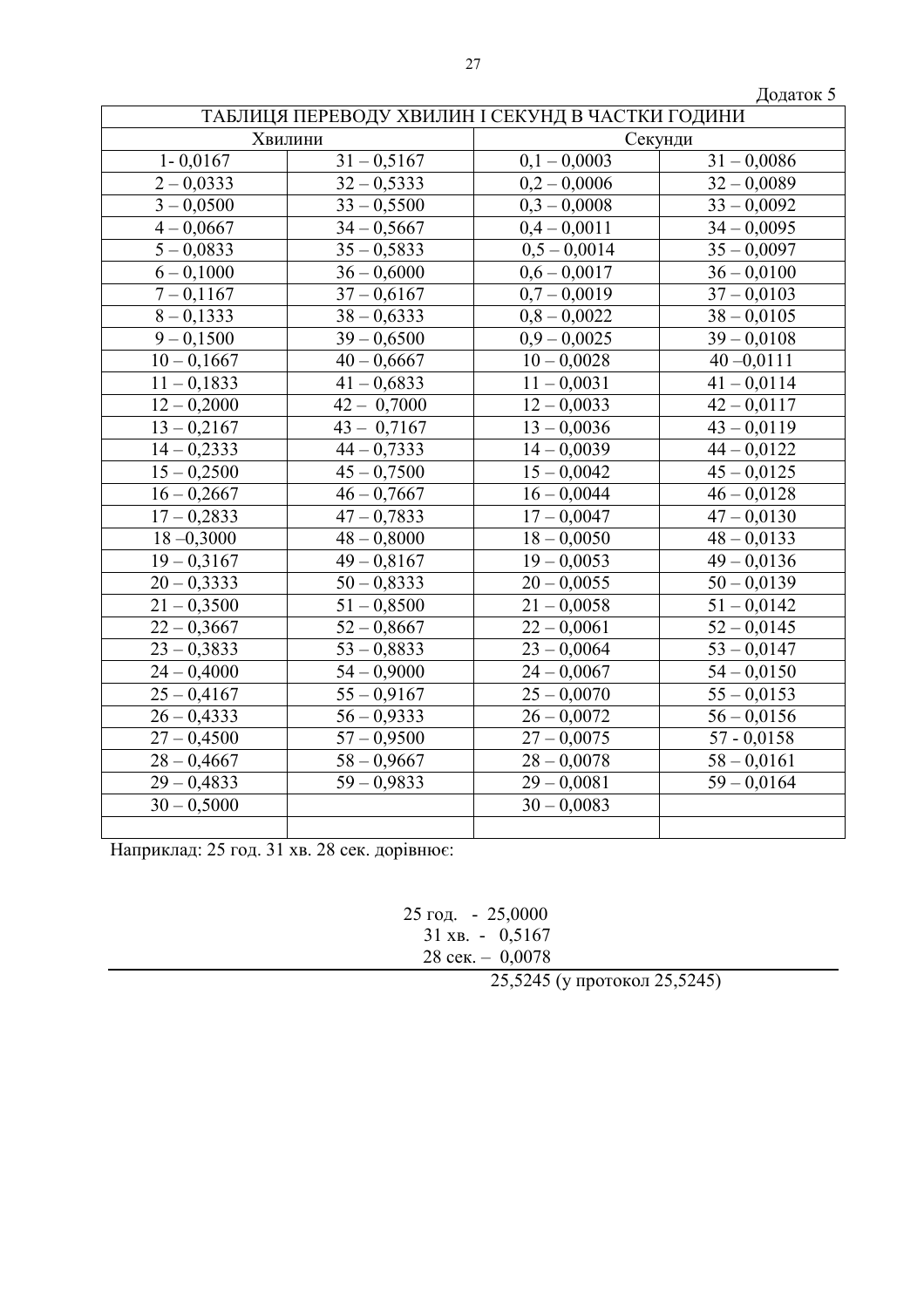# ВІДОМІСТЬ ПЕРЕВІРКИ ВИКОНАННЯ УМОВ ПІДГОТОВКИ ЯХТИ ДО ОБМІРУ НА ВОДІ ТА НА БЕРЕЗІ.

Призначення цієї відомості - допомогти власникові (капітану) яхти підготувати яхту до обміру на воді та на березі.

Кожен перевірений пункт підписується власником (капітаном) та вимірювачем. Заповнений документ зберігається у вимірювача, який проводив вимірювання яхти.

|                                                                                                                               | Підписи |                     |
|-------------------------------------------------------------------------------------------------------------------------------|---------|---------------------|
|                                                                                                                               |         | Власника Вимірювача |
| Підготовка яхти до обміру на воді.                                                                                            |         |                     |
| 1. Вітрила (не більше одного стакселя, одного спінакера, і одного                                                             |         |                     |
| асиметричного спінакера) знаходяться під палубою на підлозі                                                                   |         |                     |
| каюти за передньою щоглою в бік корми.                                                                                        |         |                     |
| 2. Грот, бізань, фок згорнуті на гіках.                                                                                       |         |                     |
| 3. Баласт прикріплений до конструкцій корпусу, якорі, ланцюги                                                                 |         |                     |
| та акумулятори надійно закріплені у чітко визначених місцях.                                                                  |         |                     |
| 4. Гальюни, раковини, зливи - висушені.                                                                                       |         |                     |
| 5. Трюми та інші місця, де можливе накопичення води - висушені. _________________                                             |         |                     |
| 6. Цистерни для води і пального, які розташовані перед                                                                        |         |                     |
| передньою щоглою, мають бути порожніми, а у кормовій частині                                                                  |         |                     |
| - наповненими.                                                                                                                |         |                     |
| 7. Навігаційне та камбузне обладнання знаходиться на своїх                                                                    |         |                     |
| штатних місцях.                                                                                                               |         |                     |
| 8. На облавку відсутні одяг, спальні речі, продукти харчування                                                                |         |                     |
| чи припаси.                                                                                                                   |         |                     |
| 9. Матраци та диванні подушки знаходяться на своїх                                                                            |         |                     |
| місцях (сухі).                                                                                                                |         |                     |
| 10. Жодне переносне обладнання не знаходиться за щоглою                                                                       |         |                     |
| в бік форштевня.                                                                                                              |         |                     |
| 11. Рятувальні приналежності знаходяться на своїх місцях, але                                                                 |         |                     |
| не перед щоглою в бік форштевня.                                                                                              |         |                     |
| 12. Усі рундуки відкриті і перевірені.                                                                                        |         |                     |
| 13. На облавку відсутні рятувальний плотик, тузик.                                                                            |         |                     |
| 14. Шверти підняті, якщо вони не фіксуються у нижньому поло-                                                                  |         |                     |
| женні під час перегонів.                                                                                                      |         |                     |
| 15. Шкоти, браси, а також будь-який біжучий такелаж що не                                                                     |         |                     |
| знаходиться постійно на рангоуті, розміщені на підлозі каюти                                                                  |         |                     |
| за передньою щоглою в бік корми.                                                                                              |         |                     |
| 16. Обмірні марки нанесені на корпус та рангоут.                                                                              |         |                     |
| 17. Весь стоячий такелунок закріплений.                                                                                       |         |                     |
| 18. Біжучий такелунок закріплений.                                                                                            |         |                     |
| 19. Бакштаги заведені у корму і вибрані, штаги, що віддаються,                                                                |         |                     |
| знаходяться біля щогли.                                                                                                       |         |                     |
| 20. Щогли максимально зміщені в бік корми в межах свого                                                                       |         |                     |
| регулювання.                                                                                                                  |         |                     |
|                                                                                                                               |         |                     |
| 21. Гік (гіки) опущений до нижньої точки, знаходиться в діамет-<br>ральній площині у горизонтальному стані і зафіксований від |         |                     |
|                                                                                                                               |         |                     |
| переміщення.                                                                                                                  |         |                     |
| 22. Спінакер-гік(гіки) знаходяться на місцях їх звичайного                                                                    |         |                     |
| збереження.                                                                                                                   |         |                     |
| 23. Підвісний двигун (коли яхта вимірюється із підвісним                                                                      |         |                     |
| двигуном) знаходиться на тому місці, де він зберігається під                                                                  |         |                     |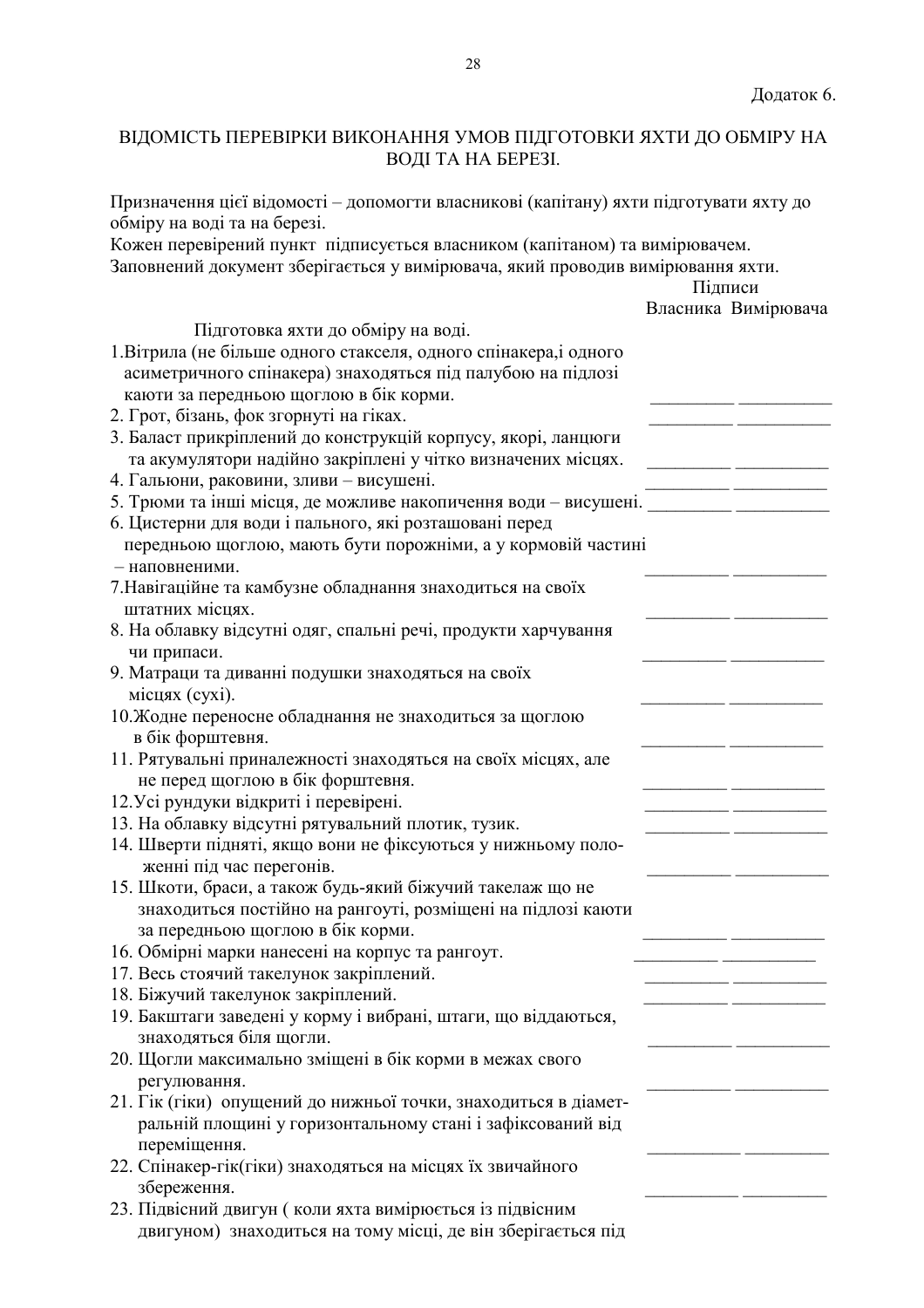час перегонів. Умови заповнення бака пальним виконано.

Підготовка яхти до обміру на березі.

1. На яхтах мають бути встановлені провові і кормові релінги і леєрне огородження. Висота релінгів і леєрних стояків на яхтах із LOA меншою за 8.5м має бути 450мм, а також має бути встановлений на цій висоті леєр із сталевого троса діаметром принаймні Змм.

Висота релінгів і леєрних стояків на яхтах із LOA 8.5м і більше має бути 610мм, а також мають бути встановлені два ряди леєрів із сталевого троса діаметром принаймні 4мм.

- 2. Уздовж облавка від штевня до перерезу на траверзі щогли, крім місць, де встановлені підстави релінгів і леєрних стояків, має бути встановлено фальшборт висотою принаймні 25мм. Фальшборт може бути продовжений до корми судна.
- 3. Кокпіти мають бути самовідливними при будь-якому куті крену яхти. Якщо кокпіт відкритий у корму, то мають бути встановлені леєри, які огороджують кокпіт із корми.
- 4. Висота в каюті від пайол до підволока рубки на довжині один метр має бути:
	- для яхт із LOA до 8.5м принаймні 7% LOA плюс 0.76м;
	- для яхт із LOA 8.5м і більше принаймні 1.7м.
- 5. Постійно встановлених спальних місць на яхтах із LOA до 6.0м має бути не менше двох, а на інших – не менше чотирьох. Довжина спального місця має бути не меншою за 1.9м, ширина - не меншою за 0.55м принаймні на половині довжини, (до ніг допускається звуження до 0.35м, на здвоєних спальних місцях у форпіку  $-$  до 0.45м).

Для яхт із LOA до 6м. довжина спального місця може бути 1.85м. Допускаються здвоєні спальні місця, комбіновані із столом, який знімається. Така комбінація зараховується як два спальних місця тільки в тому випадку, коли сумарна ширина в середині спального місця складає принаймні 1.0м.

- 6. Кожне спальне місце має бути укомплектоване матрацом, який покриває всю відповідну поверхню. Матраци мають бути затовшки не менше, ніж 0.03 м. Мінімальна питома вага матеріалу матраців має становити мінімум 8 кг/м<sup>3</sup>.
- 7. Камбузна плита має бути обладнана карданним шарніром або високо закріпленою підвіскою, що дозволяло би безпечне користування плитою на ходу судна.
- 8. Яхта має бути обладнана скринькою для газового балона, в якій забезпечується злив газу за облавок у випадку його витоку.
- 9. На яхтах із LOA 8.5м і більше має бути встановлено стаціонарний стіл, призначений для приймання їжі.
- 10. Яхти із LOA 8.5м і більше мають бути обладнані штурманським столом, придатним для роботи з мапами.
- 11. На яхтах із LOA 8.5м і більше має бути встановлено цистерну для питної води місткістю мінімум 45 літрів. На яхтах із LOA менше за 8.5м. допускається використання декількох переносних ємностей.
- 12. Яхти зі стаціонарними двигунами повинні мати паливні цистерни з загальною місткістю, що забезпечує роботу двигуна впродовж не менше восьми годин.
- 13. На кожній яхті має бути стаціонарний смок для видалення води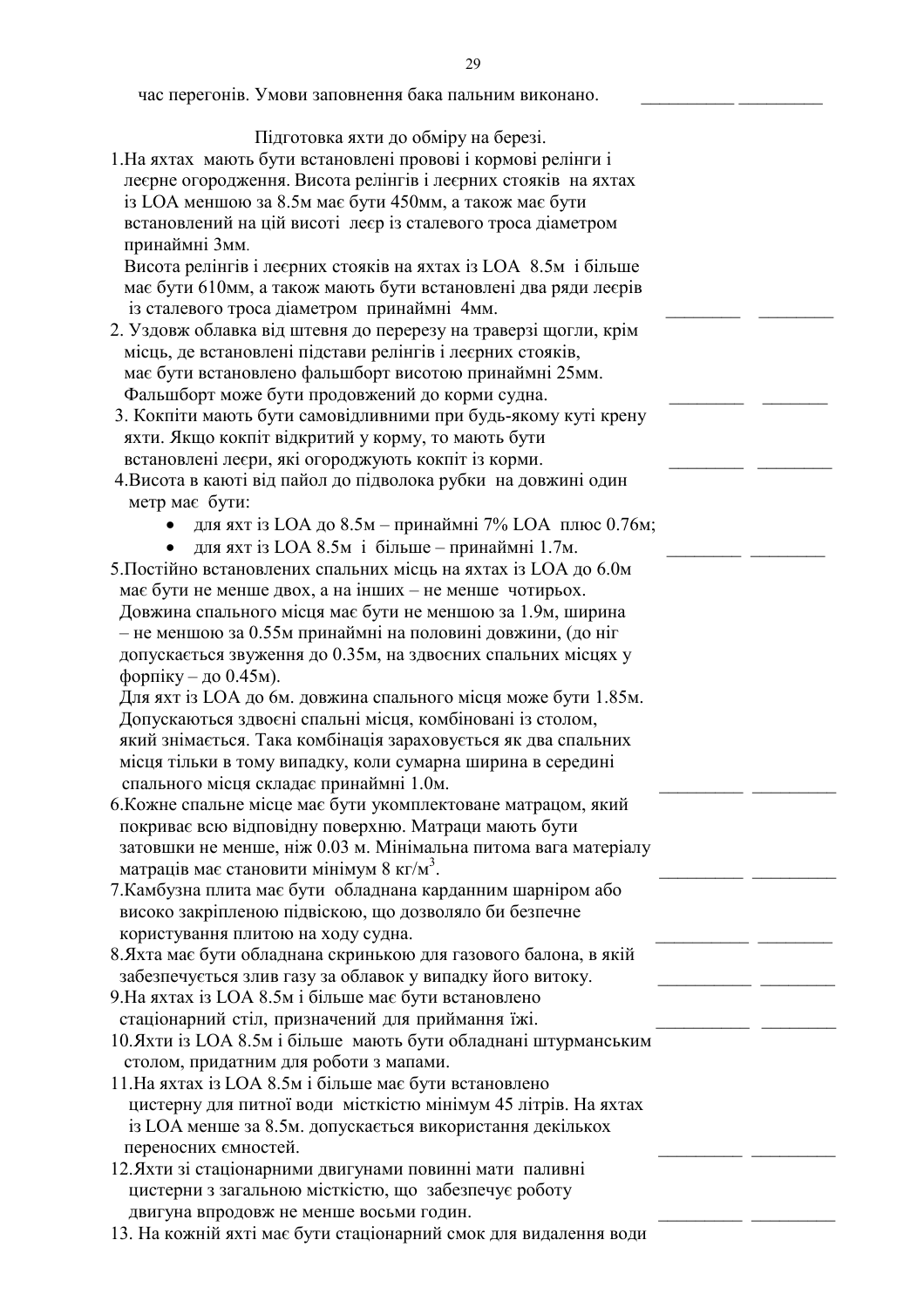з трюму, встановлений таким чином, щоб працювати з ним можна було знаходячись у кокпіті, при цьому всі кришки кокпітів і вхідних люків мають бути закриті.

- 14. Кожну яхту має бути обладнано стаціонарними навігаційними вогнями, що відповідають вимогам "Особливих правил ISAF щодо перегонів крейсерських яхт", і акумулятором мінімальною ємністю 45 ампер-годин.
- 15. Назва яхти, що відповідає запису у судновому білеті, має бути 16. Після обміру яхти на корпусі яхти в перетинах передньої та

середньої глибин трюма бажано нанести марки розміром 20х50 мм, нижня кромка яких має співпадати з ватерлінією.

17. Якщо яхта не відповідає п.п. 2.3.1, 2.3.3. і 2.3.13 "Правил НПВ-2008", то вимірювання яхти не проводиться.

Дата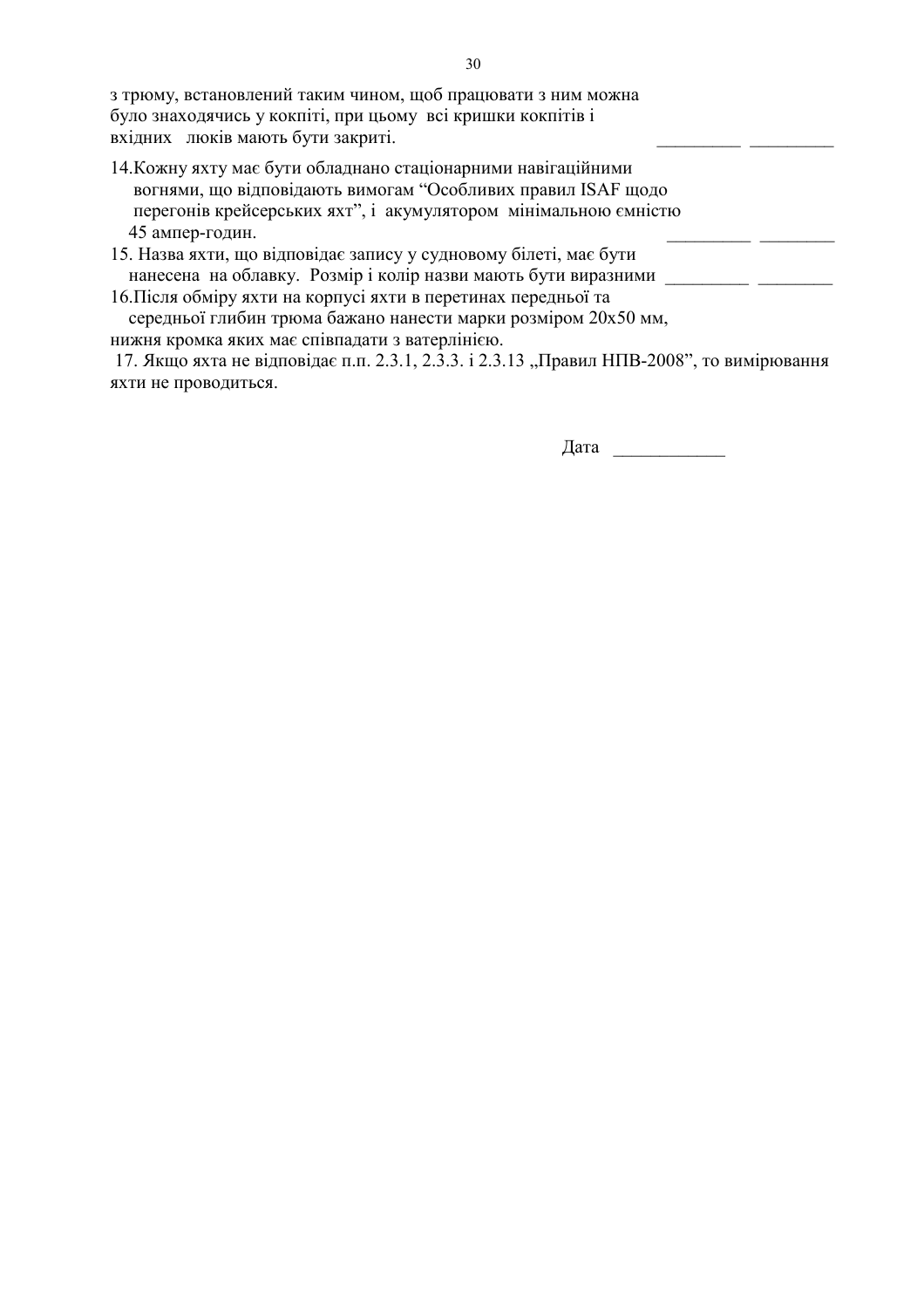| MI |  |
|----|--|
|    |  |
|    |  |

| 1.               | Загальна частина.                                          |    |
|------------------|------------------------------------------------------------|----|
| 2.               | Правила вимірювання і визначення перегонового бала.        |    |
| 3.               | Вимірювання вітрил.                                        | 3  |
| $\overline{4}$ . | Вимірювання яхти на березі.                                | 8  |
| 5.               | Вимірювання яхти на плаву.                                 | 11 |
| 6.               | Визначення глибин трюму.                                   | 14 |
| 7.               | Оцінка остійності яхт.                                     | 15 |
| 8.               | Рекомендації щодо вимірювання.                             | 16 |
| 9.               | Загальні обмеження                                         | 17 |
| 10.              | . Відповідальність власника.                               | 17 |
| 11.              | Алфавітний покажчик позначень                              | 19 |
| 12.              | Додаток 1. Протокол обміру                                 | 22 |
| 13.              | Додаток 2. Вимірювіальне свідоцтво                         | 23 |
| 14.              | Додаток 3. Система гандикапу                               | 25 |
| 15               | Додаток 4. Ретроспективна поправка АF                      | 26 |
| 16               | Додаток 5 Таблиця переводу хвилин і секунд в частки години | 27 |
| 17.              | Додаток 6. Відомість перевірки умов обміру яхти на воді    | 28 |
| 18.              | Додаток 7. Рисунки                                         |    |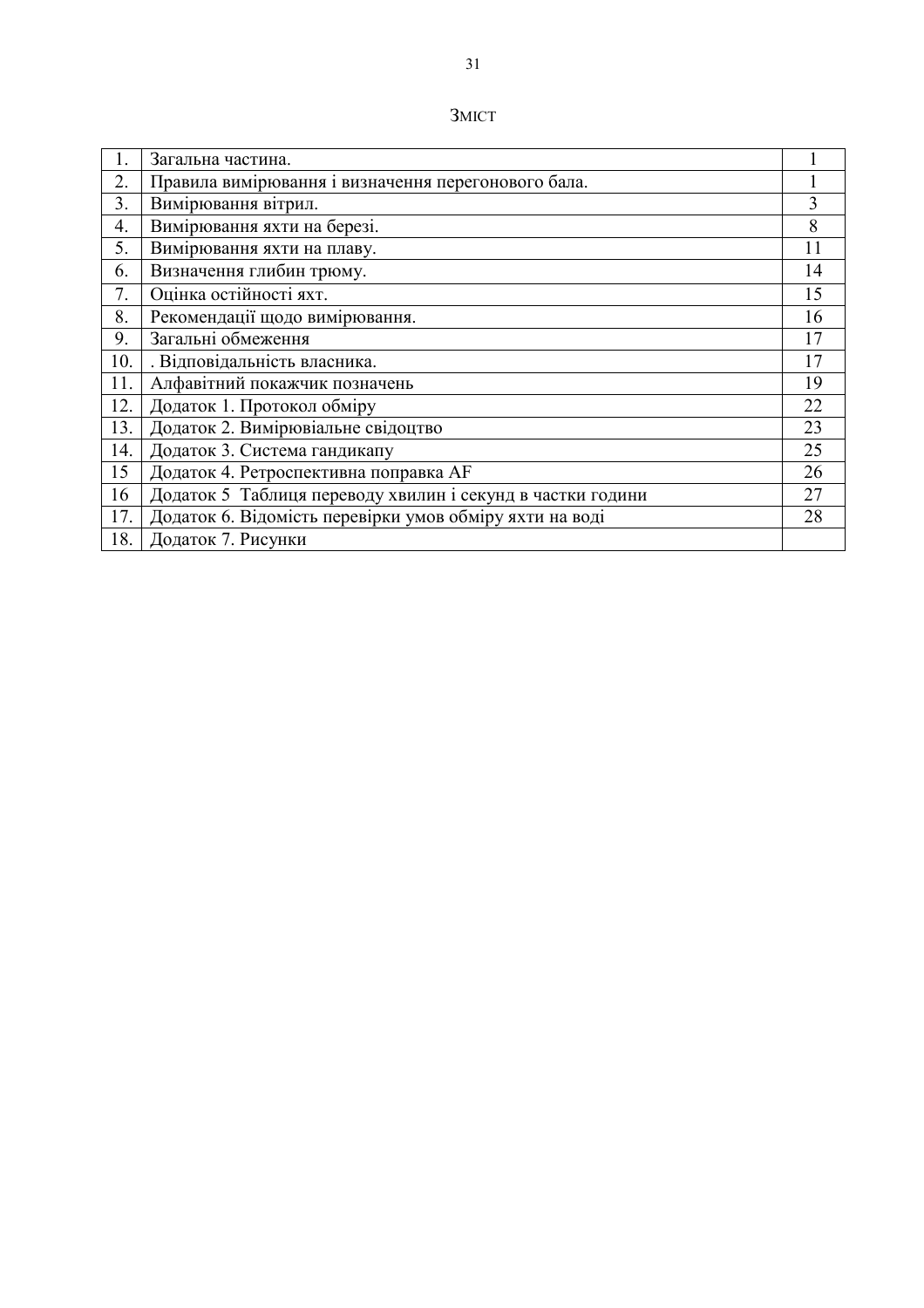





 $ACO = 0,0$ 

PHC. 1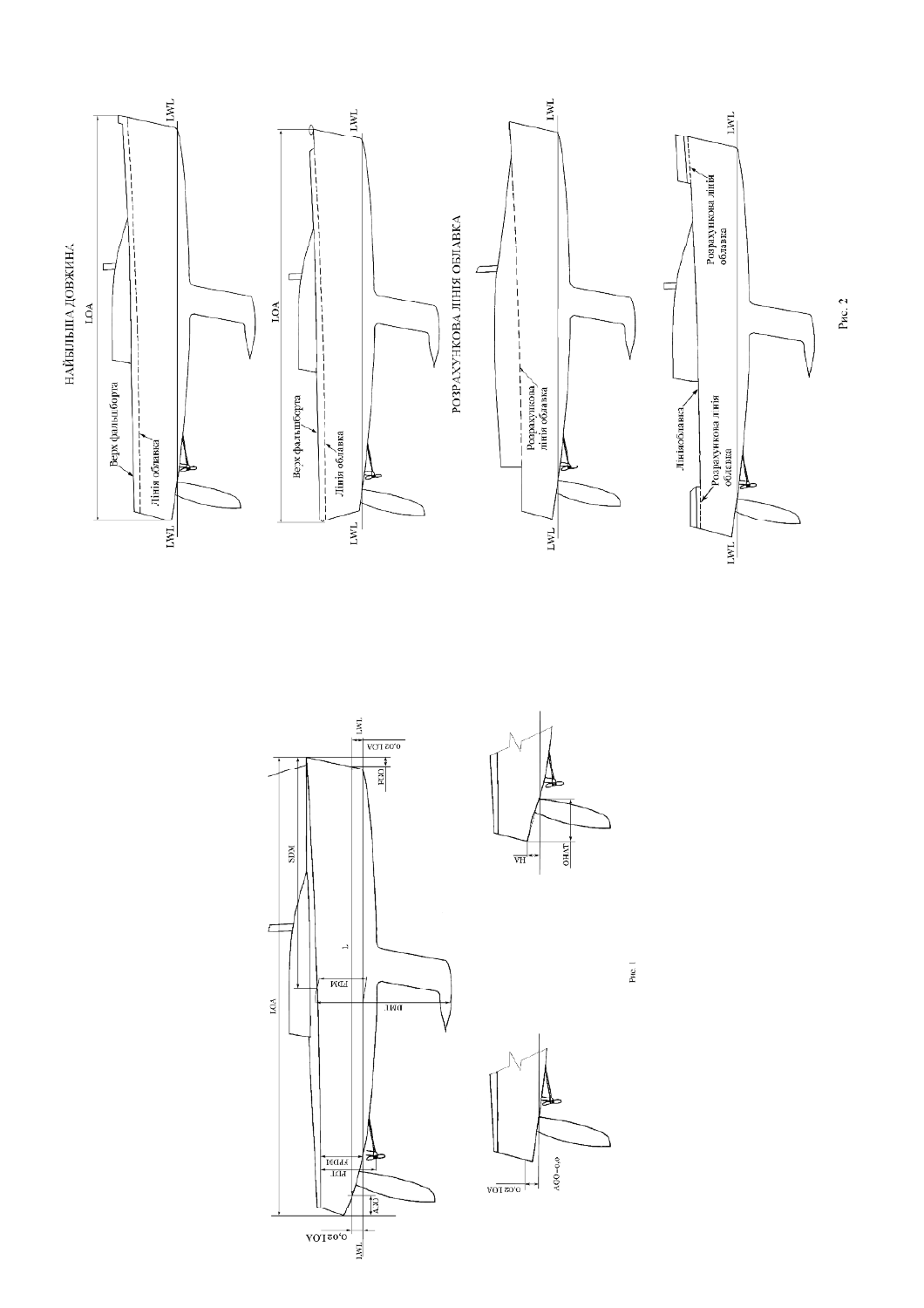ПРИКЛАДИ ВИЗНАЧЕННЯ ТОЧОК ОБЛАВКУ

 $\bigstar$  = точка облавку



Палуба

Ĭ

Рис. 3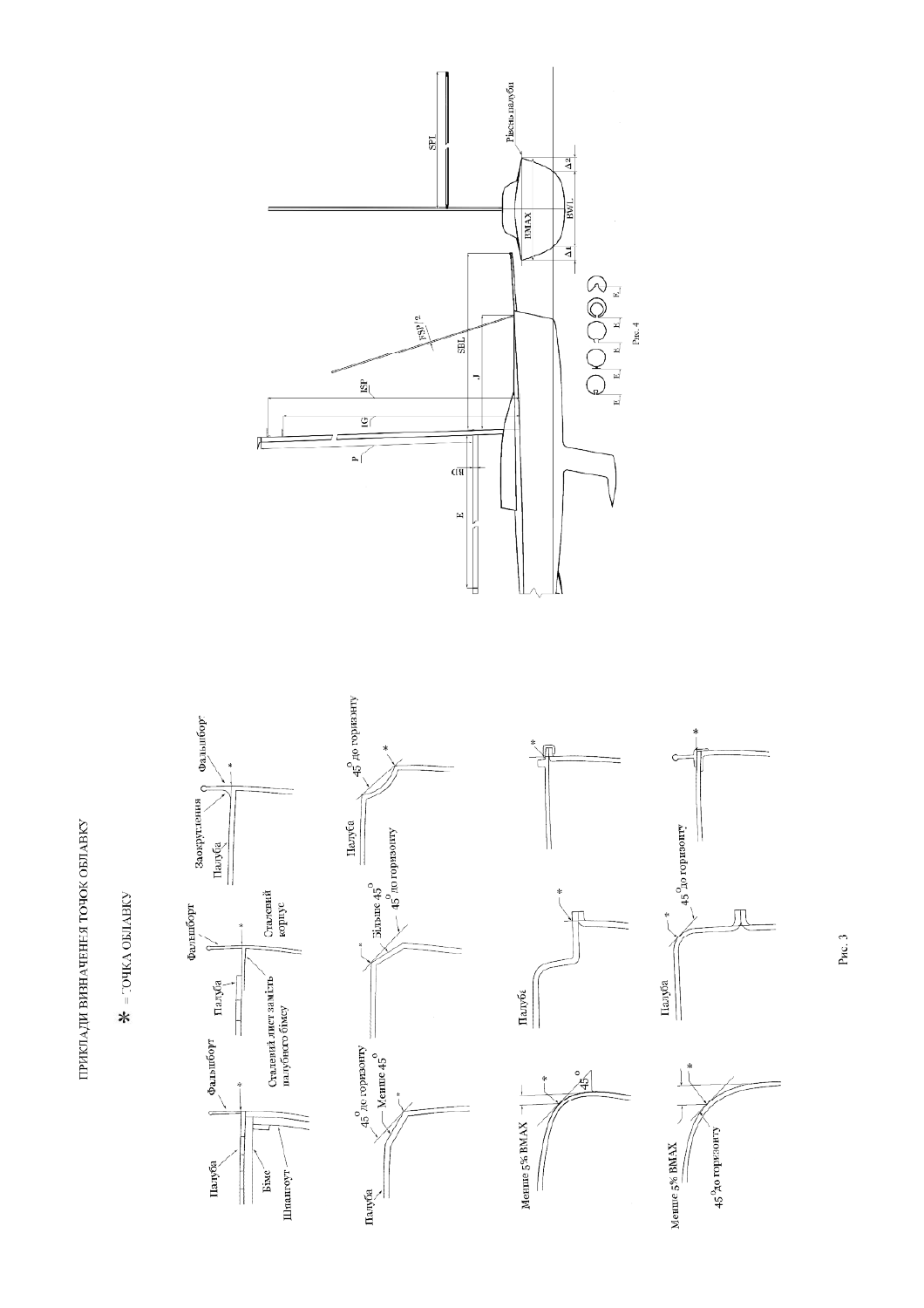



Рис. 5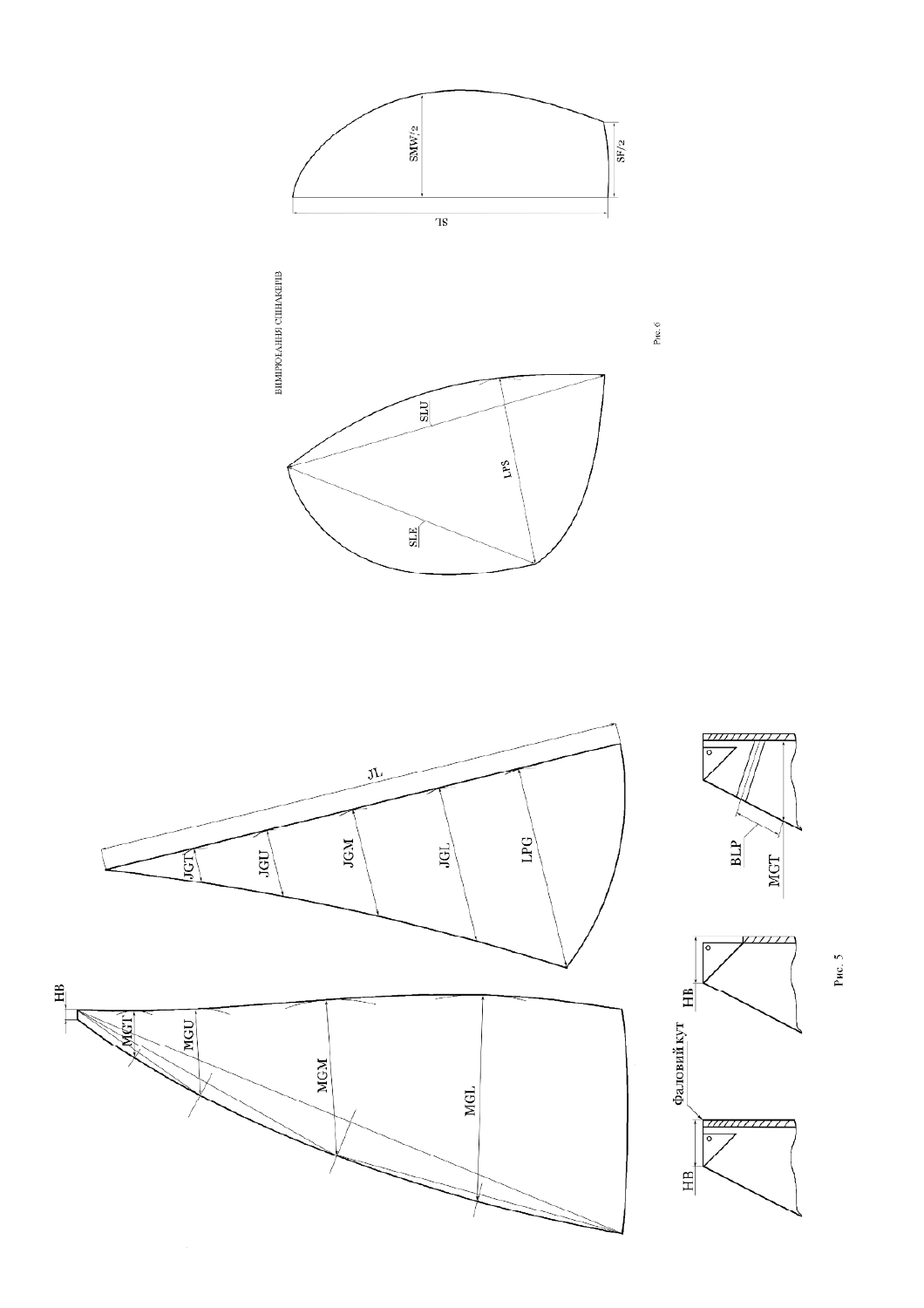



ВИМГРЮВАННЯ DMT і ТКМАХ



Рис. 7

P<sub>HC</sub><sub>9</sub>